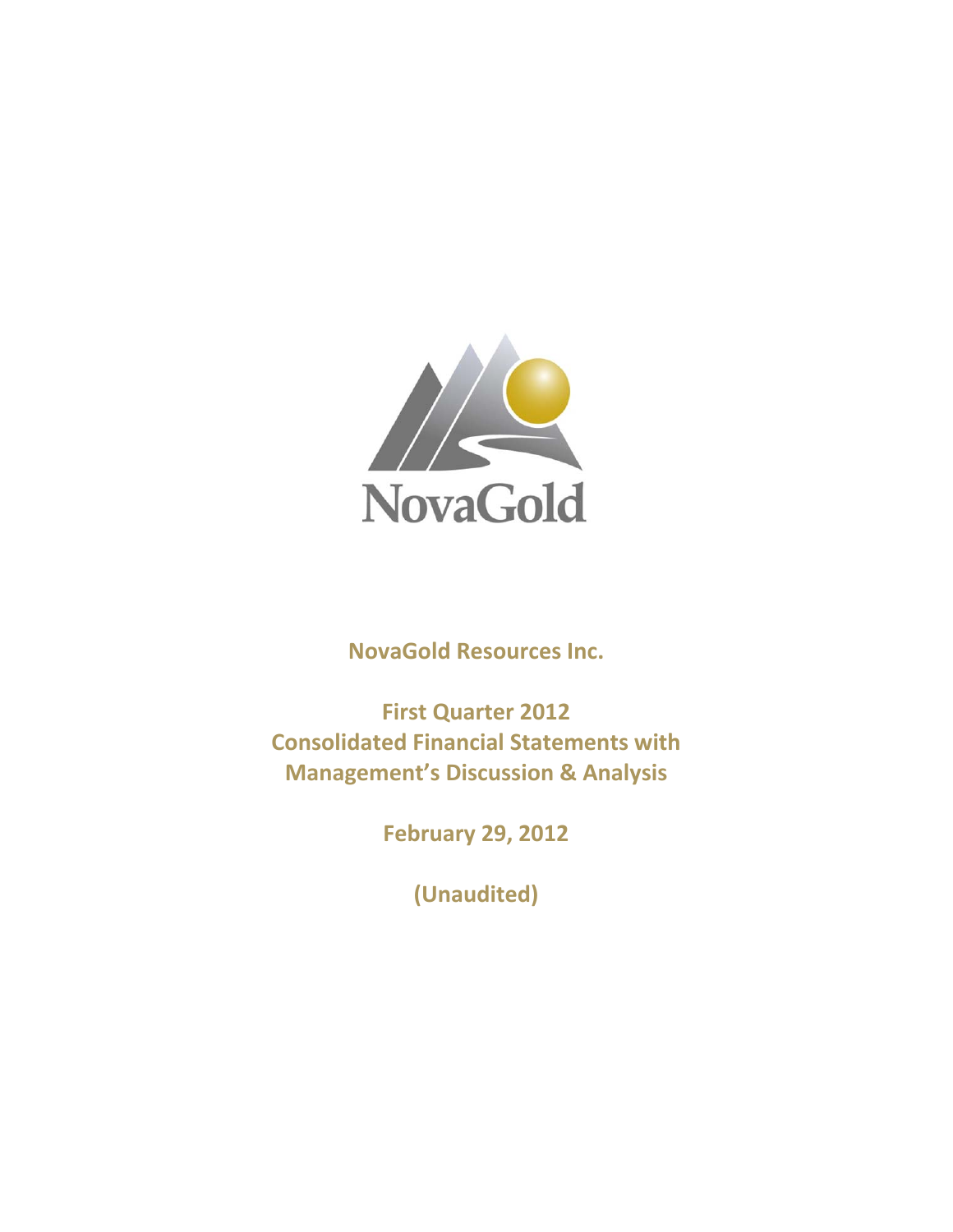# **Table of Contents**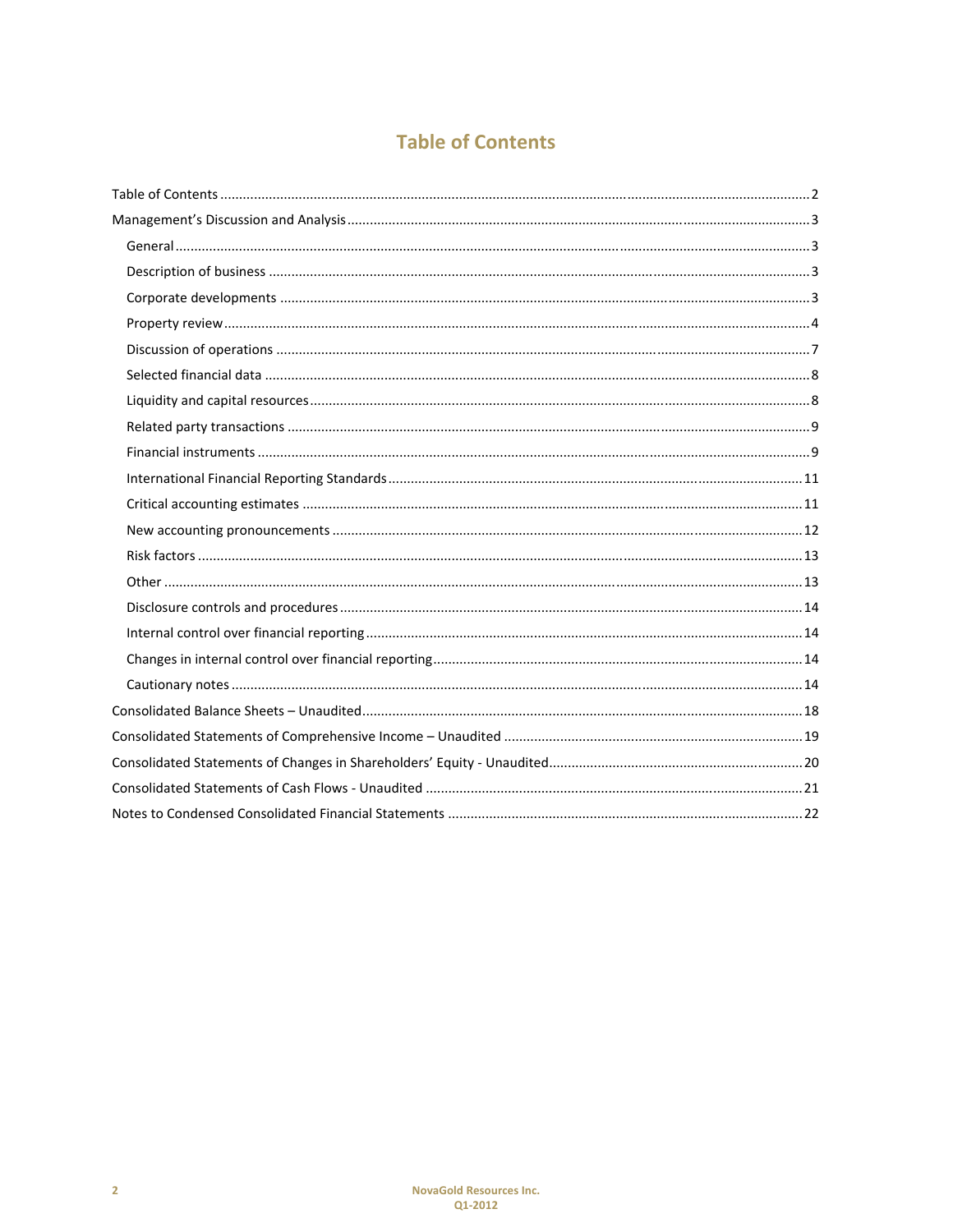## **General**

This Management's Discussion and Analysis ("MD&A") of NovaGold Resources Inc. ("NovaGold" or "the Company") is dated April 12, 2012 and provides an analysis of NovaGold's unaudited financial results for the quarter ended February 29, 2012 compared to the same period in the previous year.

The following information should be read in conjunction with the Company's February 29, 2012 unaudited consolidated financial statements and related notes which were prepared in accordance with International Financial Reporting Standards ("IFRS"). The Company adopted IFRS on December 1, 2011 with a transition date of December 1, 2010. A reconciliation of the previously disclosed comparative periods' financial statements prepared in accordance with previous Canadian generally accepted accounting principles ("Previous Canadian GAAP") to the current Canadian GAAP, which has adopted IFRS is set out in note 22 to these interim consolidation financial statements. The MD&A should also be read in conjunction with the Company's audited consolidated financial statements and related notes for the year ended November 30, 2011, which were prepared in accordance with previous Canadian GAAP. A summary of the IFRS accounting policies are outlined in note 3 to these interim consolidated financial statements. All amounts are in Canadian dollars unless otherwise stated.

The Company's shares are listed on the Toronto Stock Exchange and the NYSE Amex under the symbol "NG". Additional information related to NovaGold is available on SEDAR at www.sedar.com and on EDGAR at www.sec.gov.

### **Description of business**

NovaGold is a precious metals company engaged in the exploration and development of mineral properties in Alaska, U.S.A. and British Columbia, Canada. The Company conducts its operations through wholly-owned subsidiaries, partnerships, limited liability companies and joint ventures. Since 1998, the Company has assembled a portfolio of projects, with 50% interests in two of the world's largest undeveloped gold and copper projects — Donlin Gold and Galore Creek — 100% of the Ambler high-grade copper-zinc-gold-silver deposit, and other exploration-stage properties. The Company is primarily focused on gold properties, some of which also have significant copper, silver and zinc resources. In addition, NovaGold's principal properties are located in Alaska and British Columbia, regions with low geopolitical risk that have a long history of mining, established permitting standards and governments supportive of resource development. NovaGold has drawn on the expertise of its management and that of our partners, Barrick Gold Corporation ("Barrick") on the Donlin Gold project and Teck Resources Limited ("Teck") on the Galore Creek project. Toward the end of 2011 and early in the first quarter 2012, NovaGold announced the restructuring of the organization, as well as senior management and Board of Director changes. The Company also announced that it will explore opportunities to divest part or all of its interest in the Galore Creek project and that it intends to distribute the shares of its wholly-owned subsidiary, NovaCopper Inc. ("NovaCopper"), which holds the Ambler project to NovaGold securityholders in the second quarter 2012.

### **Corporate developments**

#### *Financing*

On February 7, 2012, the Company completed an equity financing of 35 million common shares, at a price of US\$9.50 per share for net proceeds of \$316.4 million. The equity offering was made under a prospectus supplement to the Company's base shelf prospectus dated January 6, 2012.

On March 19, 2012, a major shareholder of the Company announced its intention to exercise the remainder of 32,737,278 warrants held with an exercise price of \$1.48 per warrant. The Company anticipates to receive proceeds of approximately \$48.4 million from the warrants exercise and issue 32,737,278 common shares.

#### *Corporate restructuring*

On March 28, 2012, the Company's securityholders voted in favor of the special resolution approving the announced spin-out of NovaCopper Inc. NovaCopper, through its wholly-owned subsidiary NovaCopper US Inc., owns the Ambler project located in Northwestern Alaska. On the effective date of the Arrangement, which is expected to occur on or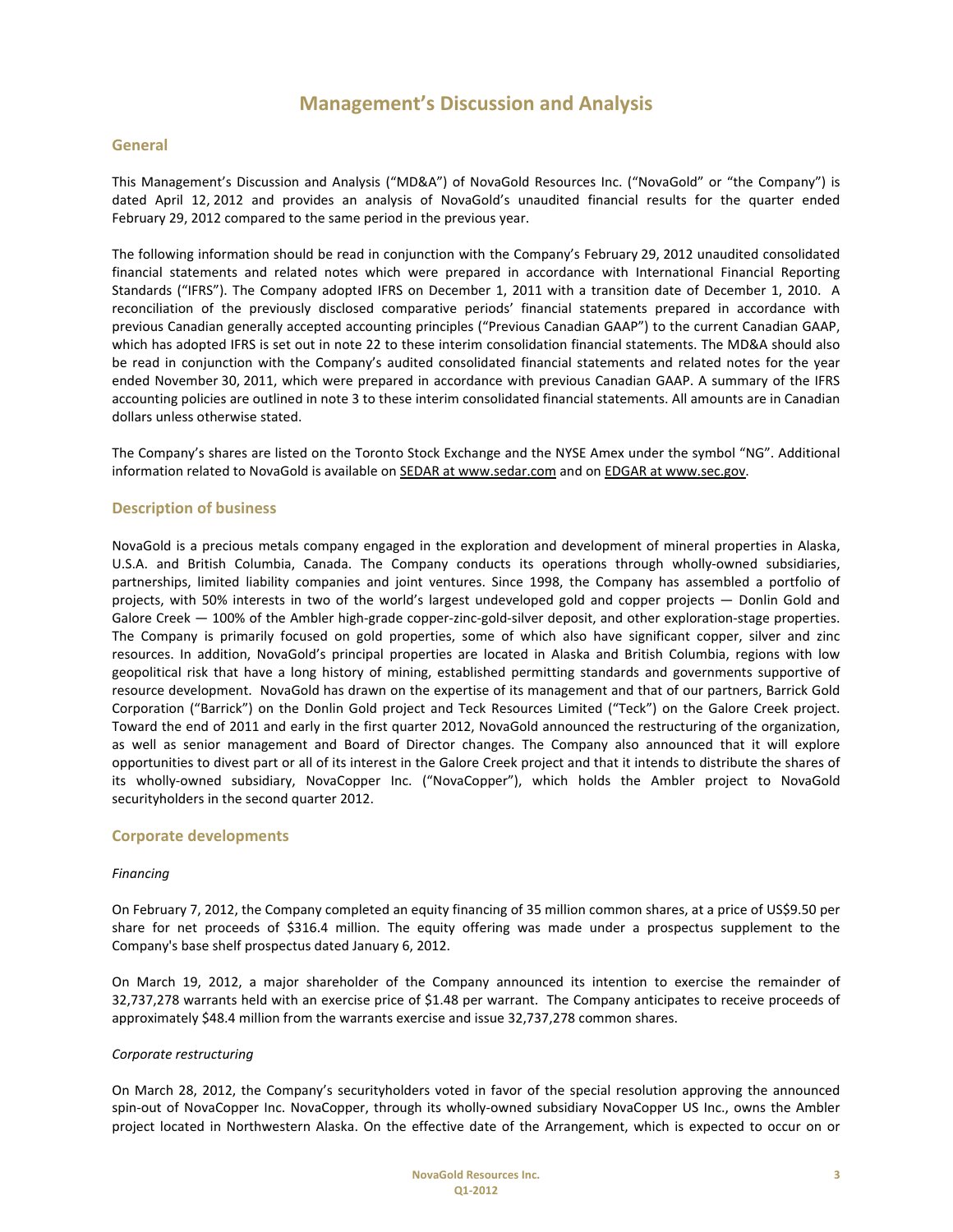about April 30, 2012, the shares of NovaCopper will be distributed to NovaGold securityholders such that each NovaGold securityholder of record on the effective date will receive one NovaCopper Share for every six common shares of NovaGold held on the effective date. The completion of the Arrangement is subject to court approval and the satisfaction of certain other conditions.

#### *Technical report*

On January 12, 2012, the Company filed a National Instrument 43-101 ("NI 43-101") technical report regarding the Feasibility Study update on its 50%-owned Donlin Gold project in Alaska. Results of the technical reports are discussed in further detail under the heading Property review.

#### *Corporate governance*

On January 9, 2012, Gregory Lang joined the Company as President and Chief Executive Officer and Rick Van Nieuwenhuyse became NovaCopper's President and Chief Executive Officer.

On March 26, 2012, the Company announced the appointment of Anthony P. Walsh to the Company's Board of Directors and the resignation of James Philip from the Board of Directors. Mr. Walsh has held such senior positions as President and Chief Executive Officer of Miramar Mining Corporation, which in 2007 was sold to Newmont Mining Company, President and Chief Executive Officer of Sabina Gold and Silver Corporation and Senior Vice President and Chief Financial Officer of International Corona Corporation. Prior to joining the industry, he had a twelve-year tenure with Deloitte, Haskins & Sells, where he earned his Charted Accountant designation. Mr. Walsh currently serves on several Boards of Canadian exploration and development companies.

### **Property review**

#### **Donlin Gold**

Donlin Gold is one of the world's largest known undeveloped gold deposits. Donlin Gold is owned and operated by Donlin Gold LLC (formerly Donlin Creek LLC), a limited liability company that is owned equally by wholly-owned subsidiaries of NovaGold and Barrick. The deposit is located entirely on private, Alaska Native-owned land and Alaska state mining claims totaling 81,431 acres (32,954 hectares). Donlin Gold LLC has a good working relationship with Calista Corporation ("Calista"), owner of the sub-surface rights and The Kuskokwim Corporation ("TKC"), owner of the surface rights. The property has estimated proven and probable mineral reserves of 505 million tonnes grading 2.09 grams per tonne gold for 33.8 million ounces of gold. This represents an approximate 16% increase from the mineral reserve estimate outlined in the feasibility study completed in the 2009 Feasibility Study and is broadly comparable to the March 2010 mineral reserve and resource update released by NovaGold. The property hosts estimated measured and indicated mineral resources (inclusive of mineral reserves) of 541 million tonnes grading 2.24 grams per tonne gold for 39 million ounces of gold and inferred mineral resources of 92 million tonnes grading 2.02 grams per tonne gold for 6.0 million ounces of gold.

On December 5, 2011, NovaGold announced the completion of the updated Feasibility Study for the Donlin Gold project ("Study"). This updated Study revised the original Feasibility Study which had been completed in April 2009 (the "2009 Feasibility Study") with updated mineral reserves and resources, capital cost, and operating cost estimates.

Donlin Gold, if put into production in accordance with the Study, would produce an average of 1.5 million ounces of gold per year in its first five years of operation at an average cash cost of US\$409/oz, and an average of 1.1 million ounces of gold per year at average cash cost of US\$585/oz over its projected 27-year mine life. Current proven and probable mineral reserves are estimated at 33.8 million ounces, which represents three kilometers along an eight kilometer long established mineralized corridor.

The Study utilizes natural gas rather than the original diesel option for power generation. Natural gas would be delivered to site via a 500-kilometer-long pipeline. The change to utilizing natural gas is an important modification that improved certain project parameters including lowering power operating costs and potentially simplifies environmental management; and is considered to provide flexibility for future operational modifications.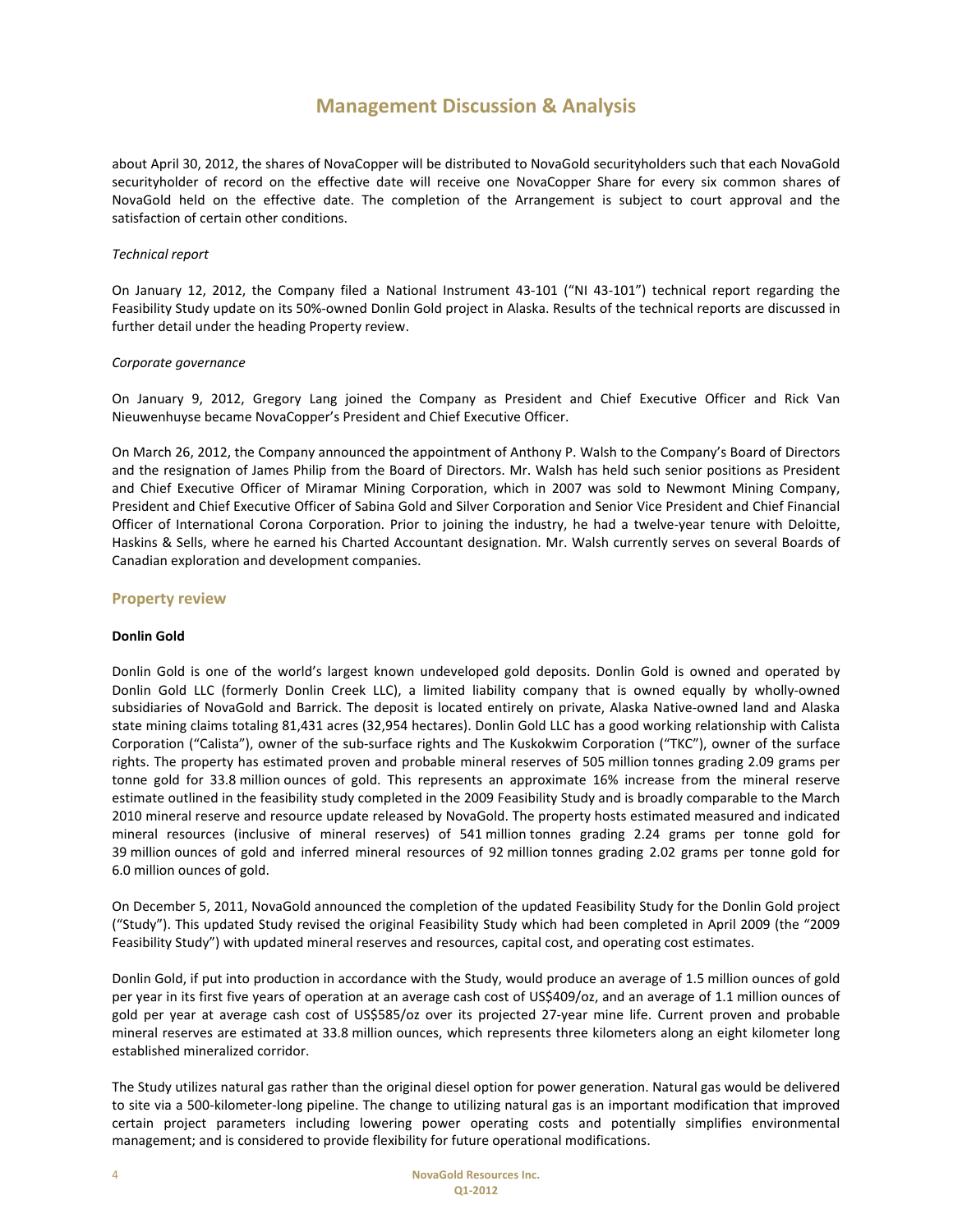The total project capital cost was estimated at US\$6.7 billion including costs related to the natural gas pipeline with a contingency of US\$984.0 million. NovaGold would be responsible for 50% of the total project capital costs. The resultant after-tax net present value ("NPV") using the three-year trailing average of US\$1,200 per ounce of gold for the base case displays a positive NPV of US\$547 million using a 5% discount rate. Importantly, the resultant NPV sensitivity analysis shows a more than eight-fold expansion to US\$4.6 billion at US\$1,700 per ounce of gold, and then a nearly 50% increase again to US\$6.7 billion at US\$2,000 per ounce of gold. Based on the results of this Study, NovaGold anticipates Donlin Gold commencing formal project permitting in the first half of 2012, subject to the Donlin Gold LLC Board of Directors approval.

The Donlin Gold deposit is located on Calista mineral lands and the project operates under a mining lease with Calista. Calista is one of 13 regional Alaska Native corporations established as part of the Alaska Native Claims Settlement Act ("ANCSA") of 1971 and under ANCSA has title to the subsurface estate in the region. The mining lease agreement provides Calista with payments, royalties and other rights.

Donlin Gold LLC, through native lease agreements, holds a significant portion of the surface rights that will be required to support mining operations in the proposed mining area. ANCSA established The Kuskokwim Corporation ("TKC"), which is the owner of the surface rights estate for most of the project lands. Donlin Gold operates under a surface use agreement with TKC. Donlin Gold is negotiating a restructuring of the TKC agreement to, among other things, add additional lands and extend the term. The surface use agreement provides TKC with payments for lands used and protection of subsistence activities.

Donlin Gold has an approved 2012 budget of approximately US\$37.2 million of which half of the expenditures will be funded by NovaGold. During the first quarter ended February 29, 2012, the project has spent US\$3.6 million in preparation for the permitting application process. The 2012 work program includes expenditures for permitting activities, community development, and planning for future development. Project permitting is expected to commence in the first half of 2012 following approval by the Donlin Gold LLC Board of Directors.

Due to the accounting rules under International Accounting Standards 31 ("IAS 31"), NovaGold continues to record its interest in the Donlin Gold project as an equity investment, which results in all of NovaGold's funding being recorded in the income statement as equity loss, and any unspent funding to Donlin Gold LLC being recorded in the balance sheet on the equity investment line.

### **Ambler**

Ambler, which hosts the high-grade copper-zinc-lead-gold-silver Arctic deposit, is owned by NovaCopper. Ambler is an exploration-stage property located in Alaska comprising 90,315 acres (36,549 hectares) of Federal patented mining claims and State of Alaska mining claims, within which volcanogenic massive sulfide ("VMS") mineralization has been found. A mineral resource estimate for the Arctic deposit shows an indicated mineral resource of 16.8 million tonnes grading 4.1% copper, 6.0% zinc, 0.83 grams/tonne gold, and 59.62 grams/tonne silver containing 1.5 billion pounds of copper, 2.2 billion pounds of zinc, 350.3 million pounds of lead, 447,000 ounces of gold, and 32.3 million ounces of silver. In addition, the estimate shows an inferred mineral resource of 12.1 million tonnes grading 3.5% copper, 4.9% zinc, 0.67 grams/tonne gold, and 48.04 grams/tonne silver containing 939.9 million pounds of copper, 1.3 billion pounds of zinc, 211.6 million pounds of lead, 260,000 ounces of gold and 18.7 million ounces of silver. NovaCopper has entered into an agreement with NANA Regional Corporation, Inc. ("NANA") relating to the exploration and development of the Ambler and which provides NANA with certain royalties and back-in rights in the event one or more mines are developed on the property.

On April 14, 2011, NovaGold announced the results of a preliminary economic assessment ("PEA") for the Arctic deposit. The project's Net Present Value (NPV $_{8\%}$ ) using the PEA base case metal price assumptions set forth below was estimated at US\$718.0 million and US\$505.0 million on a pre-tax and post-tax basis, respectively. The corresponding Internal Rate of Return ("IRR") were estimated at 30% and 25%. Using the metal prices set forth below, the pre-tax and post-tax NPV<sub>8%</sub> were estimated at US\$2.2 billion and US\$1.6 billion, respectively, with corresponding IRRs estimated at 59% and 50%. The alternate metal price assumptions used were US\$4.31/lb of copper, US\$1.20/lb of zinc, US\$1.20/lb of lead, US\$1,425/oz of gold and US\$36/oz of silver. Base case metal price assumptions used were US\$2.50/lb of copper, US\$1.05/lb of zinc, US\$1.00/lb of lead, US\$1,100/oz of gold and US\$20/oz of silver. The PEA is preliminary in nature and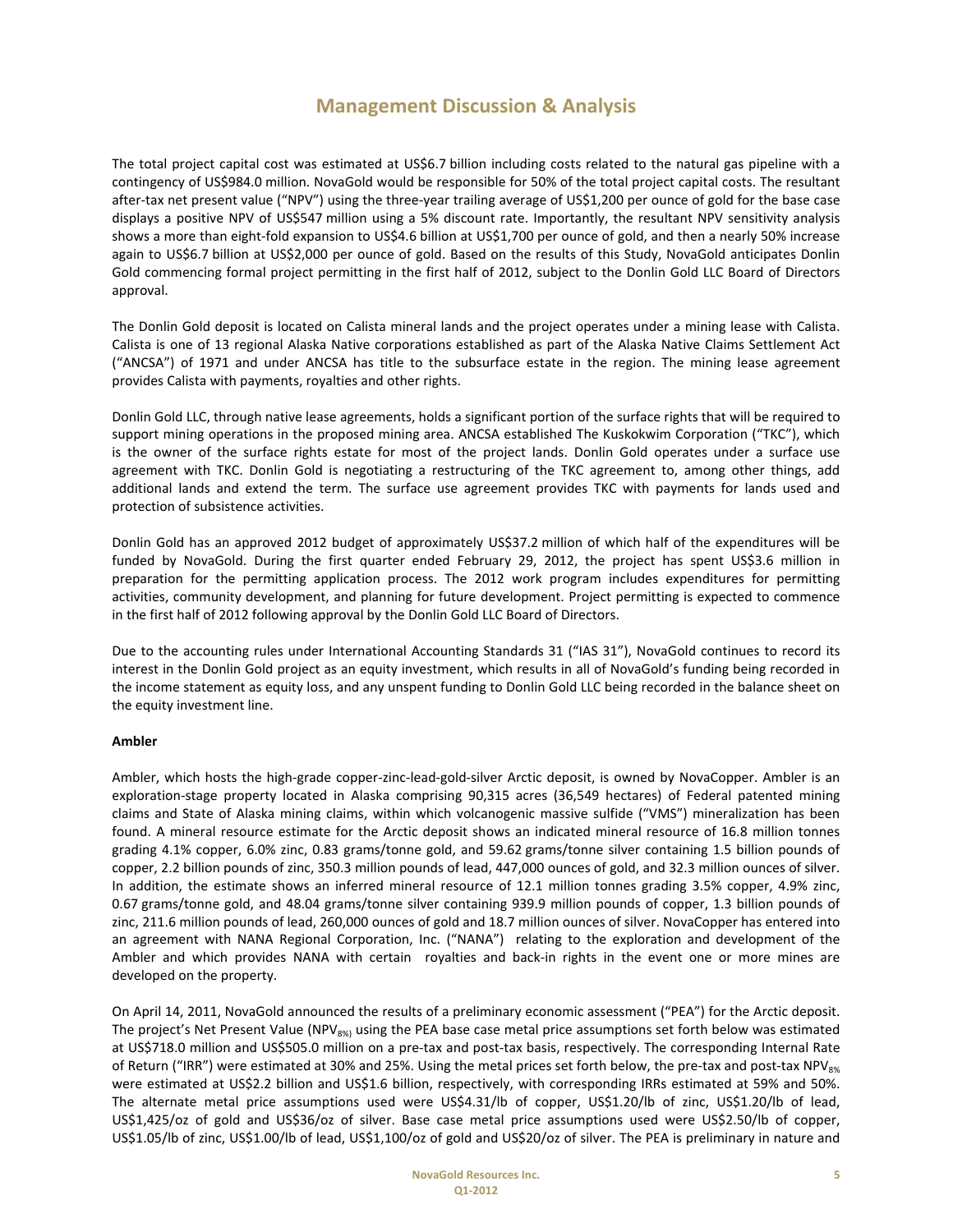includes inferred mineral resources that are considered too speculative geologically to have the economic considerations applied to them that would enable them to be categorized as mineral reserves. There is no certainty that the PEA's conclusions will be realized. Mineral resources that are not mineral reserves do not have demonstrated economic viability.

NovaGold approved a 2012 budget of US\$2.5 million to support exploration and development activities in advance of the completion of the proposed Plan of Arrangement in regard to the distribution of NovaCopper to the Company's securityholders at a ratio of 6:1. For the first quarter ending February 29, 2012, the Company spent US\$0.6 million on preparing for the 2012 drilling season. On March 28, 2012, the securityholders of the Company approved the Plan of Arrangement and the Company anticipates expending US\$1.5 million to carry out the transaction and will be funding NovaCopper with US\$40 million prior to the distribution of NovaCopper to NovaGold securityholders. The distribution is expected to be effective on or about April 30, 2012. The completion of the Arrangement is subject to court approval and the satisfaction of certain other conditions.

The Company has accounted the Ambler project as an asset held for sale in accordance with accounting rule IFRS 5 and IFRIC 17, to reflect the announcement of the Company's intention to spin-out NovaCopper and the subsequent securityholders' approval of the distribution of NovaCopper to the Company's securityholders.

#### **Galore Creek**

Galore Creek, a large copper-gold-silver project located in northwestern British Columbia, is held by a partnership, in which wholly-owned subsidiaries of NovaGold and Teck each own a 50% interest, and is managed by Galore Creek Mining Corporation ("GCMC"). The 293,838 acre (118,912 hectare) property holds a large undeveloped porphyry-related copper-gold-silver deposit. On July 27, 2011 NovaGold announced the results of the prefeasibility study ("PFS") on the project. The PFS confirmed the technical and economic viability of the Galore Creek project. NovaGold announced its intention to investigate opportunities to sell all or part of its interest in the Galore Creek in November 2011, and commenced a formal process in that regard in March 2012.

Galore Creek has an approved 2012 budget of \$35.4 million of which half of the expenditures will be funded by NovaGold. In the first quarter ended February 29, 2012, the project spent \$2.2 million on environmental and engineering studies in preparation for the 2012 drilling season in support of the enhanced engineering plan. The 2012 program includes approximately 20,000 meters of exploration drilling and 5,000 meters of geotechnical drilling program, additional engineering studies and site care and maintenance costs. Preparation activities during the first quarter were focused on hiring staff for the upcoming 2012 drilling season (April - October 2012). NovaGold is responsible to fund 50% of the Galore Creek expenditures, although the 2012 budget expenditures are contingent on the timing and success of its divestment process.

Due to the accounting rules under IAS 31, NovaGold records its interest in the Galore Creek project as an equity investment, which results in all of NovaGold's funding being recorded in the income statement as equity loss, and any unspent funding to GCMC is being recorded in the balance sheet on the equity investment line.

### **Other properties**

In February 2012, the Company increased its Rock Creek reclamation bond with the State of Alaska by US\$13.4 million for a total bond of US\$20.3 million. The bond is expected to be released once closure activities are completed. Accordingly, the Company has commenced closure at the Rock Creek mine and approved a budget of approximately \$30.0 million for completion of these activities as well as an additional \$7.0 million for site care and maintenance. Closure and care and maintenance expenditures for the first quarter ended February 29, 2012 were \$2.3 million and \$2.5 million, respectively. The majority of closure activities are expected to take place during 2012 with completion expected in 2013.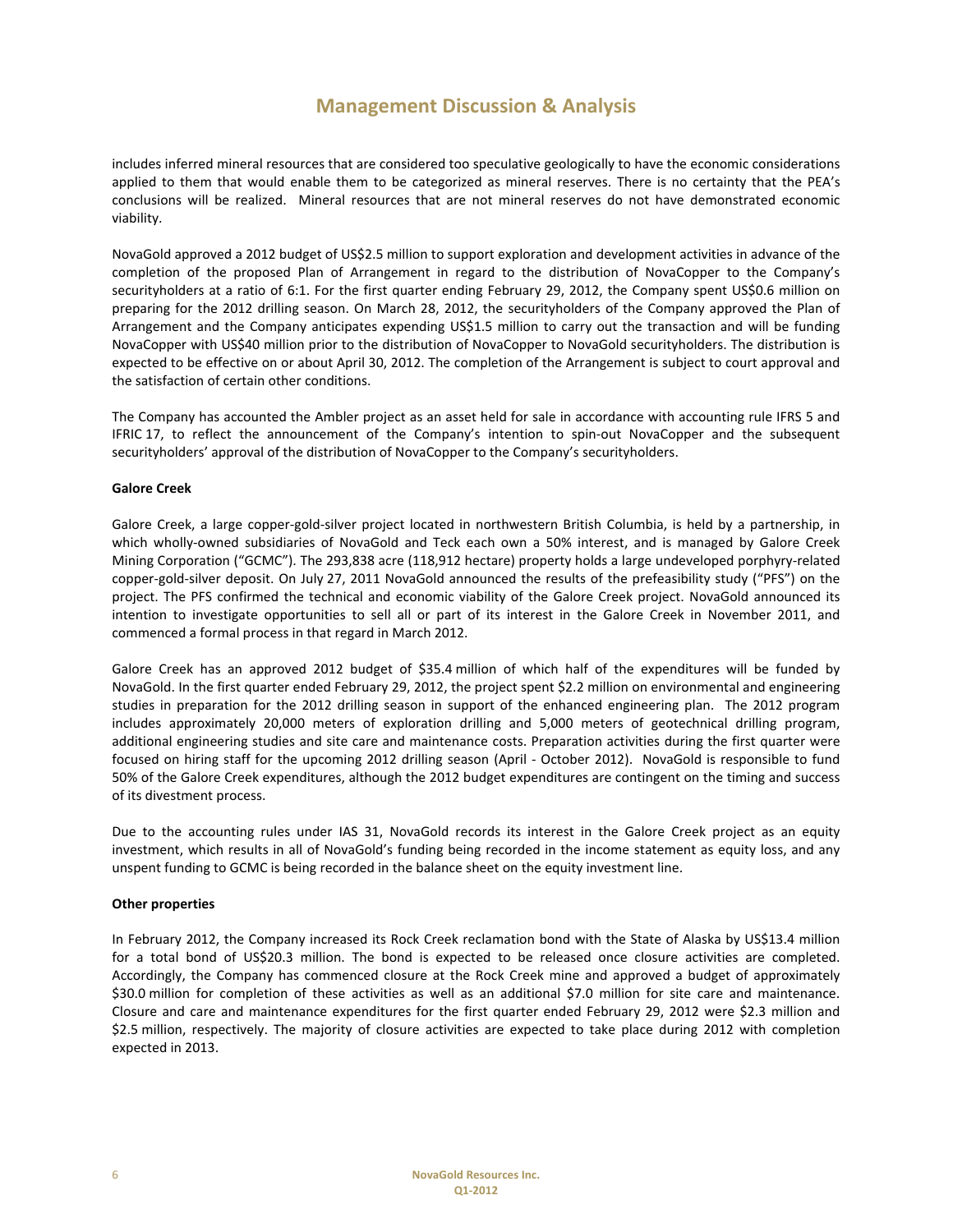## **Discussion of operations**

| in thousands of Canadian dollars,     |                          |                          |  |  |  |
|---------------------------------------|--------------------------|--------------------------|--|--|--|
| except for per share amounts          |                          |                          |  |  |  |
|                                       | <b>Three months</b>      | Three months             |  |  |  |
|                                       | ended                    | ended                    |  |  |  |
|                                       | <b>February 29, 2012</b> | <b>February 28, 2011</b> |  |  |  |
|                                       |                          |                          |  |  |  |
| Finance expense                       | 3,805                    | 3,709                    |  |  |  |
| Foreign exchange gain                 | (1, 411)                 | (26, 592)                |  |  |  |
| Gain on derivative liability          | (18, 543)                | (19, 350)                |  |  |  |
| Gain on embedded derivative liability | (27, 778)                | (6, 914)                 |  |  |  |
| Project care and maintenance          | 2,574                    | 2,583                    |  |  |  |
| Salaries, severance and payroll taxes | 3,225                    | 2,469                    |  |  |  |
| Share-based payments                  | 10,088                   | 3,837                    |  |  |  |
| Share of losses - Donlin Gold         | 3,623                    | 4,621                    |  |  |  |
| Share of losses – Galore Creek        | 4,065                    | 17,544                   |  |  |  |
| Income for the period                 | 16,769                   | 20,844                   |  |  |  |
| Basic income per share                | 0.07                     | 0.09                     |  |  |  |
| Diluted loss per share                | (0.01)                   | (0.15)                   |  |  |  |

For the three-month period ended February 29, 2012, the Company reported net income of \$16.8 million (or \$0.07 basic income per share and \$0.01 diluted loss per share) compared to a net income of \$20.8 million (or \$0.09 basic income per share and \$0.15 diluted loss per share) for the corresponding period in 2011. This variance was primarily due to the foreign exchange gain as a result of amending the exercise price of the Company's U.S. dollar denominated warrants. In February 2011, the Company and the holders of 37.1 million warrants agreed to amend the warrants' exercise price to change the currency they were denominated in from U.S. dollars to Canadian dollars. The exercise price was amended from US\$1.50 to \$1.479 at the prevailing spot rate on the date of the agreement. As a result of this amendment, the warrants' fair value was crystallized and was not exposed to any future foreign currency fluctuation. Thus, the foreign exchange gain for the first quarter ended February 29, 2012, was much lower compared to the first quarter of 2011.

Other important variances for the three-month period ended February 29, 2012 compared to the same period in 2011 are as follows: (a) a \$3.6 million share of losses from Donlin Gold for permitting preparation expenditures, compared to the same period in 2011 when \$4.6 million was spent mainly for the completion of the gas pipeline studies; (b) a \$4.1 million share of losses from the Galore Creek project compared to \$17.5 million in 2011, primarily due to a 2011 non-cash asset impairment on the power transmission rights. The impairment was as a result of the Canadian Federal and British Columbia Provincial Governments approval of construction of its high-capacity 287-kV transmission line in northwestern British Columbia that would follow roughly the same route as Galore's power transmission rights thus eliminating the need for GCMC to construct its own transmission lines; (c) a \$27.8 million gain on embedded derivative liability in 2012 compared to \$6.9 million in 2011, due to the decrease in the Company's share price during the quarter ended February 29, 2012, which equates to a decrease in the fair value of the convertible feature of the convertible debt resulting in a non-cash embedded derivative gain in 2012; and (d) a \$10.1 million share-based compensation compared to \$3.8 million in the same period in 2011, primarily as the Company had elected to focus its annual share based compensation to granting stock options to its employees. In prior years, the Company focused on granting stock options and performance share units. Accounting for the two share based compensation methods differs in that stock options results in higher expense during the early portion of the vesting periods whereas performance share units results in a more equally distributed expense over the entire vesting period.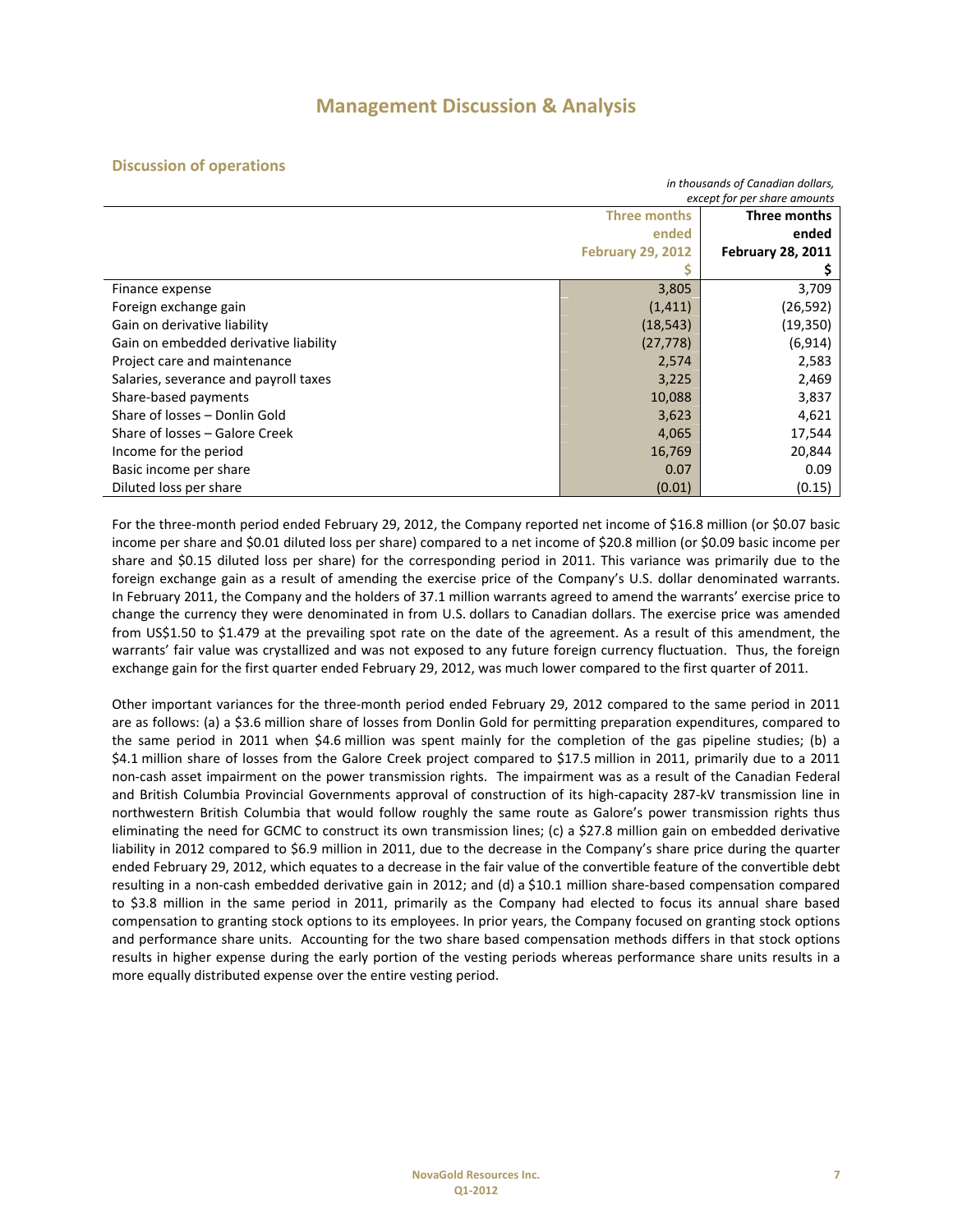## **Selected financial data**

#### **Quarterly information**

The following unaudited quarterly information is prepared in accordance with IFRS and previous Canadian GAAP.

*in thousands of Canadian dollars,* 

|                                 |          |           |           |         |         |                  |                 | except per share amounts |
|---------------------------------|----------|-----------|-----------|---------|---------|------------------|-----------------|--------------------------|
|                                 | 02/29/12 | 11/30/11  | 8/31/11   | 5/31/11 | 2/28/11 | $11/30/10^{(1)}$ | $8/31/10^{(1)}$ | $5/31/10^{(1)}$          |
|                                 |          |           |           |         |         |                  |                 |                          |
| Gross revenues (loss)           | (25)     | 170       | (305)     | 774     | 150     | 172              | 334             |                          |
| Profit (loss) for the quarter   | 16,769   | (99, 512) | (52, 102) | 24.596  | 20,844  | (21, 481)        | (147, 598)      | (15, 753)                |
| Profit (loss) per share - basic | 0.07     | (0.41)    | (0.21)    | 0.11    | 0.09    | (0.12)           | (0.66)          | (0.07)                   |
| Loss per share - diluted        | (0.01)   | (0.41)    | (0.21)    | (0.17)  | (0.15)  | (0.12)           | (0.66)          | (0.07)                   |

(1) Financial information for quarters in the 2010 fiscal year has been prepared in accordance to previous Canadian GAAP.

Factors that can cause fluctuations in the Company's quarterly results include the timing of stock option grants, foreign exchange gains or losses related to the Company's U.S. dollar-denominated debt when the Canadian dollar exchange rate fluctuates, and fluctuations of the Company's share price that effects the fair value of the derivatives (U.S. denominated warrants) and embedded derivatives (U.S. denominated convertible debt), disposal of assets or investments, and subsequent activities related thereto. During the first quarter of 2010, the Company incurred \$11.5 million in interest and accretion and care and maintenance. During the second quarter of 2010, the Company incurred \$13.6 million on salaries, exploration and care and maintenance. During the third quarter of 2010, the Company recorded an impairment loss on the Rock Creek project for the year of \$116.4 million and a \$7.5 million inventory write-down. During the last quarter of fiscal 2010, the Company incurred a total of \$17.9 million in care and maintenance and exploration activities. During the first quarter of 2011, the Company recorded a share of loss from Galore Creek of \$17.5 million due to impairment loss of the Galore Creek's power transmission rights. During the second quarter of 2011, the Company had a gain on disposition of its alluvial gold properties and recorded a gain of \$16.1 million. During the third quarter of 2011, the Company had recorded an adjustment to its decommissioning liabilities of \$20.4 million and inventory write-down of \$6.9 million to reflect the Company's decision to proceed with closure activities at the Rock Creek project. During the fourth quarter of 2011, the Company incurred a \$2.7 million in compensation expenses as a result of the corporate reorganization. During the first quarter of 2012, the Company recorded a gain on embedded derivative liability of \$27.8 million from the decrease of the Company's share price which reduced the fair value of the convertible feature of the convertible debt (embedded derivatives). The Company's properties are not yet in production; consequently, the Company believes that its loss (and consequent loss per share) is not a primary concern to investors in the Company.

### **Liquidity and capital resources**

At February 29, 2012, the Company had \$342.6 million in cash and cash equivalents. The Company expended \$19.0 million on operating activities during the three-month period ended February 2012, compared with expenditures of \$16.3 million for operating activities for the same period in 2011. The increase is mostly due to the Rock Creek mine closure expenditures of \$2.3 million during the quarter with no comparative amounts for the same period in 2011.

During the quarter, the Company generated \$319.5 million in cash from financing activities compared with \$1.2 million in the same period in 2011. The Company received net proceeds of \$316.4 million from an equity financing in February 2012 and \$3.7 million from the exercise of warrants compared to \$10.7 million from the exercise of warrants and an \$11.9 million payment for a Note payable in the same period in 2011.

During the quarter, the Company expended \$18.6 million on investing activities compared with \$5.5 million in 2011. The Company funded an increase to its Rock Creek reclamation bond of \$13.6 million as required by Government agency for the closure activity with no comparative amounts for the same period in 2011. The Company also funded its share of expenditures at its Galore Creek and Donlin Gold projects for \$5.0 million compared to \$5.4 million for the same period in 2011.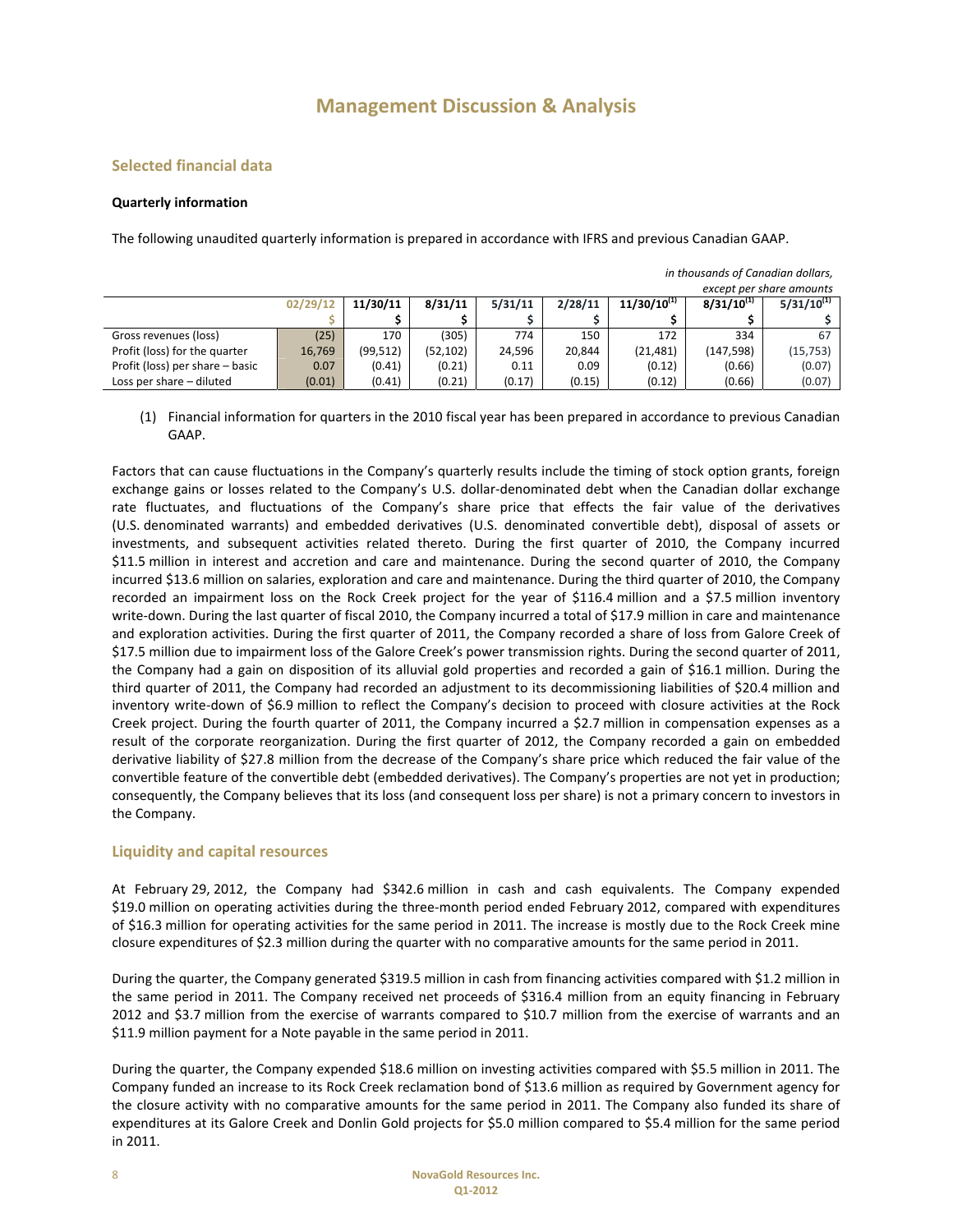The Company has no material off-balance sheet arrangements.

Contractual obligated undiscounted cash flow requirements, excluding operating leases, as at February 29, 2012 are as follows.

|                                        |            |           |           |           |                   | unless otherwise specified |
|----------------------------------------|------------|-----------|-----------|-----------|-------------------|----------------------------|
|                                        | $<$ 1 Year | 1-2 Years | 2-3 Years | 3-4 Years | <b>Thereafter</b> |                            |
|                                        |            |           |           |           |                   |                            |
| Accounts payable and accrued           |            |           |           |           |                   |                            |
| liabilities                            | 9.596      | 9,596     |           |           |                   |                            |
| Asset retirement obligations           | 27,678     | 25,155    | 2,523     |           |                   |                            |
| Convertible notes - interest (a)       | US\$18,287 | US\$5,225 | US\$5,225 | US\$5,225 | US\$2,612         |                            |
| Convertible notes - holders option (a) | US\$95,000 |           |           | -         | US\$95,000        |                            |
| Promissory note                        | US\$65,511 |           | ۰         |           | -                 | US\$65,511                 |

(a) The Convertible notes ("Notes") mature on May 1, 2015. The holders of the Notes have the right to require the Company to repurchase all or part of their Notes on May 1, 2013 and upon certain fundamental corporate changes at a price equal to 100% of the principal amount of such Notes plus any accrued and unpaid interest. The spin-out of NovaCopper will not trigger the right to require the Company to repurchase the notes.

The future minimum payments under operating leases at February 29, 2012 are approximately as follows.

|              | in thousands of Canadian dollars |  |
|--------------|----------------------------------|--|
|              | <b>Operating leases</b>          |  |
|              |                                  |  |
| 2012         | 463                              |  |
| 2013         | 576                              |  |
| 2014         | 580                              |  |
| 2015         | 662                              |  |
| 2016         | 776                              |  |
| Thereafter   | 581                              |  |
| <b>Total</b> | 3,638                            |  |

### **Related party transactions**

The Company has arms-length market based agreements to provide certain services to TintinaGold Resources Inc. ("TintinaGold") and Alexco Resource Corp. ("Alexco"). Under the agreements exploration and management services are provided the following companies: \$3,000 (2011: \$20,000) to Alexco, a related party having two common directors; \$1,000 (2011: \$30,000) to TintinaGold, a related party having one director and a major shareholder in common; US\$50,000 (2011: \$400,000) to Donlin Gold LLC; and office rental and services totaling \$250,000 (2011: \$131,000) to GCMC. At February 29, 2012, the Company had \$4.3 million receivable from related parties.

# **Financial instruments**

The Company's financial instruments are exposed to certain financial risks, including currency risk, credit risk, liquidity risk, interest risk and price risk.

### (a) Currency risk

The Company is exposed to financial risk related to the fluctuation of foreign exchange rates. The Company operates in Canada and the United States and a portion of its expenses are incurred in U.S. dollars. A significant change in the

*in thousands of Canadian dollars,*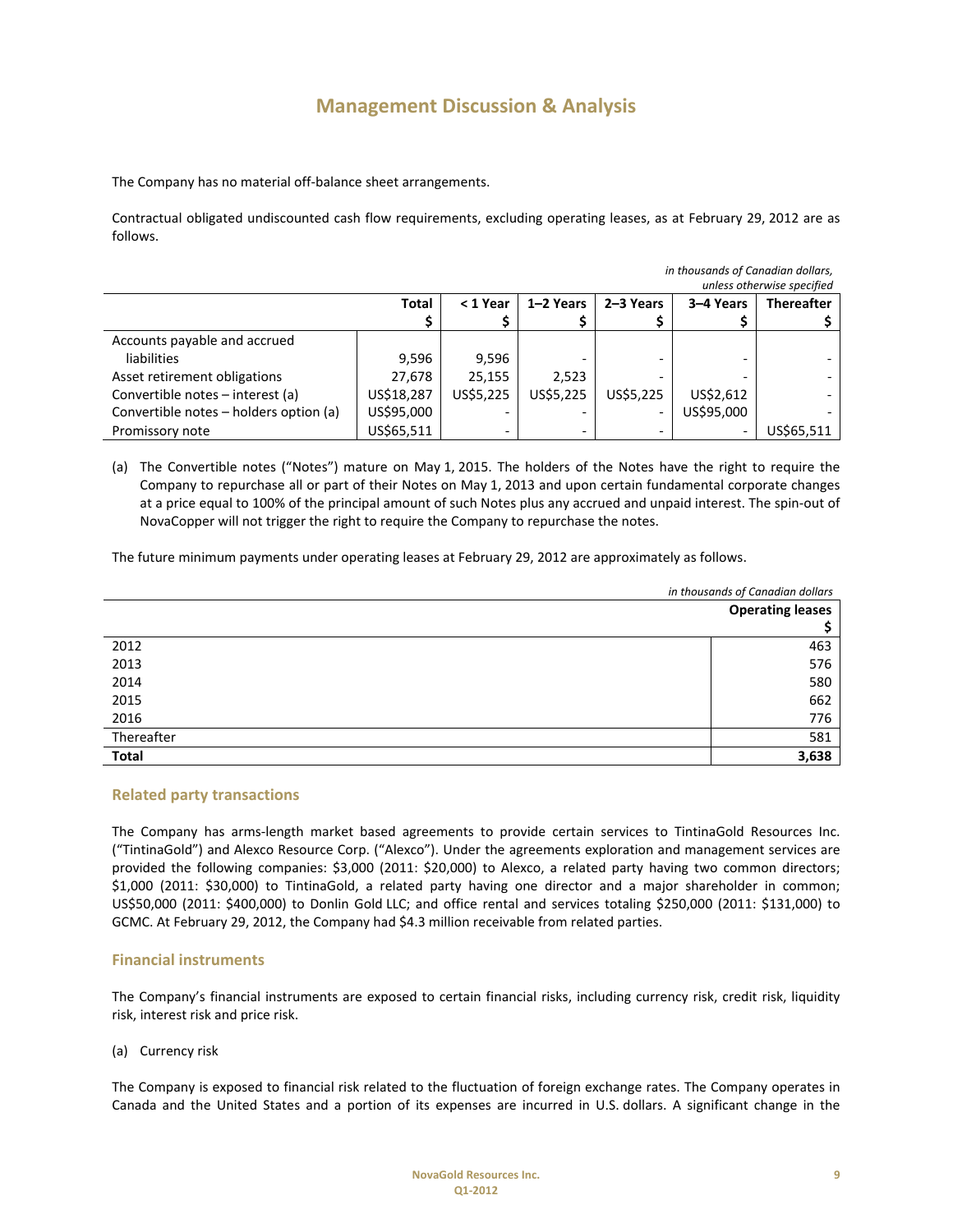currency exchange rates between the Canadian dollar relative to the U.S. dollar could have an effect on the Company's financial performance, financial position, or cash flows.

The Company has not hedged its exposure to currency fluctuations. At February 29, 2012, the Company is exposed to currency risk through the following assets and liabilities denominated in U.S. dollars.

| in thousands of U.S. dollars             |                          |                   |  |  |
|------------------------------------------|--------------------------|-------------------|--|--|
|                                          | <b>February 29, 2012</b> | November 30, 2011 |  |  |
| Cash and cash equivalents                | 345,039                  | 55,204            |  |  |
| Accounts receivables                     | 13,331                   | 13,200            |  |  |
| <b>Reclamation deposits</b>              | 20,272                   | 6,845             |  |  |
| Accounts payable and accrued liabilities | (6,404)                  | (6,008)           |  |  |
| Deferred liability                       | (3,950)                  | (3,950)           |  |  |
| Amounts payable to Barrick - non-current | (65, 511)                | (64, 666)         |  |  |
| Convertible notes                        | (67, 133)                | (66,061)          |  |  |
| Derivative liability                     | (35,021)                 | (54, 818)         |  |  |
| Embedded derivative liability            | (30, 025)                | (57, 493)         |  |  |
| <b>Total</b>                             | 170,598                  | (177, 747)        |  |  |

Based on the above net exposures, and assuming that all other variables remain constant, a 3% depreciation or appreciation of the Canadian dollar against the U.S. dollar would result in an increase/decrease of \$5.1 million in the Company's net profit or loss

#### (b) Credit risk

Credit risk is the risk of an unexpected loss if a customer or third party to a financial instrument fails to meet its contractual obligations.

The Company's cash equivalents and short-term investments are held through large Canadian financial institutions. Current and Non-current investments (including those presented as part of cash and cash equivalents) are composed of financial instruments issued by Canadian banks and companies with high investment-grade ratings. These investments mature at various dates over the current operating period. The Company's accounts receivables consist of general sales tax due from the Federal Government of Canada and amounts due from related parties.

The carrying amount of financial assets recorded in the financial statements, net of any allowances for losses, represents the Company's maximum exposure to credit risk.

(c) Liquidity risk

Liquidity risk is the risk that the Company will not be able to meet its financial obligations as they come due. The Company manages liquidity risk through the management of its capital structure and financial leverage. Accounts payable, accrued liabilities and coupon interest on the Notes are due within one year from the balance sheet date.

(d) Interest rate risk

Interest rate risk is the risk that the fair value or future cash flows of a financial instrument will fluctuate because of changes in market interest rates. The risk that the Company will realize a loss as a result of a decline in the fair value of the short-term investments included in cash and cash equivalents is limited because these investments, although available-for-sale, are generally held to maturity. In respect of financial liabilities, convertible notes and capital leases are not subject to interest rate risk because they are at fixed rates. The promissory note owed to Barrick is variable with the U.S. prime rate. Based on the amount owing on the promissory note as at February 29, 2012, and assuming that all other variables remain constant, a 1% change in the U.S. prime rate would result in an increase/decrease of \$0.6 million in the interest accrued by the Company per annum.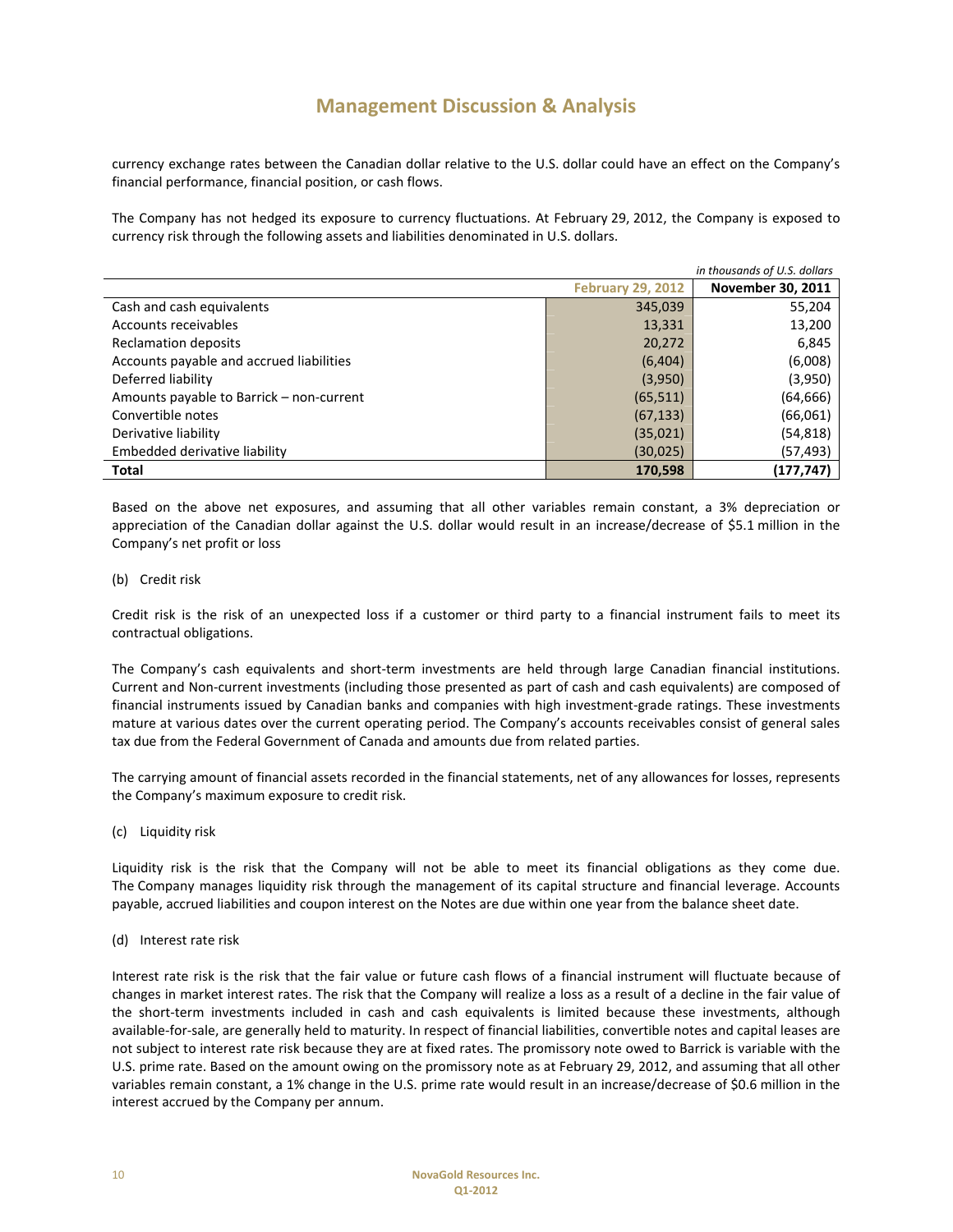#### (e) Price risk

The Company is exposed to price risk with respect to commodity prices. The Company closely monitors commodity prices to determine the appropriate course of action to be taken. The Company does not currently have any hedging or other commodity-based risk management programs with respect to its operations.

## **International Financial Reporting Standards**

In 2006, the Canadian Accounting Standards Board ("AcSB") published a new strategic plan that will significantly affect financial reporting requirements for Canadian companies. The AcSB strategic plan outlines the convergence of previous Canadian GAAP with IFRS over an expected five-year transitional period. In February 2008, the AcSB announced that 2011 is the changeover date for publicly-listed companies to use IFRS, replacing previous Canadian GAAP. The changeover date is for interim and annual financial statements relating to fiscal years beginning on or after January 1, 2011. The Company's adoption date was December 1, 2011 with a transition date of December 1, 2010. The Company has now substantially completed its IFRS changeover plan, with the post-implementation phase currently ongoing.

The post-implementation phase will involve continuous monitoring of changes in IFRS in future periods. It has been noted that the standard-setting bodies that determine IFRS have significant ongoing projects that could impact the IFRS accounting policies that the Company has selected. In particular, there may be additional new or revised IFRS or Interpretations issued by the International Financial Reporting Interpretations Committee ("IFRIC"), as well as the International Accounting Standards Board which is also currently working on an extractive industries project, which could significantly impact the financial statements of the Company. Processes are in place to ensure that potential changes are monitored and evaluated. The impact of any new IFRSs and IFRIC Interpretations will be evaluated as they are drafted and published.

### **Critical accounting estimates**

The most critical accounting estimates upon which the Company's financial status depends are those requiring estimates of the recoverability of carrying amount of investments, assets held for sale, and mineral properties, derivatives, embedded derivatives, stock-based compensation, income taxes, and decommissioning liabilities.

#### **Investment in Joint Ventures**

The Company's investments in the Donlin Gold project and the Galore Creek project are jointly controlled entities. All jointly controlled entities are accounted for using the equity method. The equity method is a basis of accounting for investments whereby the investment is initially recorded at cost and the carrying value, adjusted thereafter to include the investor's pro rata share of post-acquisition earnings or losses of the investee, as computed by the consolidation method. Cash funding increases the carrying value of the investment. Profit distributions received or receivable from an investee reduce the carrying value of the investment. Management reviews and evaluates the carrying value of each of its investments when events or changes in circumstances indicate that the carrying amounts of the related investment may not be recoverable. As at February 29, 2012, management concluded that there have been no events or changes in circumstances since the last impairment review which indicated that any of the carrying amounts of the Company's investment may not be recoverable.

#### **Mineral properties and assets held for sale**

The Company capitalizes mineral property acquisition costs and expenses mineral property exploration expenditures when incurred. When it has been established that a mineral deposit is commercially mineable and an economic analysis has been completed, the costs subsequently incurred to develop a mine on the property prior to the start of mining operations are capitalized and will be amortized against future production following commencement of commercial production, or written off if the property is sold, allowed to lapse or abandoned. There can be no assurances that the subsequent decision to sell or reclaim the project would result in a material gain on sale or accrual of closure costs, which would be incurred when a decision is made.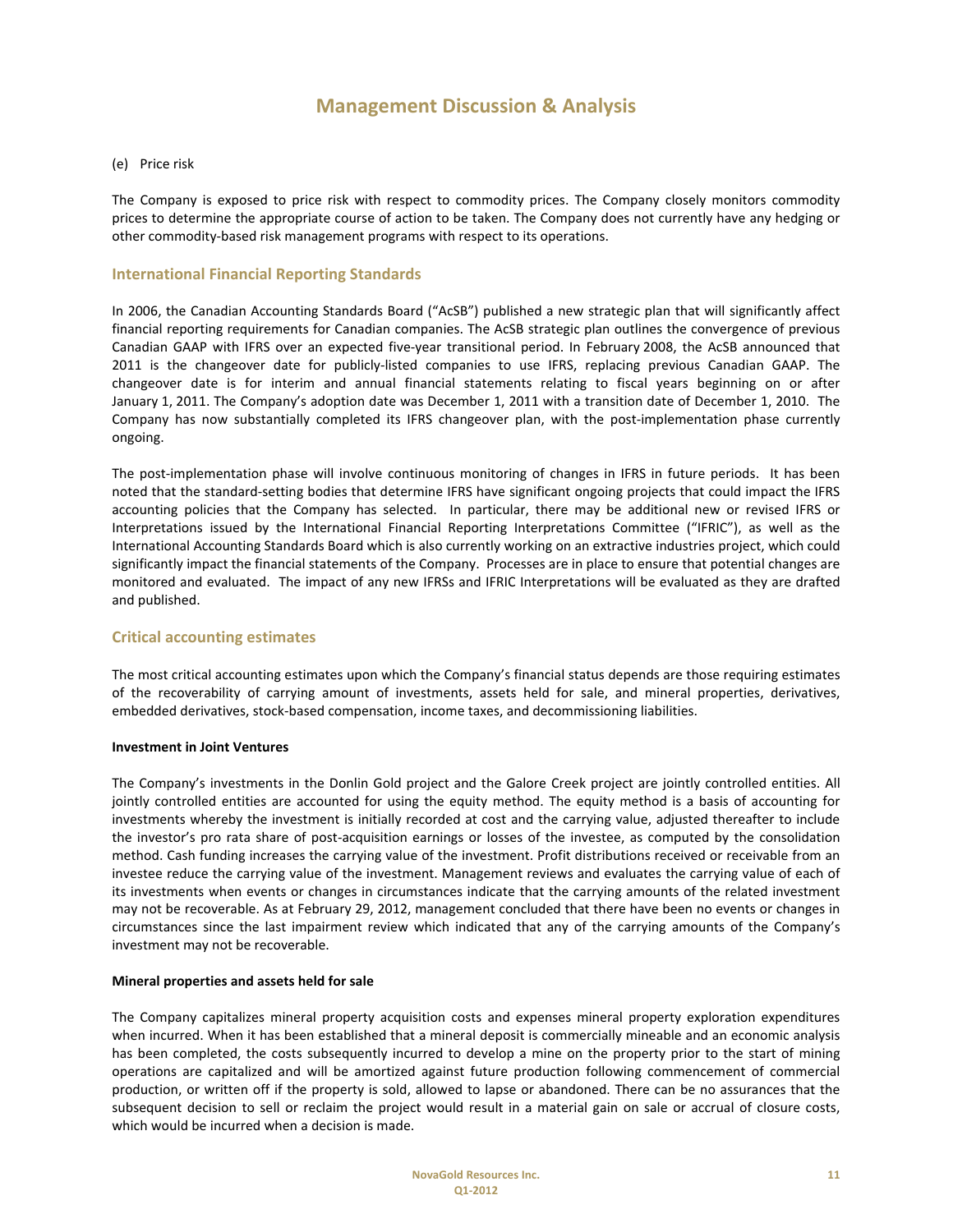The acquisition of title to mineral properties is a complicated and uncertain process. The Company has taken steps, in accordance with industry standards, to verify title to mineral properties in which it has an interest. Although the Company has made efforts to ensure that legal title to its properties is properly recorded in the name of the Company, there can be no assurance that such title will ultimately be secured.

#### **Derivatives, embedded derivatives, stock-based compensation**

The fair value of the U.S. denominated warrants, U.S. denominated convertible debt convertible feature, share options, and performance share units are computed to determine the relevant charge to the statement of comprehensive income and balance sheet. In order to compute this fair value, the Company uses different option pricing models that inherently require management to make various estimates and assumptions in relation to the expected life of the award, expected volatility, and the risk-free rate.

#### **Income taxes**

The determination of the Company's tax expense for the period and deferred tax assets and liabilities involves significant estimation and judgment by management. In determining these amounts, management interprets tax legislation in a variety of jurisdictions and makes estimates of the expected timing of the reversal of deferred tax assets and liabilities. Management also makes estimates of future earnings which affect the extent to which potential future tax benefits may be used. The Company is subject to assessments by various taxation authorities, which may interpret legislation differently. These differences may affect the final amount or the timing of the payment of taxes. The Company provides for such differences where known based on management's best estimate of the probable outcome of these matters.

#### **Decommissioning liabilities**

The amounts recorded for reclamation costs are estimates based on independent third party engineering studies and the Company's assessment of the work that is anticipated to remediate old mine workings of the Company's Nome Gold site and the Rock Creek mine site. The decommissioning liabilities are recognized initially at fair value and are charged to operations. The Rock Creek decommissioning liabilities have not been discounted as the closure is currently in process. Actual costs incurred during reclamation and the timing of when the costs will be incurred could be materially different from these estimates. The Rock Creek decommissioning liabilities have been adjusted in this quarter ended February 29, 2012, to reflect the updated closure activities at Rock Creek.

### **New accounting pronouncements**

Unless otherwise noted, the following revised standards and amendments are effective for annual periods beginning on or after December 1, 2013, except IFRS 9 which is after December 1, 2015 and IAS1 which is after December 1, 2012, with earlier application permitted. The Corporation has not yet assessed the impact of these standards and amendments or determined whether it will early adopt them.

• IFRS 9 Financial Instruments was issued in November 2009 and addresses classification and measurement of financial assets. It replaces the multiple category and measurement models in IAS 39 for debt instruments with a new mixed measurement model having only two categories: amortized cost and fair value through profit or loss. IFRS 9 also replaces the models for measuring equity instruments. Such instruments are either recognized at fair value through profit or loss or at fair value through other comprehensive income. Where equity instruments are measured at fair value through other comprehensive income, dividends are recognized in profit or loss to the extent that they do not clearly represent a return of investment; however, other gains and losses (including impairments) associated with such instruments remain in accumulated comprehensive income indefinitely. Requirements for financial liabilities were added to IFRS 9 in October 2010 and they largely carried forward existing requirements in IAS 39, Financial Instruments – Recognition and Measurement, except that fair value changes due to credit risk for liabilities designated at fair value through profit and loss are generally recorded in other comprehensive income.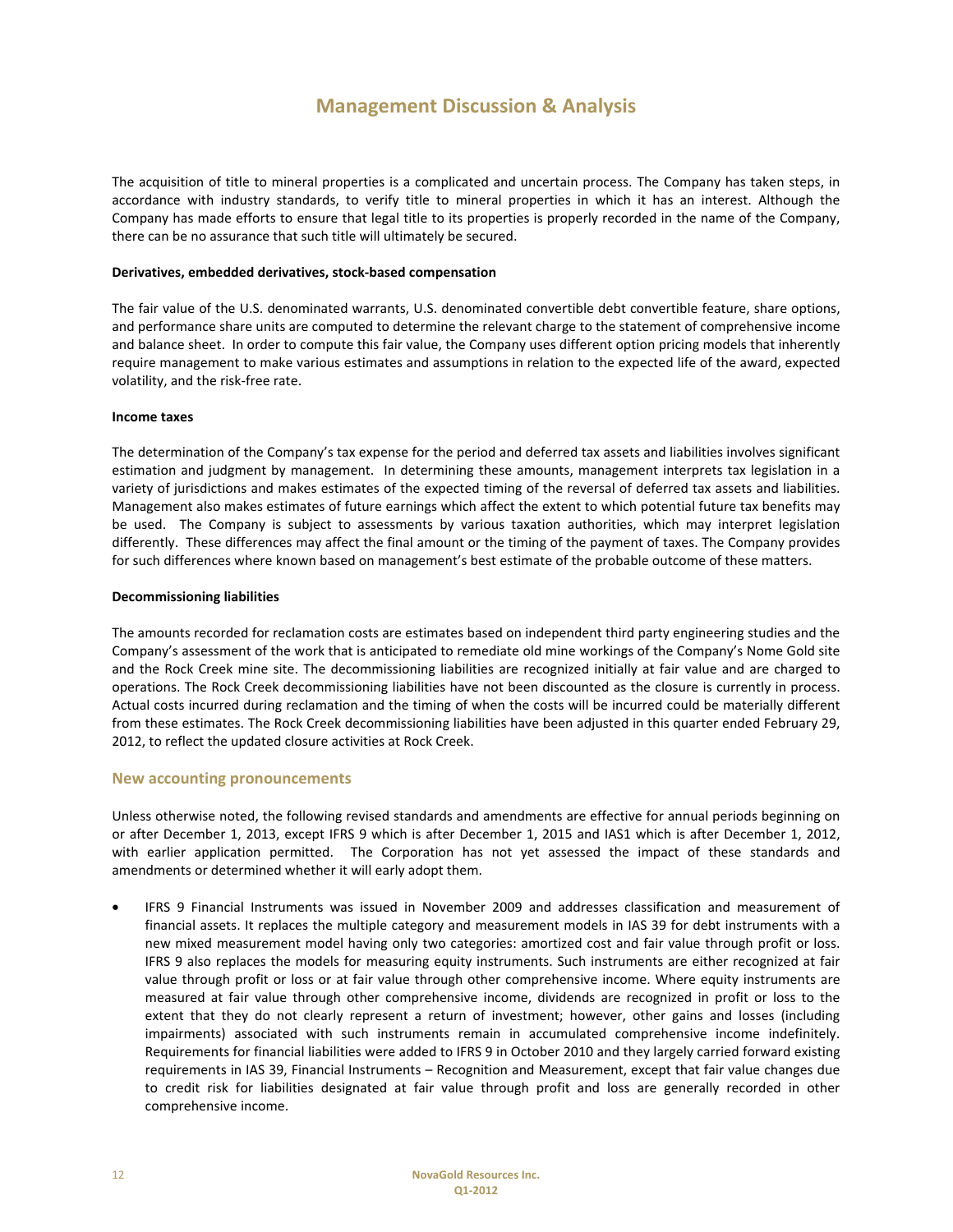- IFRS 10 Consolidated Financial Statements requires an entity to consolidate an investee when it has power over the investee, is exposed, or has rights, to variable returns from its involvement with the investee and has the ability to affect those returns through its power over the investee. Under existing IFRS, consolidation is required when an entity has the power to govern the financial and operating policies of an entity so as to obtain benefits from its activities. IFRS 10 replaces SIC-12 Consolidation – Special Purpose Entities and parts of IAS 27 Consolidated and Separate Financial Statements.
- IFRS 11 Joint Arrangements requires a venturer to classify its interest in a joint arrangement as a joint venture or joint operation. Joint ventures will be accounted for using the equity method of accounting whereas for a joint operation the venturer will recognize its share of the assets, liabilities, revenue and expenses of the joint operation. Under existing IFRS, entities have the choice to proportionately consolidate or equity account for interests in joint ventures. IFRS 11 supersedes IAS 31 Interests in Joint Ventures and SIC-13 Jointly Controlled Entities – Nonmonetary Contributions by Venturers.
- IFRS 12 Disclosure of Interests in Other Entities establishes disclosure requirements for interests in other entities, such as subsidiaries, joint arrangements, associates, and unconsolidated structured entities. The standard carries forward existing disclosures and also introduces significant additional disclosure that address the nature of, and risks associated with, an entity's interests in other entities.
- IFRS 13 Fair Value Measurement is a comprehensive standard for fair value measurement and disclosure for use across all IFRS standards. The new standard clarifies that fair value is the price that would be received to sell an asset, or paid to transfer a liability in an orderly transaction between market participants, at the measurement date. Under existing IFRS, guidance on measuring and disclosing fair value is dispersed among the specific standards requiring fair value measurements and does not always reflect a clear measurement basis or consistent disclosures.
- There have been amendments to existing standards, including IAS 27 Separate Financial Statements and IAS 28 Investments in Associates and Joint Ventures. IAS 27 addresses accounting for subsidiaries, jointly controlled entities and associates in non-consolidated financial statements. IAS 28 has been amended to include joint ventures in its scope and to address the changes in IFRS 10 – 13.
- IAS 1 Presentation of Financial Statements has been amended to require entities to separate items presented in OCI into two groups, based on whether or not items may be recycled in the future. Entities that choose to present OCI items before tax will be required to show the amount of tax related to the two groups separately. The amendment is effective for annual periods beginning on or after July 1, 2012 with earlier application permitted.
- IFRS 7 Financial Instruments: Disclosures, has been amended to include additional disclosure requirements in the reporting of transfer transactions and risk exposures relating to transfers of financial assets and the effect of those risks on an entity's financial position, particularly those involving securitization of financial assets. The amendment is applicable for annual periods beginning on or after July 1, 2011, with earlier application permitted.

## **Risk factors**

The Company and its future business, operations and financial condition are subject to various risks and uncertainties due to the nature of its business and the present stage of exploration and development of its mineral properties. Certain of these risks and uncertainties are under the heading "Risk Factors" in NovaGold's Annual Information Form for the year ended November 30, 2011 available on SEDAR at www.sedar.com and EDGAR at www.sec.gov.

## **Other**

In July 2010, December 2010, February 2011, and March 2011, the Company's wholly-owned subsidiary AGC received a total of 37 citations and orders from the Mine Safety and Health Administration ("MSHA") alleging certain violations of U.S. Federal mine safety laws under the Federal Mine Safety and Health Act of 1977 (the "Mine Safety Act") at the Rock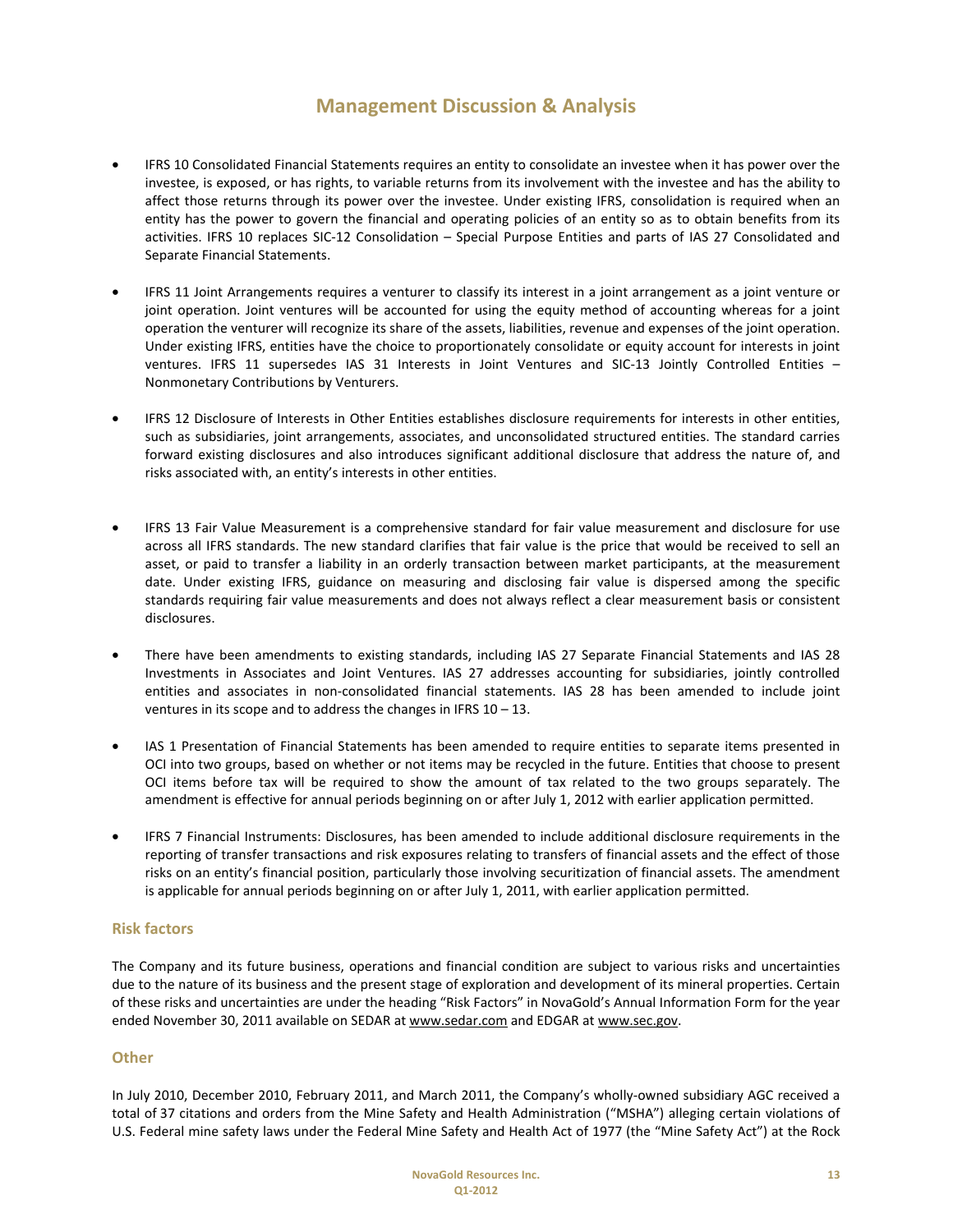Creek project. MSHA subsequently vacated one of the citations after receiving further information from AGC. MSHA assessed a US\$100 penalty for the February 2011 citation which AGC paid. In November 2011, MSHA and AGC developed and submitted a joint motion for settlement covering contested citations and assessments under the U.S. Mine Safety & Health Act. On December 12, 2011, a federal administrative law judge issued a decision approving the settlement and dismissing the AGC's remaining MSHA cases. The dismissal was conditioned on the AGC's payment of a US\$22,671 penalty within 90 days of the decision. On January 18, 2012, the Company paid MSHA that amount, resolving all outstanding MSHA citations and assessments at the Rock Creek Mine.

On March 14, 2012, the U.S. Environmental Protection Agency ("USEPA") notified NovaGold by letter that it intends to seek penalties for alleged violations of the Clean Water Act ("CWA") at the Rock Creek Mine. These alleged violations relate to storm water discharges during 2009-2011. The letter affords NovaGold the opportunity to enter into discussions with USEPA regarding a potential settlement prior to the government formally pursuing any enforcement action. NovaGold has subsequently begun such communications with USEPA with the goal of reaching an administrative settlement. In initial discussions with USEPA, government representatives indicated that if the matter can be resolved administratively, therefore the Company believes the maximum penalty for all of the alleged violations would be US\$177,500.

### **Disclosure controls and procedures**

Disclosure controls and procedures are designed to provide reasonable assurance that material information is gathered and reported to senior management, including the Chief Executive Officer and Chief Financial Officer, as appropriate to permit timely decisions regarding public disclosure.

Management, including the Chief Executive Officer and Chief Financial Officer, has evaluated the effectiveness of the design and operation of our disclosure controls and procedures, as defined in the rules of the US Securities and Exchange Commission and Canadian Securities Administration, as at the end of the current reporting period. Based on this evaluation, the Chief Executive Officer and Chief Financial Officer have concluded that the Company's disclosure controls and procedures were effective to ensure that information required to be disclosed in reports filed or submitted by the Company under United States and Canadian securities legislation is recorded, processed, summarized and reported within the time periods specified in those rules.

### **Internal control over financial reporting**

Management is responsible for establishing and maintaining adequate internal control over financial reporting. Because of its inherent limitations, internal control over financial reporting may not prevent or detect misstatements. In addition, projections of any evaluation of effectiveness to future periods are subject to the risk that controls may become inadequate because of changes in conditions, or that the degree of compliance with the policies or procedures may deteriorate.

### **Changes in internal control over financial reporting**

There have been no changes in the Company's internal controls over financial reporting during the three month period ended February 29, 2012 that have materially affected, or are reasonably likely to materially affect, its internal controls over financial reporting.

### **Cautionary notes**

### **Forward-looking statements**

This Management's Discussion and Analysis contains statements of forward-looking information. These forward-looking *statements may include statements regarding perceived merit of properties, exploration results and budgets, mineral reserves and resource estimates, work programs, capital expenditures, operating costs, cash flow estimates, production estimates and similar statements relating to the economic viability of a project, timelines, strategic plans, including the Company's plans and expectations relating to its Donlin Gold, Galore Creek and Ambler projects, completion of*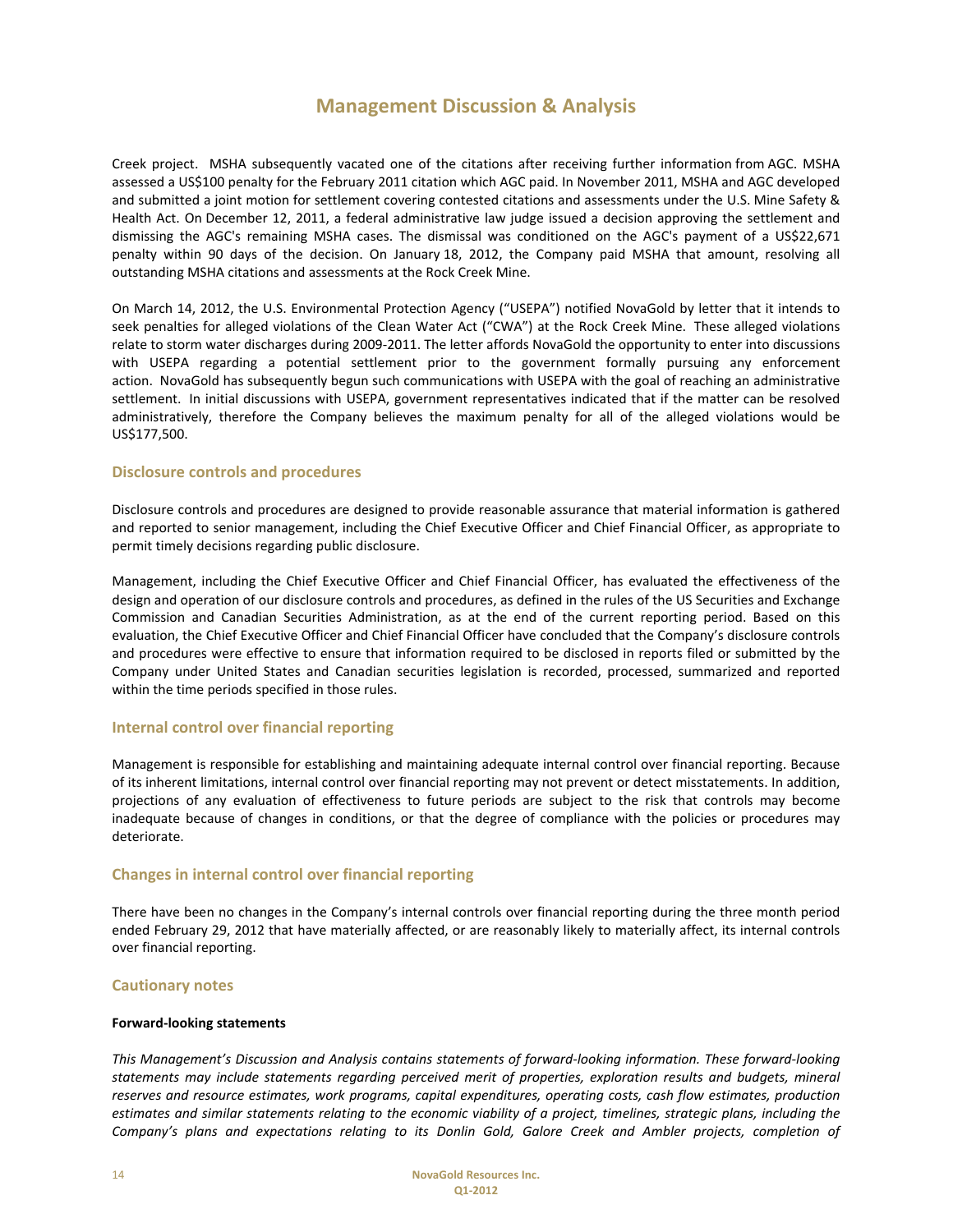*transactions, including the spin-out of the shares of NovaCopper Inc. to the securityholders of NovaGold and the proposal to sell NovaGold's interest in the Galore Creek project, market prices for precious and base metals, or other statements that are not statements of fact. These statements relate to analyses and other information that are based on forecasts of future results, estimates of amounts not yet determinable and assumptions of management. Statements concerning mineral resource estimates may also be deemed to constitute "forward-looking statements" to the extent that they involve estimates of the mineralization that will be encountered if the property is developed.* 

*Any statements that express or involve discussions with respect to predictions, expectations, beliefs, plans, projections, objectives, assumptions or future events or performance (often, but not always, identified by words or phrases such as "expects", "is expected", "anticipates", "believes", "plans", "projects", "estimates", "assumes", "intends", "strategy", "goals", "objectives", "potential", "possible" or variations thereof or stating that certain actions, events, conditions or results "may", "could", "would", "should", "might" or "will" be taken, occur or be achieved, or the negative of any of these terms and similar expressions) are not statements of historical fact and may be forward-looking statements.* 

*Forward-looking statements are based on a number of material assumptions, including those listed below, which could prove to be significantly incorrect:* 

- *our ability to achieve production at any of the Company's mineral exploration and development properties;*
- *estimated capital costs, operating costs, production and economic returns;*
- *estimated metal pricing, metallurgy, mineability, marketability and operating and capital costs, together with other assumptions underlying the Company's resource and reserve estimates;*
- *our expected ability to develop adequate infrastructure and that the cost of doing so will be reasonable;*
- *assumptions that all necessary permits and governmental approvals will be obtained;*
- *assumptions made in the interpretation of drill results, the geology, grade and continuity of the Company's mineral deposits;*
- *our expectations regarding demand for equipment, skilled labour and services needed for exploration and development of mineral properties; and*
- *our activities will not be adversely disrupted or impeded by development, operating or regulatory risks.*

*Forward-looking statements are subject to a variety of known and unknown risks, uncertainties and other factors that could cause actual events or results to differ from those reflected in the forward-looking statements, including, without limitation:* 

- *uncertainty of whether there will ever be production at the Company's mineral exploration and development properties;*
- *uncertainty of estimates of capital costs, operating costs, production and economic returns;*
- *uncertainties relating to the assumptions underlying the Company's resource and reserve estimates, such as metal pricing, metallurgy, mineability, marketability and operating and capital costs;*
- *risks related to the Company's ability to commence production and generate material revenues or obtain adequate financing for its planned exploration and development activities;*
- *risks related to the Company's ability to finance the development of its mineral properties through external financing, strategic alliances, the sale of property interests or otherwise;*
- *risks related to the third parties on which the Company depends for its exploration and development activities;*
- *dependence on cooperation of joint venture partners in exploration and development of properties;*
- *credit, liquidity, interest rate and currency risks;*
- *risks related to market events and general economic conditions;*
- *uncertainty related to inferred mineral resources;*
- *risks and uncertainties relating to the interpretation of drill results, the geology, grade and continuity of the Company's mineral deposits;*
- *risks related to lack of infrastructure;*
- *mining and development risks, including risks related to infrastructure, accidents, equipment breakdowns, labor disputes or other unanticipated difficulties with or interruptions in development, construction or production;*
- *the risk that permits and governmental approvals necessary to develop and operate mines on the Company's properties will not be available on a timely basis or at all;*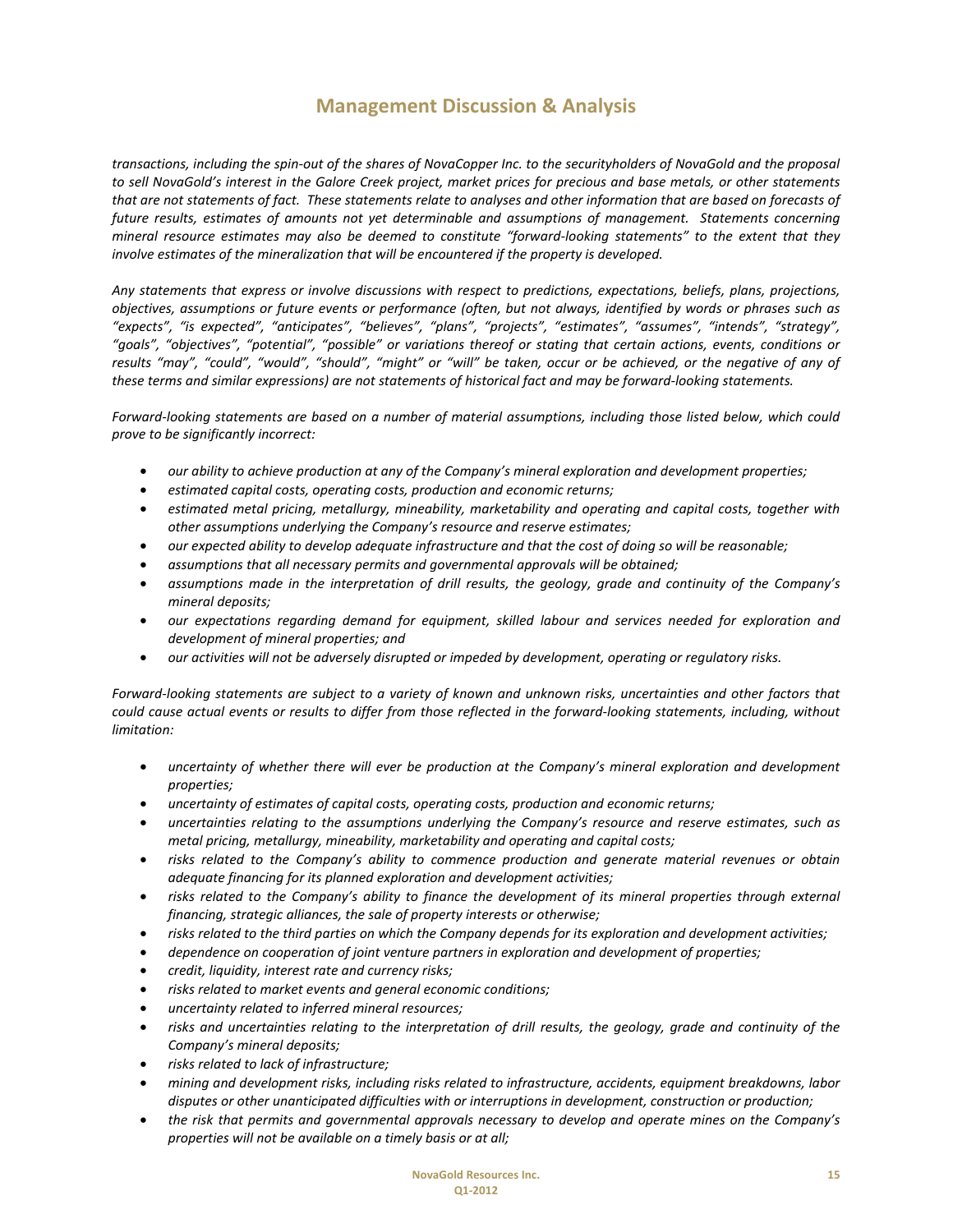- *commodity price fluctuations;*
- *risks related to governmental regulation and permits, including environmental regulation;*
- *risks related to the need for reclamation activities on the Company's properties and uncertainty of cost estimates related thereto;*
- *uncertainty related to title to the Company's mineral properties;*
- *uncertainty related to unsettled aboriginal rights and title in British Columbia;*
- *the Company's history of losses and expectation of future losses;*
- *uncertainty as to the outcome of potential litigation;*
- *uncertainty inherent in litigation including the effects of discovery of new evidence or advancement of new legal theories, the difficulty of predicting decisions of judges and juries and the possibility that decisions may be reversed on appeal;*
- *risks related to default under the Company's unsecured convertible notes;*
- *risks related to the Company's majority shareholder;*
- *risks related to increases in demand for equipment, skilled labor and services needed for exploration and development of mineral properties, and related cost increases;*
- *increased competition in the mining industry;*
- *the Company's need to attract and retain qualified management and technical personnel;*
- *risks related to the Company's current practice of not using hedging arrangements;*
- *uncertainty as to the Company's ability to acquire additional commercially mineable mineral rights;*
- *risks related to the integration of potential new acquisitions into the Company's existing operations;*
- *risks related to unknown liabilities in connection with acquisitions;*
- *risks related to conflicts of interests of some of the directors of the Company;*
- *risks related to global climate change;*
- *risks related to adverse publicity from non-governmental organizations;*
- *uncertainty as to the Company's ability to maintain the adequacy of internal control over financial reporting as per the requirements of the Sarbanes-Oxley Act;*
- *increased regulatory compliance costs relating to the Dodd-Frank Act; and*
- *increased regulatory compliance costs related to the Company's loss of its foreign private issuer status in the event of a disposition of the Galore Creek project.*

*This list is not exhaustive of the factors that may affect any of the Company's forward-looking statements. Forwardlooking statements are statements about the future and are inherently uncertain, and actual achievements of the Company or other future events or conditions may differ materially from those reflected in the forward-looking statements due to a variety of risks, uncertainties and other factors, including, without limitation, those referred to in NovaGold's Annual Information Form for the year ended November 30, 2011, filed with the Canadian securities regulatory authorities, NovaGold's annual report on Form 40-F filed with the United States Securities and Exchange Commission (the "SEC"), and other information released by NovaGold and filed with the appropriate regulatory agencies.* 

*The Company's forward-looking statements are based on the beliefs, expectations and opinions of management on the date the statements are made, and the Company does not assume any obligation to update forward-looking statements if circumstances or management's beliefs, expectations or opinions should change, except as required by law. For the reasons set forth above, investors should not place undue reliance on forward-looking statements.* 

### **Reserve and resource estimates**

*This Management's Discussion and Analysis has been prepared in accordance with the requirements of the securities laws in effect in Canada, which differ from the requirements of U.S. securities laws. Unless otherwise indicated, all resource and reserve estimates included in this Management's Discussion and Analysis have been prepared in accordance with National Instrument 43-101 Standards of Disclosure for Mineral Projects ("NI 43-101") and the Canadian Institute of Mining, Metallurgy, and Petroleum Definition Standards on Mineral Resources and Mineral Reserves. NI 43-101 is a rule developed by the Canadian Securities Administrators which establishes standards for all public disclosure an issuer makes of scientific and technical information concerning mineral projects. Canadian standards, including NI 43-101, differ significantly from the requirements of the United States Securities and Exchange Commission ("SEC"), and resource and reserve information contained herein may not be comparable to similar information disclosed by U.S. companies. In*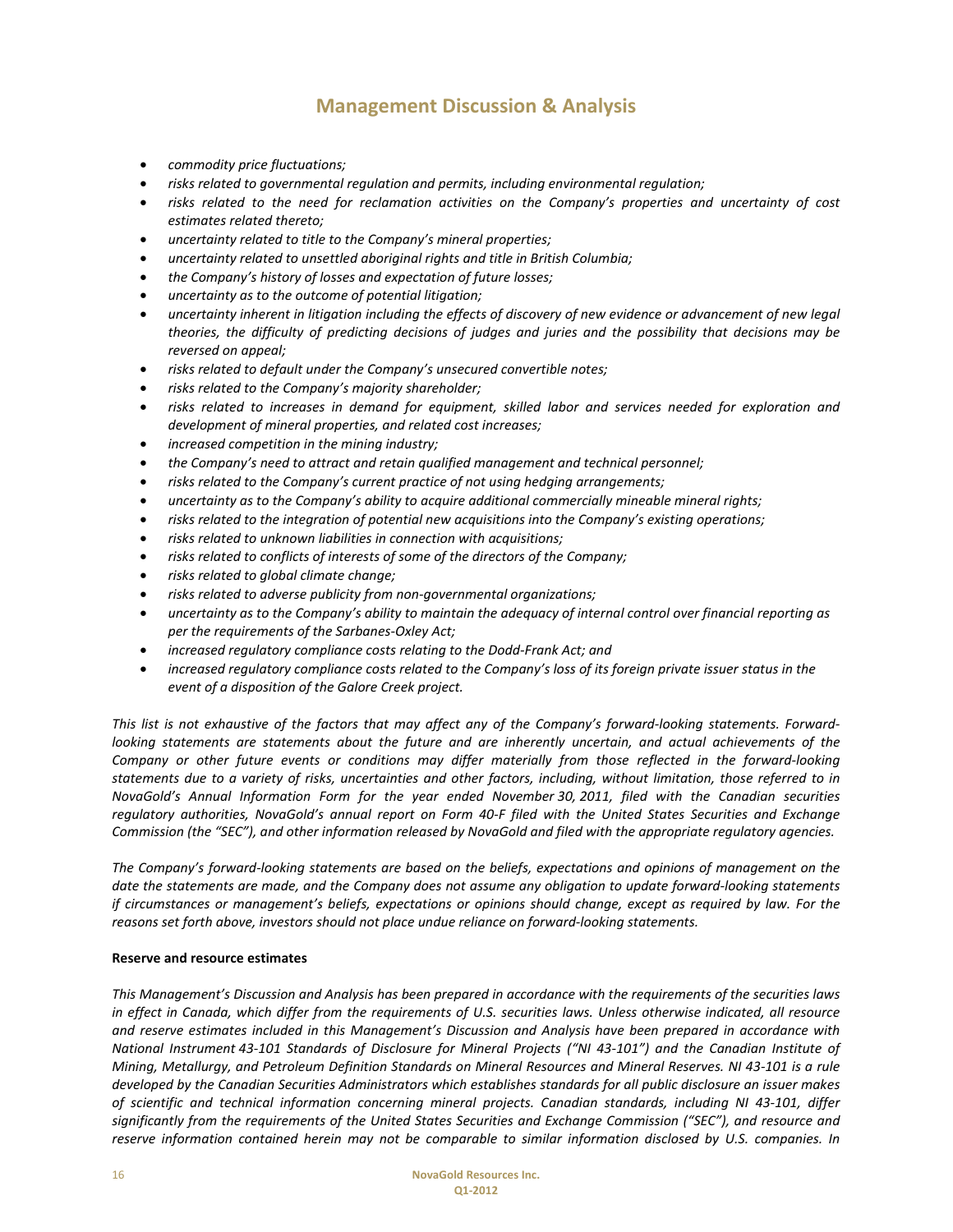*particular, and without limiting the generality of the foregoing, the term "resource" does not equate to the term "reserves". Under U.S. standards, mineralization may not be classified as a "reserve" unless the determination has been made that the mineralization could be economically and legally produced or extracted at the time the reserve determination is made. The SEC's disclosure standards normally do not permit the inclusion of information concerning "measured mineral resources", "indicated mineral resources" or "inferred mineral resources" or other descriptions of the amount of mineralization in mineral deposits that do not constitute "reserves" by U.S. standards in documents filed with the SEC. Investors are cautioned not to assume that any part or all of mineral deposits in these categories will ever be converted into reserves. U.S. investors should also understand that "inferred mineral resources" have a great amount of uncertainty as to their existence and great uncertainty as to their economic and legal feasibility. It cannot be assumed that all or any part of an "inferred mineral resource" will ever be upgraded to a higher category. Under Canadian rules, estimated "inferred mineral resources" may not form the basis of feasibility or pre-feasibility studies except in rare cases. Investors are cautioned not to assume that all or any part of an "inferred mineral resource" exists or is economically or legally mineable. Disclosure of "contained ounces" in a resource is permitted disclosure under Canadian regulations; however, the SEC normally only permits issuers to report mineralization that does not constitute "reserves" by SEC standards as in-place tonnage and grade without reference to unit measures. The requirements of NI 43-101 for identification of "reserves" are also not the same as those of the SEC, and reserves reported by the Company in compliance with NI 43-101 may not qualify as "reserves" under SEC standards. Accordingly, information concerning mineral deposits set forth herein may not be comparable with information made public by companies that report in accordance with U.S. standards.*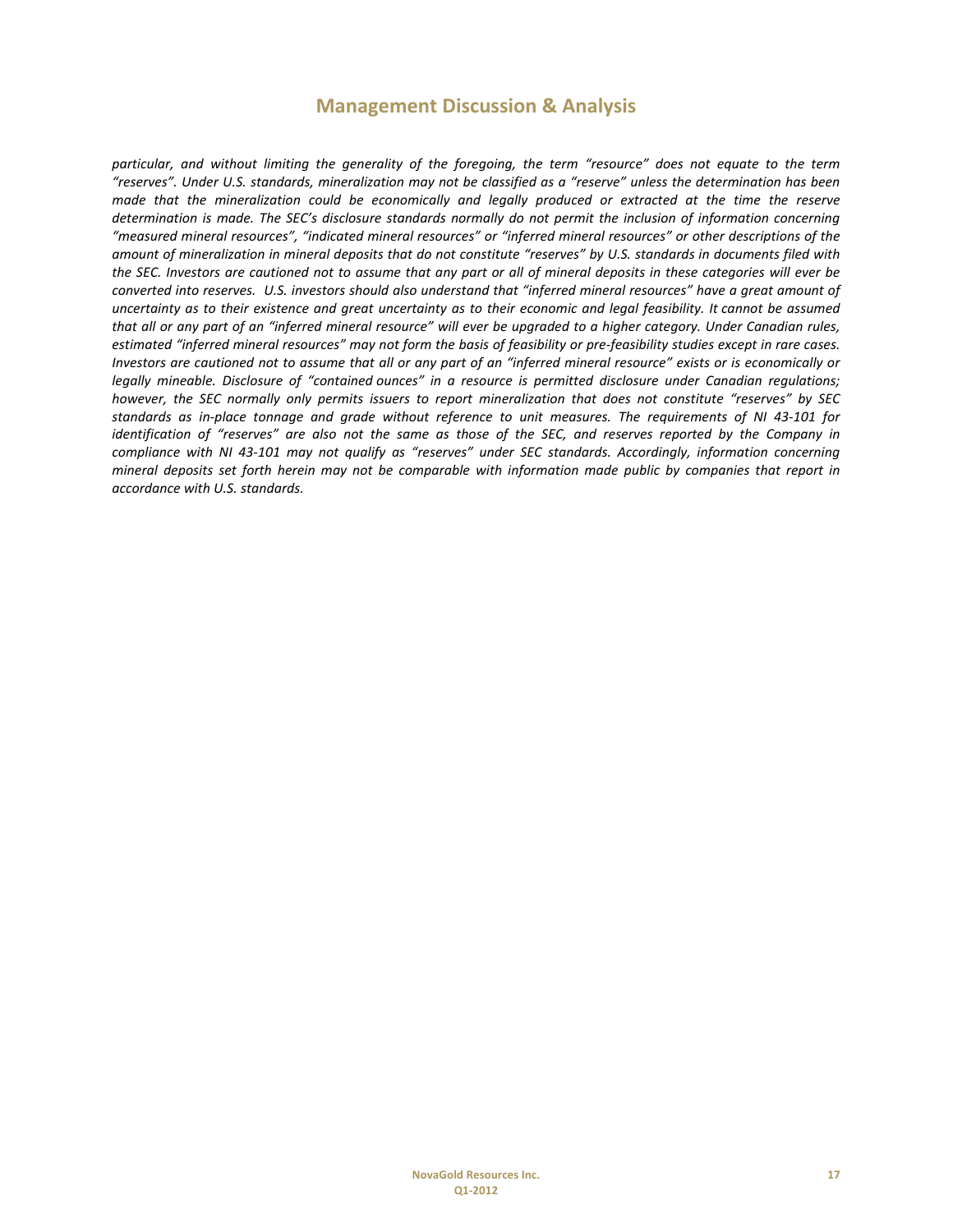| in thousands of Canadian dollars                            |                          |                   |                  |  |
|-------------------------------------------------------------|--------------------------|-------------------|------------------|--|
|                                                             | <b>February 29, 2012</b> | November 30, 2011 | December 1, 2010 |  |
|                                                             | \$.                      | \$                | Ş.               |  |
| <b>Assets</b>                                               |                          |                   |                  |  |
| <b>Current assets</b>                                       |                          |                   |                  |  |
| Cash and cash equivalents (note 8)                          | 342,576                  | 60,572            | 150,167          |  |
| Trade and other receivables (note 9)                        | 13,891                   | 13,973            | 525              |  |
| Deposits and prepaid amounts                                | 1,814                    | 1,635             | 1,702            |  |
| Inventories (note 10)                                       | 476                      | 491               | 7,690            |  |
|                                                             | 358,757                  | 76,671            | 160,084          |  |
| Trade and other receivables - non-current (note 9)          | 4,136                    | 4,137             | 4,262            |  |
| Property, plant and equipment (note 11)                     | 1,426                    | 1,610             | 1,607            |  |
| Mineral properties (note 12)                                | 510                      | 510               | 27,366           |  |
|                                                             |                          |                   |                  |  |
| Assets held for distribution to the shareholders (note 7)   | 31,395                   | 31,034            |                  |  |
| Equity investment - Donlin Gold (note 5)                    | 2,301                    | 2,596             | 1,889            |  |
| Equity investment - Galore Creek (note 6)                   | 384,050                  | 386,525           | 364,839          |  |
| <b>Investments</b> (note 13)                                | 4,527                    | 4,525             | 5,683            |  |
| <b>Investment tax credits</b>                               | 3,221                    | 3,221             | 3,271            |  |
| <b>Reclamation deposits (note 16)</b>                       | 21,976                   | 8,901             | 8,944            |  |
| <b>Total assets</b>                                         | 812,299                  | 519,731           | 577,945          |  |
| <b>Liabilities</b>                                          |                          |                   |                  |  |
| <b>Current liabilities</b>                                  |                          |                   |                  |  |
| Trade and other payables                                    | 9,596                    | 14,802            | 7,523            |  |
| Current portion of decommissioning liabilities (note 16)    | 25,155                   | 26,574            | 7,110            |  |
| Current portion of long-term liabilities (note 12(a))       |                          |                   | 12,245           |  |
|                                                             | 34,751                   | 41,376            | 26,878           |  |
| Convertible notes (note 14)                                 | 66,473                   | 66,880            | 61,313           |  |
| Embedded derivative liability - convertible notes (note 14) | 29,710                   | 58,660            | 90,465           |  |
| Decommissioning liabilities (note 16)                       | 2,523                    | 2,602             | 2,326            |  |
| <b>Deferred liability</b>                                   | 3,909                    | 4,030             |                  |  |
| Derivative liability - warrants (note 15)                   | 35,021                   | 54,818            | 658,841          |  |
| <b>Promissory note (note 5)</b>                             | 64,824                   | 65,979            | 63,034           |  |
| Deferred income tax                                         | 5,872                    | 6,887             | 16,752           |  |
| <b>Other liabilities</b>                                    | 141                      | 153               | 11,594           |  |
| <b>Total liabilities</b>                                    | 243,224                  | 301,385           | 931,203          |  |
|                                                             |                          |                   |                  |  |
| Shareholders' equity                                        |                          |                   |                  |  |
| Share capital (note 17)                                     | 1,643,421                | 1,288,917         | 1,117,870        |  |
| Contributed surplus                                         | 8,138                    | 8,629             | 8,629            |  |
| Warrants (note 17)                                          | 409,074                  | 440,221           |                  |  |
| Share-based payments (note 17)                              | 46,490                   | 38,013            | 31,453           |  |
| Deficit                                                     | (1,602,070)              | (1,618,839)       | (1,512,662)      |  |
| Accumulated other comprehensive income                      | 64,022                   | 61,405            | 1,452            |  |
| Total equity                                                | 569,075                  | 218,346           | (353, 258)       |  |
| <b>Total liabilities and equity</b>                         | 812,299                  | 519,731           | 577,945          |  |
| Nature of operations (note 1)                               |                          |                   |                  |  |
| <b>Commitments</b> (notes 5, 6 and 19)                      |                          |                   |                  |  |
| Subsequent events (note 23)                                 |                          |                   |                  |  |

# **Consolidated Balance Sheets – Unaudited**

(See accompanying notes to condensed consolidated financial statements)

These consolidated financial statements are authorized for issue by the Board of Directors on April 10, 2012. They are signed on the Company's behalf by:

/s/ Rick Van Nieuwenhuyse, Director /s/ Tony Giardini, Director /s/ Tony Giardini, Director **Approved by the Board of Directors**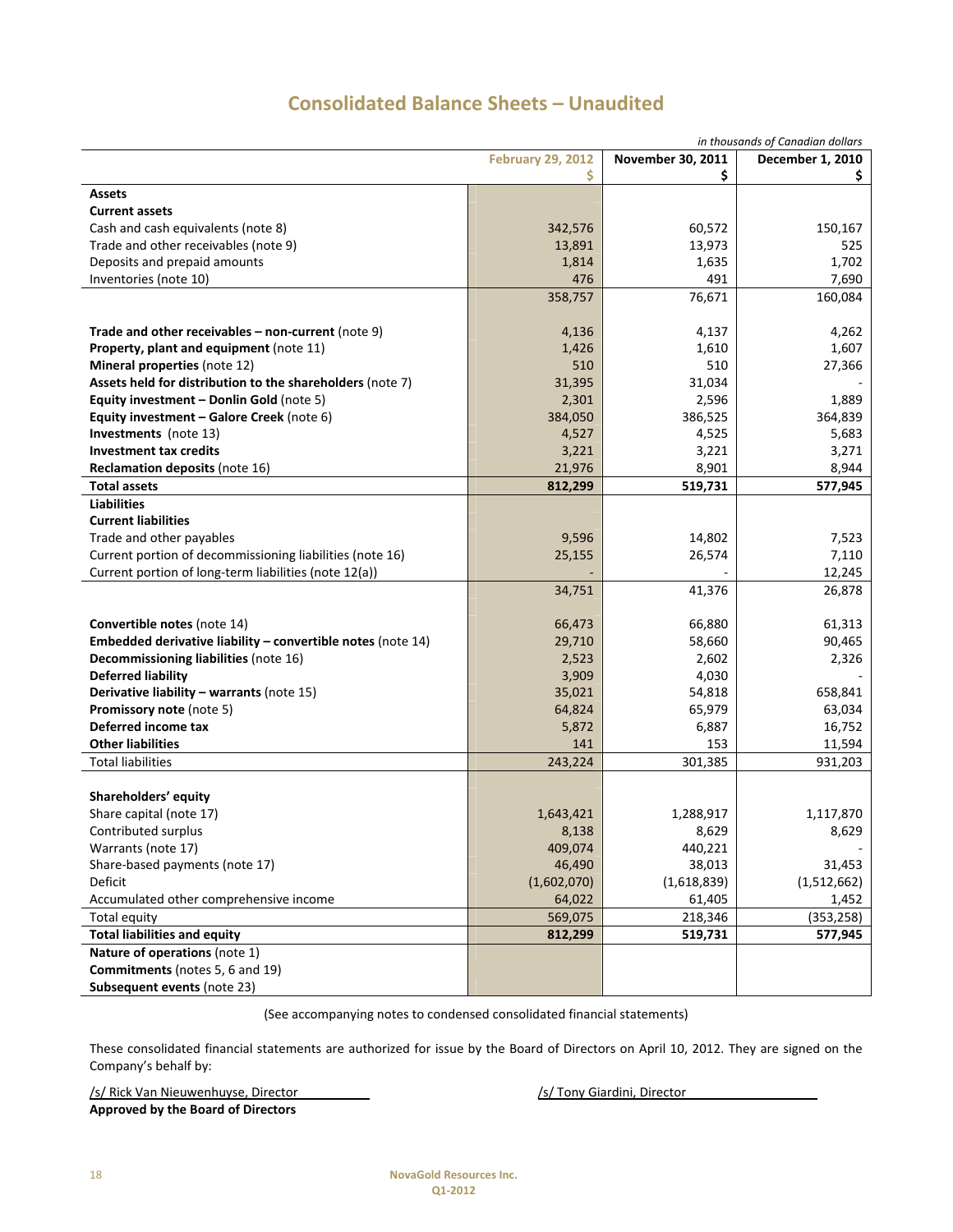| in thousands of Canadian dollars,<br>except for per share and share amounts |                          |                          |  |  |
|-----------------------------------------------------------------------------|--------------------------|--------------------------|--|--|
|                                                                             | Three months             |                          |  |  |
|                                                                             | ended                    | ended                    |  |  |
|                                                                             | <b>February 29, 2012</b> | <b>February 28, 2011</b> |  |  |
|                                                                             | S                        | S                        |  |  |
|                                                                             |                          |                          |  |  |
| Decommissioning liabilities (note 16)                                       | 1,651                    |                          |  |  |
| Corporate development and communication                                     | 72                       | 108                      |  |  |
| Foreign exchange gain                                                       | (1, 411)                 | (26, 592)                |  |  |
| General and administrative                                                  | 1,515                    | 807                      |  |  |
| Mineral property expenses                                                   | 907                      | 747                      |  |  |
| Professional fees                                                           | 1,054                    | 333                      |  |  |
| Project care and maintenance                                                | 2,574                    | 2,583                    |  |  |
| <b>Salaries</b>                                                             | 3,225                    | 2,469                    |  |  |
| Salaries - share-based payments (Note 17)                                   | 10,088                   | 3,837                    |  |  |
| Share of losses – Donlin Gold (note 5)                                      | 3,623                    | 4,621                    |  |  |
| Share of losses – Galore Creek (note 6)                                     | 4,065                    | 17,544                   |  |  |
| Other loss                                                                  | 25                       | 34                       |  |  |
| <b>Operating loss</b>                                                       | 27,388                   | 6,491                    |  |  |
|                                                                             |                          |                          |  |  |
| Finance income (note 21)                                                    | (629)                    | (134)                    |  |  |
| Finance expense (note 21)                                                   | 3,805                    | 3,709                    |  |  |
| Finance costs - net                                                         | 3,176                    | 3,575                    |  |  |
|                                                                             |                          |                          |  |  |
| Gain on derivative liability (note 15)                                      | (18, 543)                | (19, 350)                |  |  |
| Gain on embedded derivative liability (note 14)                             | (27, 778)                | (6, 914)                 |  |  |
| Income for the period before income taxes                                   | 15,757                   | 16,198                   |  |  |
| Income tax recovery                                                         | 1,012                    | 4,646                    |  |  |
| Income for the period                                                       | 16,769                   | 20,844                   |  |  |
|                                                                             |                          |                          |  |  |
| Other comprehensive income                                                  |                          |                          |  |  |
|                                                                             |                          |                          |  |  |
| Unrealized gains on available-for-sale investments (note 13)                | $\overline{2}$           | 1,650                    |  |  |
| Exchange gains on translating foreign subsidiaries                          | 2,612                    | 2,555                    |  |  |
| Income tax recovery (expense)                                               | 3                        | (356)                    |  |  |
| Other Comprehensive income for the period                                   | 2,617                    | 3,849                    |  |  |
|                                                                             |                          |                          |  |  |
| <b>Total Comprehensive income for the period</b>                            | 19,386                   | 24,693                   |  |  |
| Income (loss) per share                                                     |                          |                          |  |  |
| <b>Basic</b>                                                                | 0.07                     | 0.09                     |  |  |
| <b>Diluted</b>                                                              | (0.01)                   | (0.15)                   |  |  |
| Basic weighted average number of shares (thousands)                         | 249,997                  | 232,084                  |  |  |
| Diluted weighted average number of shares (thousands)                       | 254,364                  | 239,145                  |  |  |

(See accompanying notes to condensed consolidated financial statements)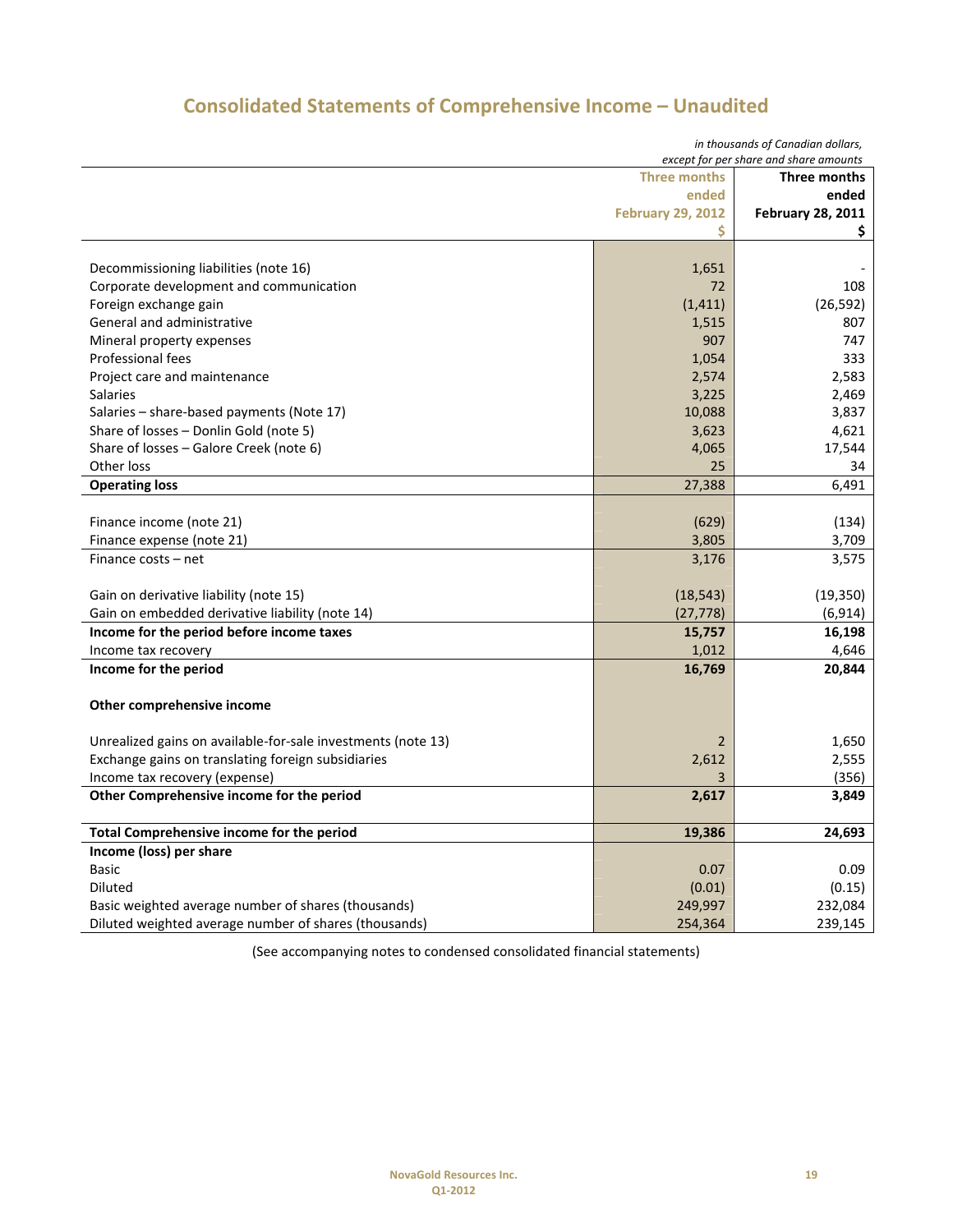# **Consolidated Statements of Changes in Shareholders' Equity - Unaudited**

*in thousands of Canadian dollars, except share amounts*

|                              |               |           |             |           |                          |                    |                    | caccpt shure uniounts |
|------------------------------|---------------|-----------|-------------|-----------|--------------------------|--------------------|--------------------|-----------------------|
|                              |               |           |             |           |                          |                    |                    |                       |
|                              | Share capital |           |             |           |                          |                    |                    |                       |
|                              |               |           |             |           |                          |                    | <b>Accumulated</b> |                       |
|                              |               |           |             |           | <b>Share</b>             |                    | other              |                       |
|                              |               |           | Contributed |           | based                    | <b>Accumulated</b> | comprehensive      |                       |
|                              | <b>Shares</b> | Amount    | surplus     | Warrants  | payments                 | deficit            | income             | Total                 |
|                              | (thousands)   | \$        | \$          | \$        | \$                       | \$                 | \$                 | \$                    |
|                              |               |           |             |           |                          |                    |                    |                       |
| Balance, December 1, 2010    | 225,992       | 1,117,870 | 8,629       |           | 31,453                   | (1,512,662)        | 1,452              | (353, 258)            |
| Net income for the period    |               |           |             |           |                          | 20,844             |                    | 20,844                |
| Other comprehensive          |               |           |             |           | $\overline{\phantom{a}}$ |                    | 3,849              | 3,849                 |
| income                       |               |           |             |           |                          |                    |                    |                       |
| <b>Exercise of warrants</b>  | 7,100         | 100,203   |             |           |                          |                    |                    | 100,203               |
| Conversion of foreign        |               |           |             | 463,025   |                          |                    |                    | 463,025               |
| currency warrants            |               |           |             |           |                          |                    |                    |                       |
| Exercise of options          | 242           | 662       |             |           | (600)                    |                    |                    | 62                    |
| Share-based payments         |               |           |             |           | 3,366                    |                    |                    | 3,366                 |
| Performance share unit       |               |           |             |           | 474                      |                    |                    | 474                   |
| vesting                      |               |           |             |           |                          |                    |                    |                       |
| Deferred share unit grants   |               |           |             |           | 33                       |                    |                    | 33                    |
| Balance, February 28, 2011   | 233,334       | 1,218,735 | 8,629       | 463,025   | 34,726                   | (1,491,818)        | 5,301              | 238,598               |
| Shares held by a wholly-     | $\mathsf{q}$  |           |             |           |                          |                    |                    |                       |
| owned subsidiary             |               |           |             |           |                          |                    |                    |                       |
| Balance, February 28, 2011   | 233,343       | 1,218,735 | 8,629       | 463,025   | 34,726                   | (1,491,818)        | 5,301              | 238,598               |
|                              |               |           |             |           |                          |                    |                    |                       |
| Balance, November 30,        | 239,976       | 1,288,917 | 8,629       | 440,221   | 38,013                   | (1,618,839)        | 61,405             | 218,346               |
| 2011                         |               |           |             |           |                          |                    |                    |                       |
| Net income for the period    |               |           |             |           |                          | 16,769             |                    | 16,769                |
| Other comprehensive          |               |           |             |           |                          |                    | 2,617              | 2,617                 |
| income                       |               |           |             |           |                          |                    |                    |                       |
| Issued pursuant to financing | 35,000        | 316,417   |             |           |                          |                    |                    | 316,417               |
| Exercise of options          | 158           | 193       |             |           | (193)                    |                    |                    |                       |
| <b>Exercise of warrants</b>  | 2,492         | 34,830    |             | (31, 147) |                          |                    |                    | 3,683                 |
| <b>Issued for vested PSU</b> | 87            | 177       |             |           | (317)                    |                    |                    | (140)                 |
| Excess value over fair value |               |           | (491)       |           |                          |                    |                    | (491)                 |
| Performance share unit       |               |           |             |           |                          |                    |                    |                       |
| Share-based payments         | 313           | 2,887     |             |           | 8,385                    |                    |                    | 11,272                |
| Performance share unit       |               |           |             |           | 559                      |                    |                    | 559                   |
| vesting                      |               |           |             |           |                          |                    |                    |                       |
| Deferred share unit grants   |               |           |             |           | 43                       |                    |                    | 43                    |
| Balance, February 29, 2012   | 278,026       | 1,643,421 | 8,138       | 409,074   | 46,490                   | (1,602,070)        | 64,022             | 569,075               |
| Shares held by a wholly-     | 9             |           |             |           |                          |                    |                    |                       |
| owned subsidiary             |               |           |             |           |                          |                    |                    |                       |
| Balance, February 29, 2012   | 278,035       | 1,643,421 | 8,138       | 409,074   | 46,490                   | (1,602,070)        | 64,022             | 569,075               |

(See accompanying notes to condensed consolidated financial statements)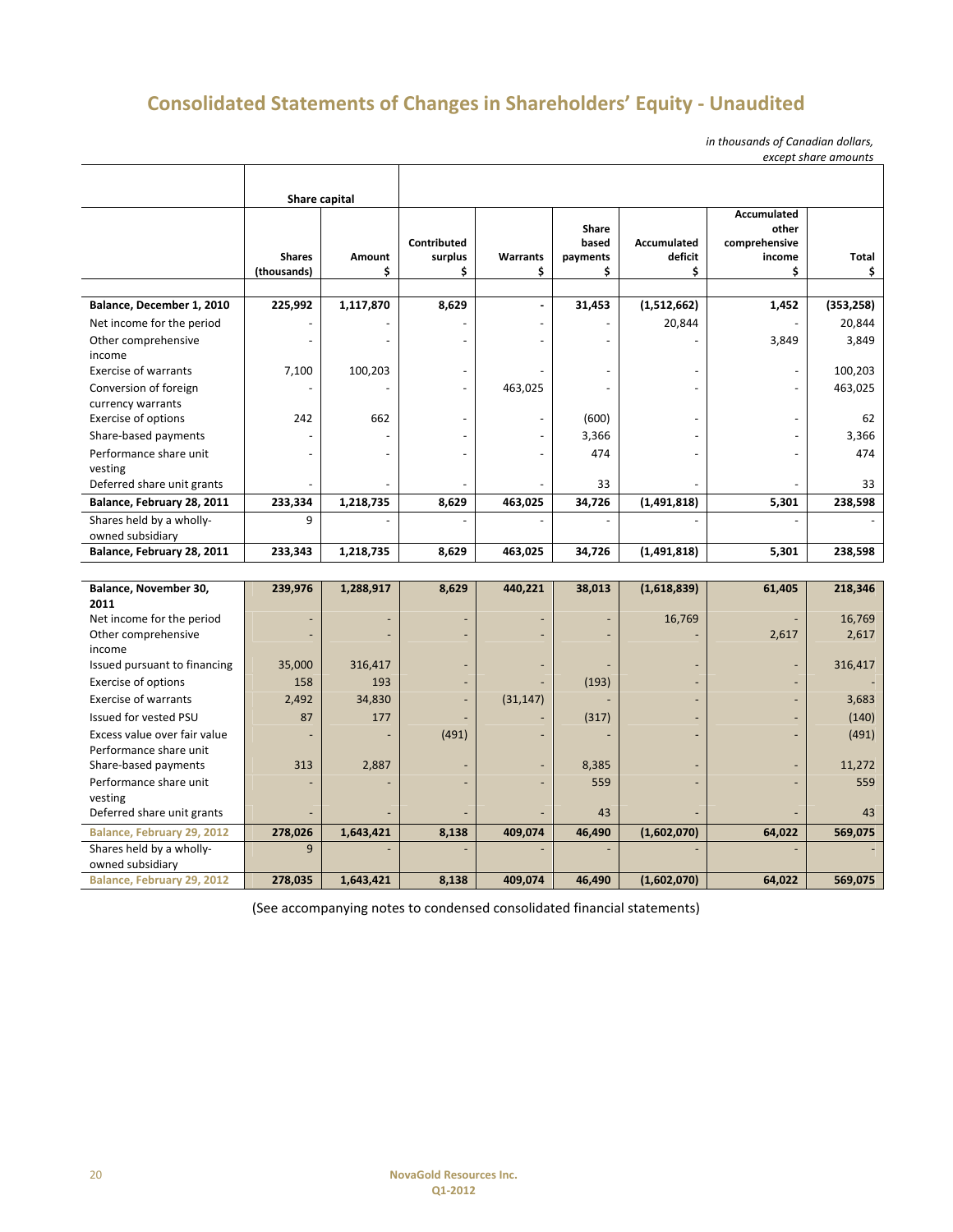| in thousands of Canadian dollars                                             |                          |                          |  |  |
|------------------------------------------------------------------------------|--------------------------|--------------------------|--|--|
|                                                                              | <b>Three months</b>      | Three months             |  |  |
|                                                                              | ended                    | ended                    |  |  |
|                                                                              | <b>February 29, 2012</b> | <b>February 28, 2011</b> |  |  |
|                                                                              | \$                       | \$.                      |  |  |
| Cash flows used in operating activities                                      |                          |                          |  |  |
| Net income for the period                                                    | 16,769                   | 20,844                   |  |  |
| Items not affecting cash                                                     |                          |                          |  |  |
| Depreciation                                                                 | 137                      | 41                       |  |  |
| Decommissioning liabilities                                                  | 1,651                    |                          |  |  |
| Finance costs                                                                | 3,262                    | 3,691                    |  |  |
| Deferred income tax recovery                                                 | (1,015)                  | (4,646)                  |  |  |
| Foreign exchange gain                                                        | (4, 438)                 | (33, 749)                |  |  |
| Share-based payments                                                         | 10,088                   | 3,874                    |  |  |
| Gain on derivative liability                                                 | (18, 542)                | (19, 350)                |  |  |
| Gain on embedded derivative liability                                        | (27, 778)                | (6, 914)                 |  |  |
| Share of losses - Donlin Gold (note 5)                                       | 3,623                    | 4,621                    |  |  |
| Share of losses - Galore Creek (note 6)                                      | 4,065                    | 17,544                   |  |  |
| Cash funding – Donlin Gold (note 5)                                          | (3,420)                  | (5, 447)                 |  |  |
| Cash funding - Galore Creek (note 6)                                         | (1, 591)                 |                          |  |  |
| Net change in non-cash working capital                                       |                          |                          |  |  |
| Decrease (increase) in trade and other receivables, deposits and prepaid     | 18                       | (1, 335)                 |  |  |
| amounts                                                                      |                          |                          |  |  |
| Decrease in trade and other payables and current decommissioning liabilities | (6,850)                  | (904)                    |  |  |
|                                                                              | (24, 021)                | (21, 730)                |  |  |
| Cash flows from financing activities                                         |                          |                          |  |  |
| Proceeds from issuance of common shares - net                                | 316,417                  | 61                       |  |  |
| Proceeds from warrant exercises - net                                        | 3,685                    | 10,692                   |  |  |
| Payroll and withholding tax on issuance of performance share units           | (630)                    |                          |  |  |
| Payment of note payable                                                      |                          | (11, 921)                |  |  |
|                                                                              | 319,472                  | (1, 168)                 |  |  |
| Cash flows used in investing activities                                      |                          |                          |  |  |
| Acquisition of property, plant and equipment                                 |                          | (32)                     |  |  |
| Increase in reclamation bonds                                                | (13, 625)                |                          |  |  |
| Increase in accounts receivable                                              |                          | 8                        |  |  |
|                                                                              | (13, 625)                | (24)                     |  |  |
| Effect of foreign exchange rate on cash & cash equivalents                   | 178                      | 549                      |  |  |
| Increase (decrease) in cash and cash equivalents during the period           | 282,004                  | (22, 373)                |  |  |
| Cash and cash equivalents - beginning of period                              | 60,572                   | 150,167                  |  |  |
| Cash and cash equivalents - end of period                                    | 342,576                  | 127,794                  |  |  |
|                                                                              |                          |                          |  |  |
| Supplemental disclosure                                                      |                          |                          |  |  |
| Interest received                                                            | 86                       | 134                      |  |  |
| Interest paid                                                                |                          |                          |  |  |

# **Consolidated Statements of Cash Flows - Unaudited**

(See accompanying notes to condensed consolidated financial statements)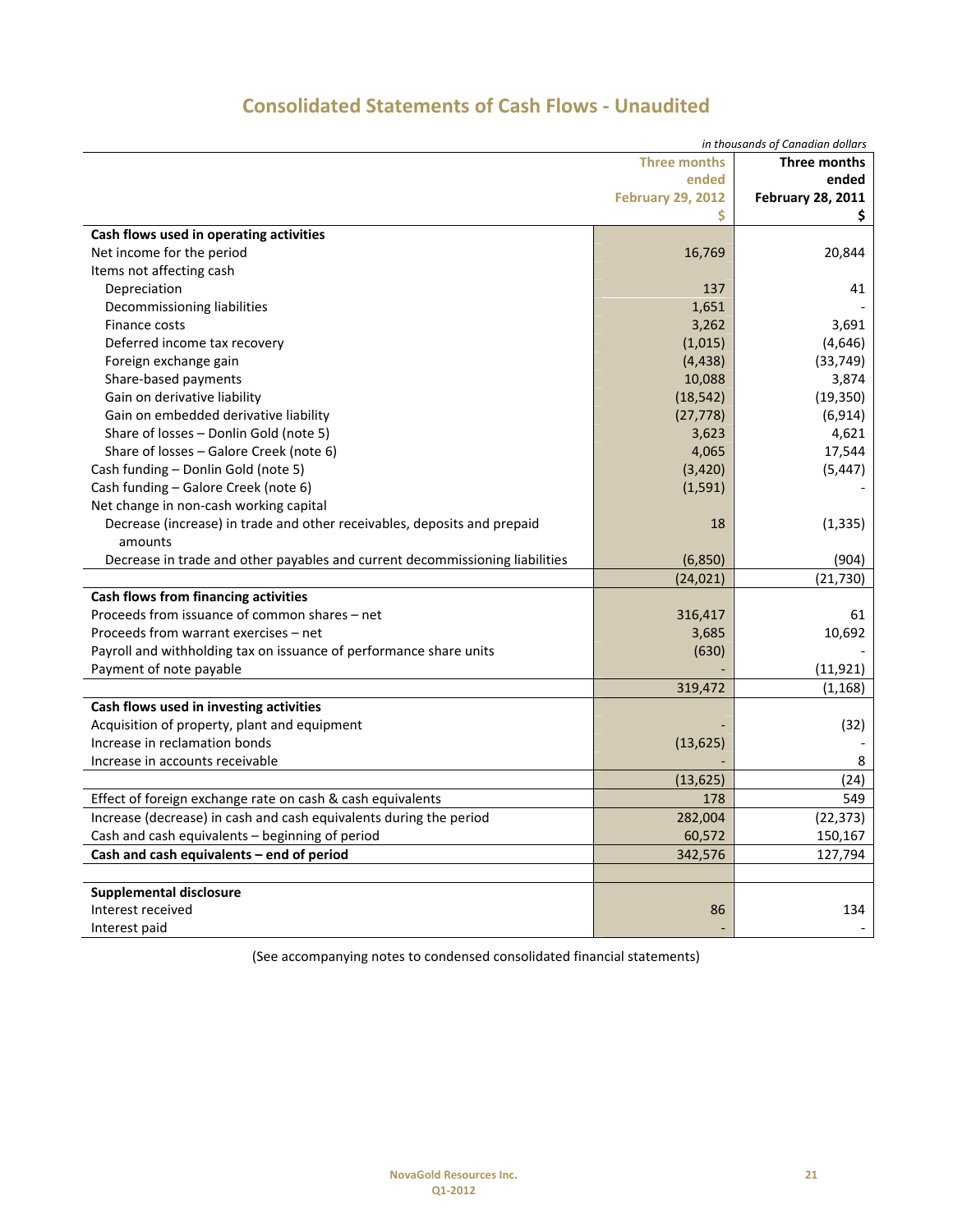## **1 Nature of operations**

NovaGold Resources Inc. ("NovaGold" or "the Company") was incorporated under the Companies Act (Nova Scotia) on December 5, 1984. NovaGold is a precious metals company engaged in the exploration and development of mineral properties primarily in North America. The Company has a portfolio of mineral properties located principally in Alaska, U.S. and British Columbia, Canada.

The Donlin Gold project in Alaska is held by a limited liability company owned equally by wholly-owned subsidiaries of NovaGold and Barrick Gold Corporation ("Barrick"). The Galore Creek project is held by a partnership ("Galore Creek partnership" or "the Partnership") owned equally by wholly-owned subsidiaries of NovaGold and Teck Resources Limited ("Teck"). The Ambler project in Alaska is 100% owned by NovaCopper Inc., a wholly-owned subsidiary of NovaGold.

The Company has its primary listing on the Toronto Stock Exchange and a secondary listing on the NYSE Amex. The Company's head office is located at 2300 – 200 Granville Street, Vancouver, BC, Canada V6C 1S4.

# **2 Basis of preparation and adoption of IFRS**

The consolidated financial statements have been prepared under the historical cost convention, as modified by the revaluation of available-for-sale financial assets, and financial assets and financial liabilities (including derivative instruments) at fair value through profit or loss.

Previously, the Company prepared its consolidated annual and consolidated interim financial statements in accordance with previous Canadian generally accepted accounting principles ("Previous Canadian GAAP"). In 2010, the Handbook of the Canadian Institute of Chartered Accountants was revised to incorporate International Financial Reporting Standards ("IFRS"), and require publicly accountable enterprises to apply such standards for years beginning on or after January 1, 2011. Accordingly, the Company has prepared its consolidated interim financial statements effective as of April 10, 2012 in accordance with the current Canadian GAAP, which has adopted IFRS as if the accounting policies, as described in note 3, had always been in effect subject to certain transition elections. Note 22 discloses the impact of the transition to IFRS, including the nature and effect of significant changes in accounting policies from those disclosed in our consolidated annual financial statements for the year ended November 30, 2011.

## **3 Accounting policies**

### **Statement of compliance with IFRS**

These condensed consolidated interim financial statements have been prepared in accordance with and using accounting policies in full compliance with the IFRS issued by the International Accounting Standards Board ("IASB") and IFRIC interpretations applicable to the preparation of interim financial statements, including IAS 34, Interim Financial Reporting ("IAS 34") and IFRS 1, First-Time Adoption of International Financial Reporting Standards ("IFRS 1").

### **Basis of presentation**

The Company's consolidated financial statements include the accounts of NovaGold Resources Inc. and its subsidiaries, NovaGold Canada Inc., Copper Canyon Resources Inc. ("Copper Canyon"), NovaCopper Inc., Alaska Gold Company ("AGC") and NovaGold Resources Alaska, Inc. All significant inter-company transactions are eliminated on consolidation.

The preparation of financial statements in conformity with IFRS requires the use of certain critical accounting estimates. It also requires management to exercise its judgment in the process of applying the group's accounting policies. The areas involving a higher degree of judgment or complexity, or areas where assumptions and estimates are significant to the consolidated financial statements are disclosed in note 4.

All figures are in Canadian dollars except where noted.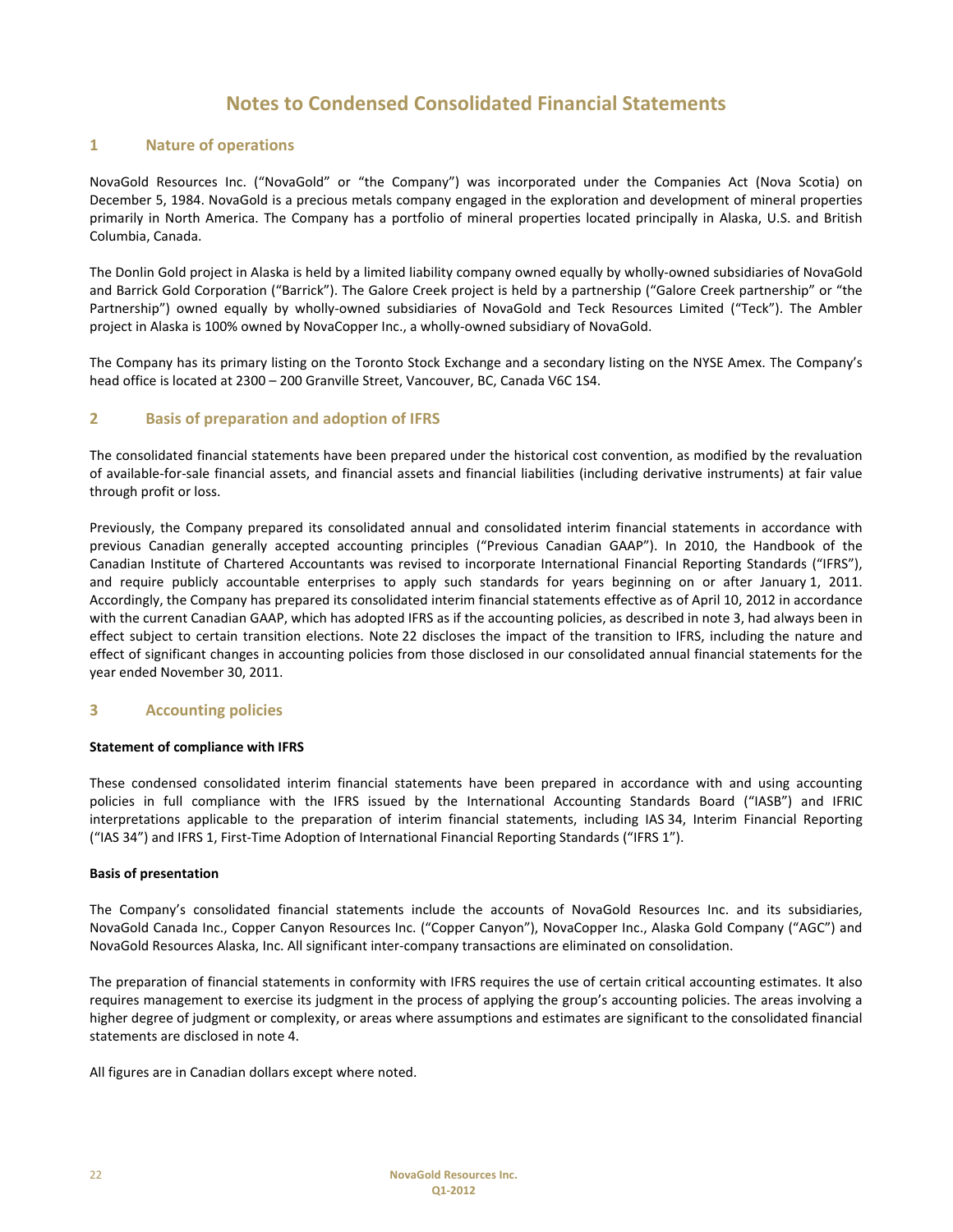#### **Revenue recognition**

Revenue comprises the fair value of the consideration received or receivable for the sale of goods and services in the normal course of the Company's activities. Revenue from land sales is recognized when title passes to the purchaser. Gravel revenue is recognized when title passes to the purchaser. Lease and rental revenue is recognized as services are rendered. Gold royalties and incidental gold production revenues earned from third-party placer mining activities carried out on the Company's sand and gravel resource properties are recognized as revenue when the amounts are determinable and collectible and title to the gold has transferred.

#### **Cash and cash equivalents**

Cash and cash equivalents include cash on hand, term deposits and short-term highly liquid investments with an original term to maturity of three months or less, which are readily convertible to known amounts of cash and which, in the opinion of management, are subject to an insignificant risk of changes in value. Interest from cash and cash equivalents is recorded on an accrual basis. Cash equivalents are stated at cost, which approximates fair market value.

#### **Reclamation deposits**

Certain cash is held in long-term reclamation bonds to support future reclamation work. Interest from reclamation deposits is recorded on an accrual basis.

#### **Inventories**

Inventories consist of supplies and spare parts to be consumed in operations and are stated at the lower of cost and net realizable value. Supplies inventory was purchased for the Rock Creek project prior to production and transported to Nome, Alaska by barge to be available once the mine is in operations. Transportation costs have been capitalized.

#### **Property, plant and equipment**

Property, plant and equipment ("PP&E") are recorded at cost less accumulated depreciation and accumulated impairment losses.

The cost of an item of PP&E consists of the purchase price, any cost directly attributable to bringing the asset to the location and condition necessary for its intended use and an initial estimate of the costs of dismantling and removing the item and restoring the site on which it is located.

Depreciation is provided at rates calculated to write off the cost of PP&E, less their estimated residual value and begins when the asset is substantially put into service. Depreciation of heavy machinery and equipment and office furniture and equipment is calculated on a straight-line basis over their estimated useful lives at annual rates between 20% and 33%. Depreciation of leasehold improvements is calculated on a straight-line basis over the term of the lease.

An item of PP&E is derecognized upon disposal or when no future economic benefits are expected to arise from the continued use of the asset. Any gain or loss arising on disposal of the asset, determined as the difference between net disposal proceeds and the carrying amount of the asset, is recognized in profit or loss.

Borrowing costs directly attributable to the construction or acquisition of qualifying assets are capitalized directly to the cost of the qualifying asset. To the extent that funds are borrowed specifically for the purpose of obtaining a qualifying asset, these borrowings shall be determined as the actual borrowing costs incurred on that borrowing. To the extent that the funds are borrowed generally and used for the purpose of obtaining a qualifying asset, the amount of borrowing cost shall be determined by applying capitalization rate to the expenditures on that asset.

Where an item of PP&E consists of major components with different useful lives, the components are accounted for as separate items. Expenditures incurred to replace a component of an item of PP&E that is accounted for separately, including major inspection and overhaul expenditures, are capitalized.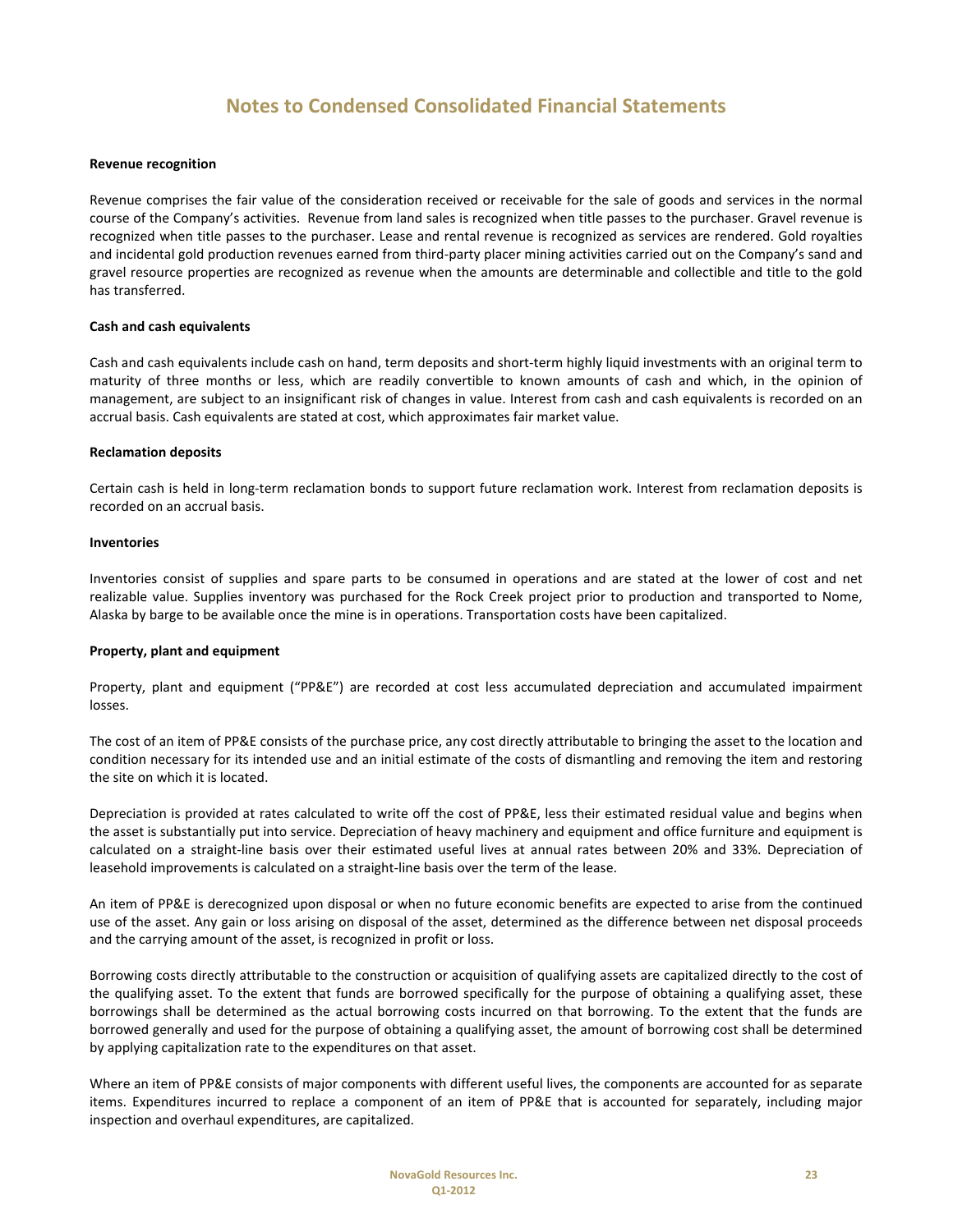Residual values and estimated useful lives are reviewed at least annually.

Land is recorded at cost and, at the time of acquisition, cost was allocated to each of the identifiable parcels of land on a pro rata basis in accordance with that parcel's estimated value as a percentage of the value of the entire parcel acquired. Cost of sales is determined on the basis of the allocated costs. The costs of the remaining unsold parcels of land are reviewed regularly to determine if impairment exists and, if impairment is determined, the costs would be written down to fair value. To date, there have been no charges for impairment. Property taxes are charged as a current expense in the statement of operations and deficit.

#### **Mineral property expenditure**

Mineral property expenditures include the costs of acquiring licenses and costs associated with exploration and evaluation activity. Mineral property expenditures are expensed as incurred except for expenditures associated with the acquisition of mineral property assets through a business combination or asset acquisition; all other property maintenance costs are expensed as they incur. Costs incurred before the Company has obtained the legal rights to explore an area are recognized in profit or loss.

Acquisition costs are only capitalized to the extent that these costs can be related directly relevant area of interest where it is considered likely to be recoverable by future exploitation or sale or where the activities have not reached a stage which permits a reasonable assessment of the existence of reserves.

Mineral properties are assessed for impairment when facts and circumstances suggest that the carrying amount exceeds the recoverable amount.

Once the technical feasibility and commercial viability of the extraction of mineral resources in an area of interest are demonstrable, mineral properties attributable to that area of interest are first tested for impairment and then reclassified to Construction costs within Property, plant and equipment.

Recoverability of the carrying amount of any mineral property assets is dependent on successful development and commercial exploitation, or alternatively, sale of the respective areas of interest.

The acquisition of title to mineral properties is a complicated and uncertain process. The Company has taken steps, in accordance with industry standards, to verify mineral properties in which it has an interest. Although the Company has made efforts to ensure that legal title to its properties is properly recorded in the name of the Company, there can be no assurance that such title will ultimately be secured.

#### **Interests in joint ventures**

Joint ventures involve a contractual arrangement can establish joint control. A joint venture can take the form of a jointly controlled entity, jointly controlled operations or a jointly controlled asset. A jointly controlled entity is an entity in which we share joint control over the strategic, financial and operating decisions through the establishment of a corporation or partnership. The Company's investments in the Donlin Gold project and the Galore Creek project are jointly controlled entities. All jointly controlled entities are accounted for using the equity method. The equity method is a basis of accounting for investments whereby the investment is initially recorded at cost and the carrying value, adjusted thereafter to include the investor's pro rata share of post-acquisition earnings or losses of the investee, as computed by the consolidation method. Cash funding increases the carrying value of the investment. Profit distributions received or receivable from an investee reduce the carrying value of the investment.

#### **Impairment**

Assets are reviewed for impairment indicators at each reporting date. An impairment test is performed when the impairment indicators demonstrate that the carrying amount may not be recoverable.

An impairment loss is recognized for the amount by which the asset's carrying amount exceeds its net recoverable amount. The recoverable amount is the higher of an asset's fair value less cost to sell and value in use. For the purposes of assessing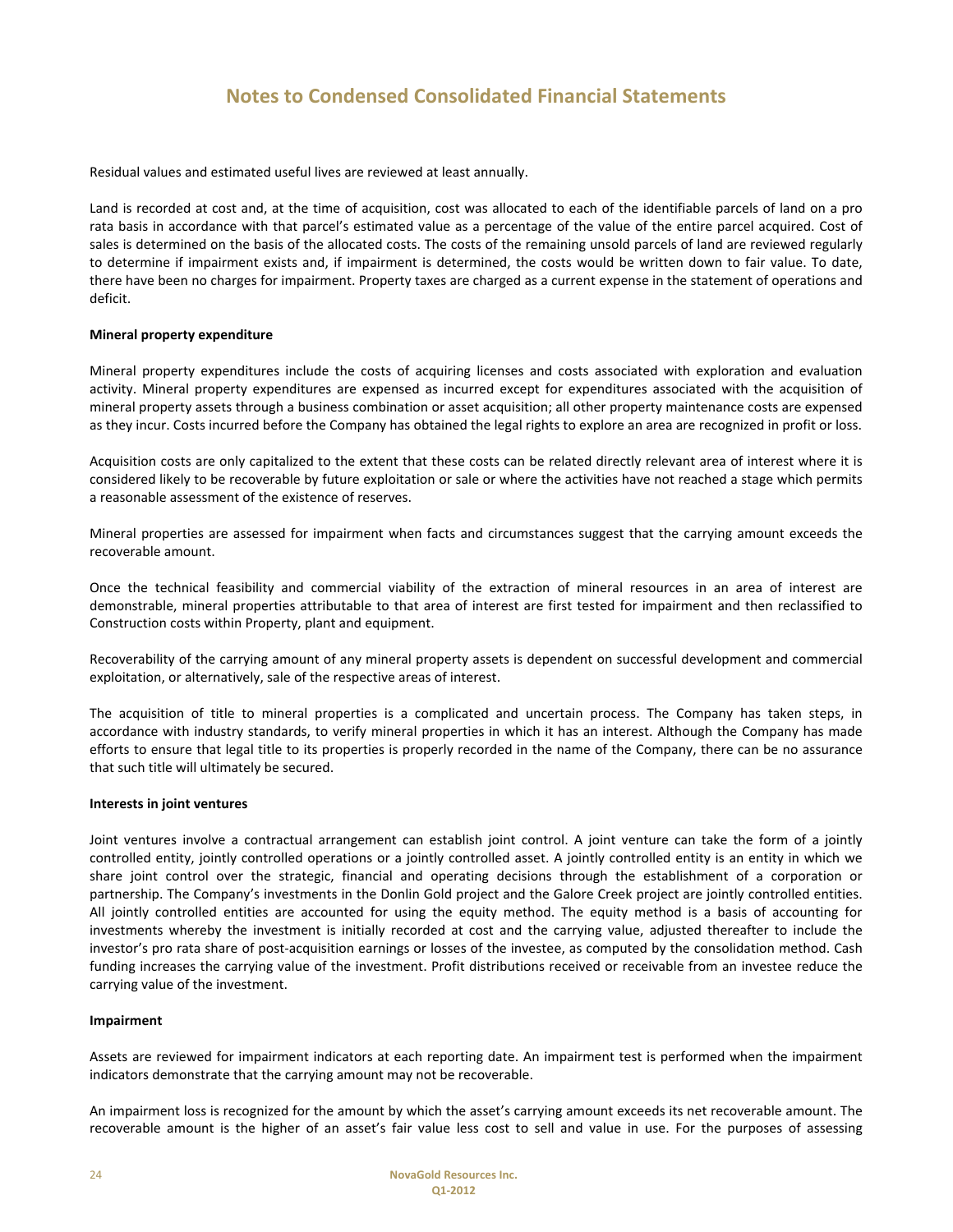impairment, assets are grouped at the lowest levels for which there are separately identifiable cash flows (cash generating units). These are typically the individual mines or exploration projects. Non-financial assets other than goodwill impaired in prior periods are reviewed for possible reversal of the impairment at each reporting date.

When a recoverable amount is assessed using discounted cash flow techniques, the estimates are based on the detailed mine and/or production plans. For value in use, recent cost levels are considered, together with expected changes in costs that are compatible with the current condition of the business and which meet the requirements of IAS 36.

The cash flow forecasts are based on best estimates of expected future revenues and costs, including the future cash costs of production, capital expenditure, and reclamation and closures costs.

#### **Provisions and decommissioning liabilities**

Provisions for environmental restoration, restructuring costs and legal claims are recognized when: the group has a present legal or constructive obligation as a result of past events; it is probable that an outflow of resources will be required to settle the obligation; and the amount has been reliably estimated. Provisions are not recognized for future operating losses.

Provisions are measured at the present value of the expenditures expected to be required to settle the obligation using a pre-tax rate that reflects current market assessments of the time value of money and the risks specific to the obligation. The increase in the provision due to passage of time is recognized as finance costs.

Provisions are also adjusted for changes in estimates. Those adjustments are accounted for as a change in corresponding capitalized cost, except where a reduction in cost is greater than the unamortized capitalized cost of the related assets, in which case the capitalized cost is reduced to nil and remaining adjustment is recognized in profit or loss.

The operations of the Company have been, and may in the future be, affected from time to time in varying degree by changes in environmental regulations, including those of site restoration costs. Both the likelihood of new regulations and their overall effect upon the Company are not predictable.

### **Current and deferred income tax**

Income tax on the profit or loss for the periods presented comprises current and deferred tax. Income tax is recognized in profit or loss except to the extent that it relates to items recognized directly in equity, in which case it is recognized in equity.

Current tax expense is the expected tax payable on the taxable income for the year, using tax rates enacted or substantively enacted at year end, adjusted for amendments to tax payable with regards to previous years.

Deferred tax is provided using the balance sheet liability method, providing for temporary differences between the carrying amounts of assets and liabilities for financial reporting purposes and the amounts used for taxation purposes. The following temporary differences are not provided for: goodwill not deductible for tax purposes; the initial recognition of assets or liabilities that affect neither accounting nor taxable profit; and differences relating to investment in subsidiaries, associates, and joint ventures to the extent that they will probably not reverse in the foreseeable future. The amount of deferred tax provided is based on the expected manner of realization or settlement of the carrying amount of assets and liabilities, using tax rates enacted or substantively enacted at the financial position reporting date applicable to the period of expected realization or settlement.

A deferred tax asset is recognized only to the extent that it is probable that future taxable profits will be available against which the asset can be utilized.

Additional income taxes that arise from the distribution of dividends are recognized at the same time as the liability to pay the related dividend.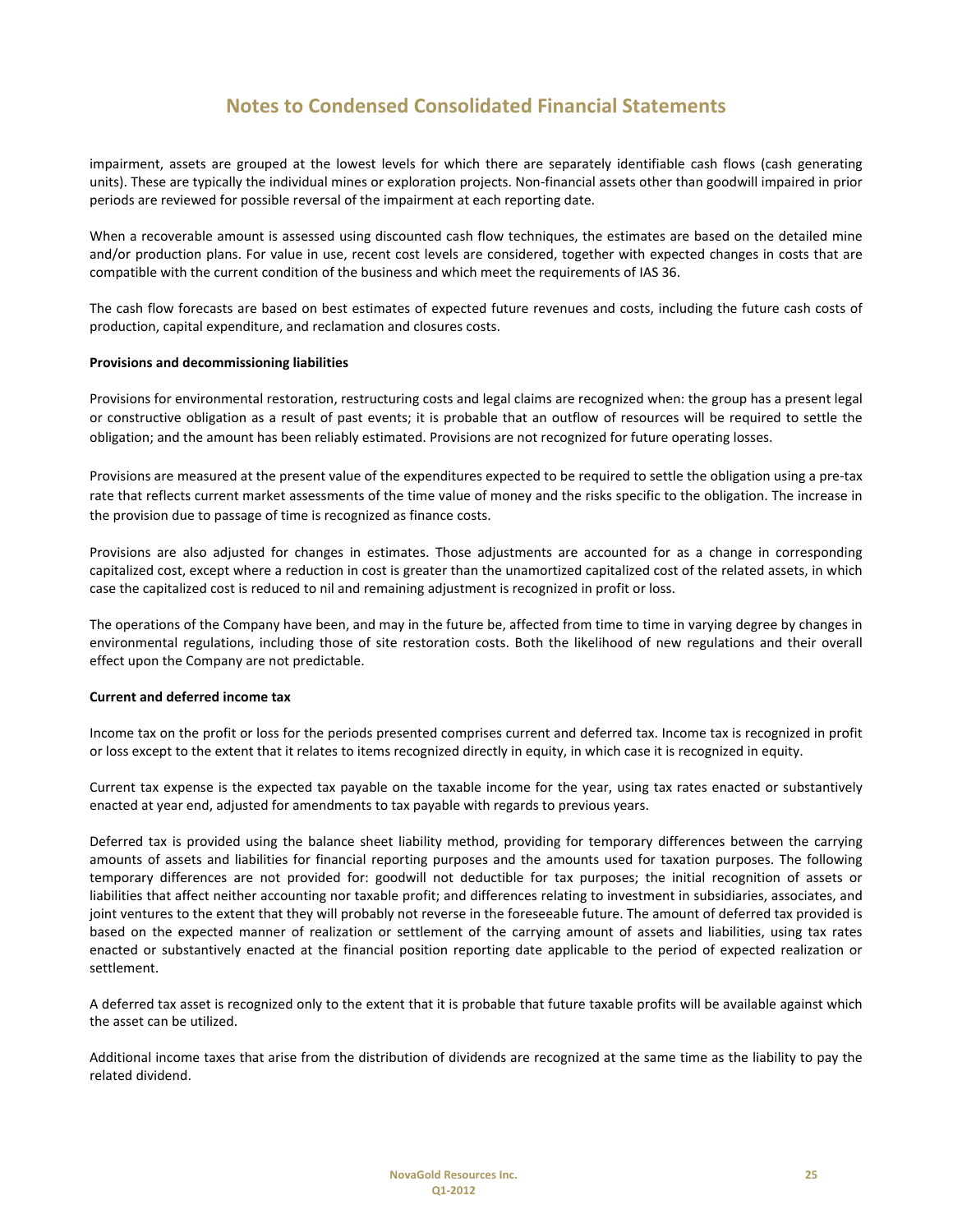Deferred tax assets and liabilities are offset when there is a legally enforceable right to set off current tax assets against current tax liabilities and when they relate to income taxes levied by the same taxation authority and the Company intends to settle its current tax assets and liabilities on a net basis.

### **Translation of foreign currencies**

#### *Functional and presentation currency*

Items included in the financial statements of each of the entities are measured using the currency of the primary economic environment in which the entity operates ('the functional currency'). The consolidated financial statements are presented in Canadian Dollars, which is the Company's functional and presentation currency. The Company's key subsidiaries and joint venture with U.S. dollar functional currency are: Alaska Gold Company, LLC., NovaGold Alaska Inc., NovaCopper Inc., NovaCopper U.S. Inc., and Donlin Gold LLC.

#### *Transactions and balances*

Foreign currency transactions are translated into the functional currency using the exchange rates prevailing at the dates of the transactions or valuation where items are re-measured. Foreign exchange gains and losses resulting from the settlement of such transactions and from the translation at year-end exchange rates of monetary assets and liabilities denominated in foreign currencies are recognized in the income statement.

Foreign exchange gains and losses that relate to borrowings and cash and cash equivalents are presented in the income statement within 'finance income or cost'. All other foreign exchange gains and losses are presented in the income statement within foreign exchange gain (loss).

Changes in the fair value of monetary securities denominated in foreign currency classified as available-for-sale are analyzed between translation differences resulting from changes in the amortized cost of the security and other changes in the carrying amount of the security. Translation differences related to changes in amortized cost are recognized in profit or loss, and other changes in carrying amount are recognized in equity.

Translation differences on non-monetary financial assets and liabilities such as equities held at fair value through profit or loss are recognized in profit or loss as part of the fair value gain or loss. Translation differences on non-monetary financial assets such as equities classified as available-for-sale are included in the available-for-sale reserve in equity.

#### *Foreign operations*

The results and financial position of all the entities that have a functional currency different from the presentation currency are translated into the presentation currency as follows:

- (a) Assets and liabilities for each balance sheet presented are translated at the closing rate at the date of that balance sheet.
- (b) Income and expenses for each statement of income are translated at average exchange rates, unless this average is not a reasonable approximation of the cumulative effect of the rates prevailing on the transaction dates, in which case income and expenses are translated at the rate on the dates of the transactions.
- (c) All resulting exchange differences are recognized as a separate component of equity, accumulated other comprehensive income.

On consolidation, exchange differences arising from the translation of the net investment in foreign operations, are taken to shareholders' equity. When a foreign operation is partially disposed of or sold, exchange differences that were recorded in equity are recognized in the income statement as part of the gain or loss on sale.

Fair value adjustments arising on the acquisition of a foreign entity are treated as assets and liabilities of the foreign entity and translated at the closing rate.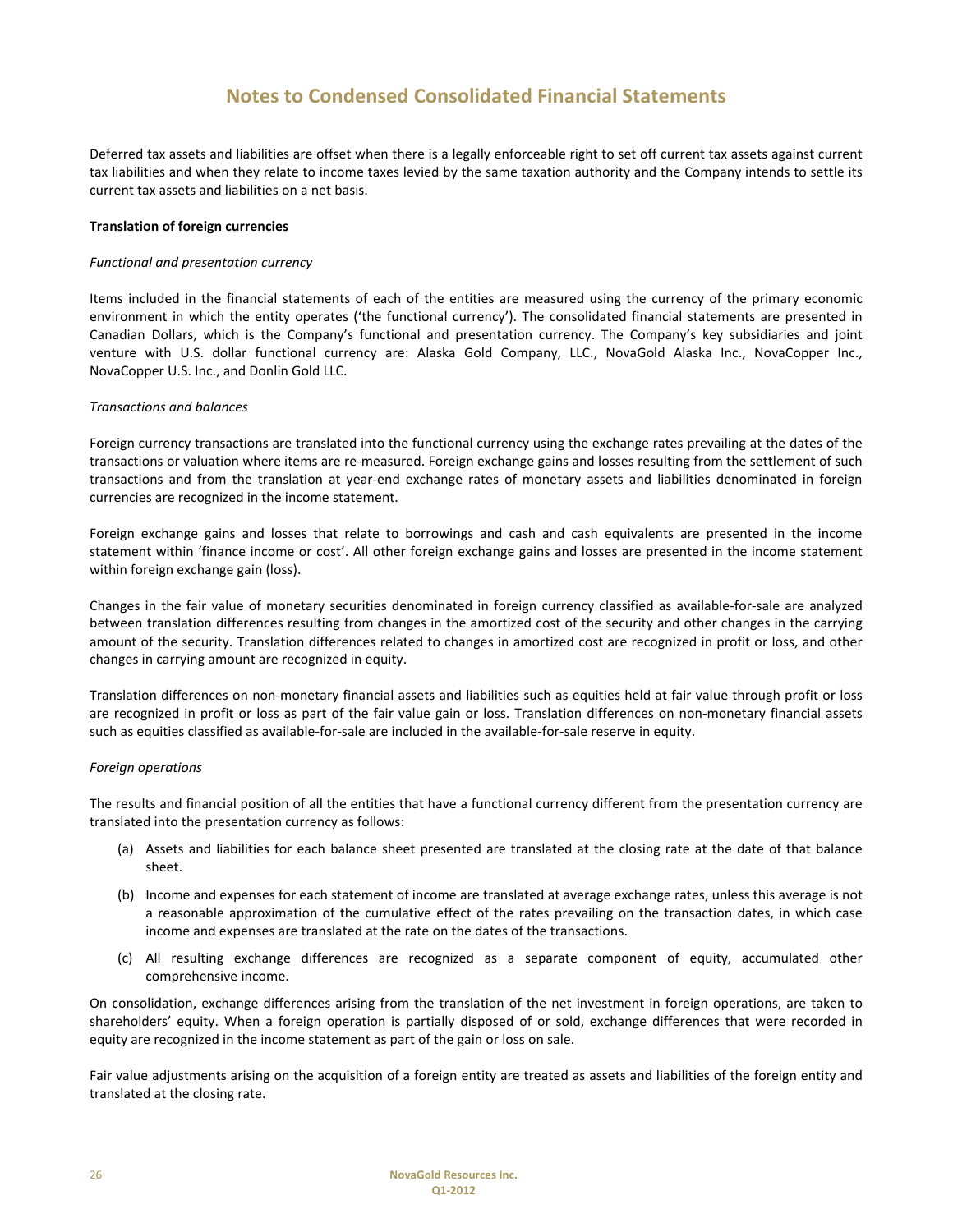#### **Earnings per share**

The Company presents basic and diluted earnings per share data for its common shares, calculated by dividing the earnings attributable to common shareholders of the Company by the weighted average number of common shares outstanding during the period. Diluted loss per share does not adjust the loss attributable to common shareholders or the weighted average number of common shares outstanding when the effect is anti-dilutive.

#### **Share-based payments**

The Company operates a share-based compensation plan and a performance share units ("PSUs") plan, under which the entity receives services from employees as consideration for equity instruments (options or shares) of the Company. The fair value for the share units are recognized in earnings over the related service period. The total amount to be expensed related to options is determined by reference to the fair value of the options granted:

- including any market performance conditions;
- excluding the impact of any service and non-market performance vesting conditions; and
- including the impact of any non-vesting conditions.

Non-market vesting conditions are included in assumptions about the number of options that are expected to vest. At the end of each reporting period, the entity revises its estimates of the number of options that are expected to vest based on the nonmarketing vesting conditions. It recognizes the impact of the revision to original estimates, if any, in the income statement, with a corresponding adjustment to equity. The fair value for stock options is determined based on estimated fair values of the options at the time of grant using the Black-Scholes option pricing model, and the fair value of the PSUs is measured at the grant date using Monte Carlo simulation, which takes into account, as of the grant date, the fair market value of the shares, expected volatility, expected dividend yield and the risk-free interest rate over the life of the PSU, to generate potential outcomes for stock prices which are used to estimate the probability of the PSUs vesting at the end of the performance measurement period.

The cash subscribed for the shares issued when the options are exercised is credited to share capital (nominal value) and share premium, net of any directly attributable transaction costs.

The Company grants directors deferred share units ("DSUs"), whereby each DSU entitles the directors to receive one common share of the Company when they retire from the Company. The fair value of the DSUs is measured at the date of the grant in amounts ranging from 50% to 100% of directors' annual retainers at the election of the directors. The fair value is recognized in earnings over the related service period.

#### **Segment reporting**

Operating segments are reported in a manner consistent with the internal reporting provided to the chief operating decisionmaker. The chief operating decision-maker, who is responsible for allocating resources and assessing performance of the operating segments, has been identified as the Chief Executive Officer that makes strategic decisions.

#### **Financial instruments**

#### **Classification**

The Company classifies its financial assets in the following categories: at fair value through profit or loss, loans and receivables, and available for sale. The classification depends on the purpose for which the financial assets were acquired. Management determines the classification of its financial assets at initial recognition.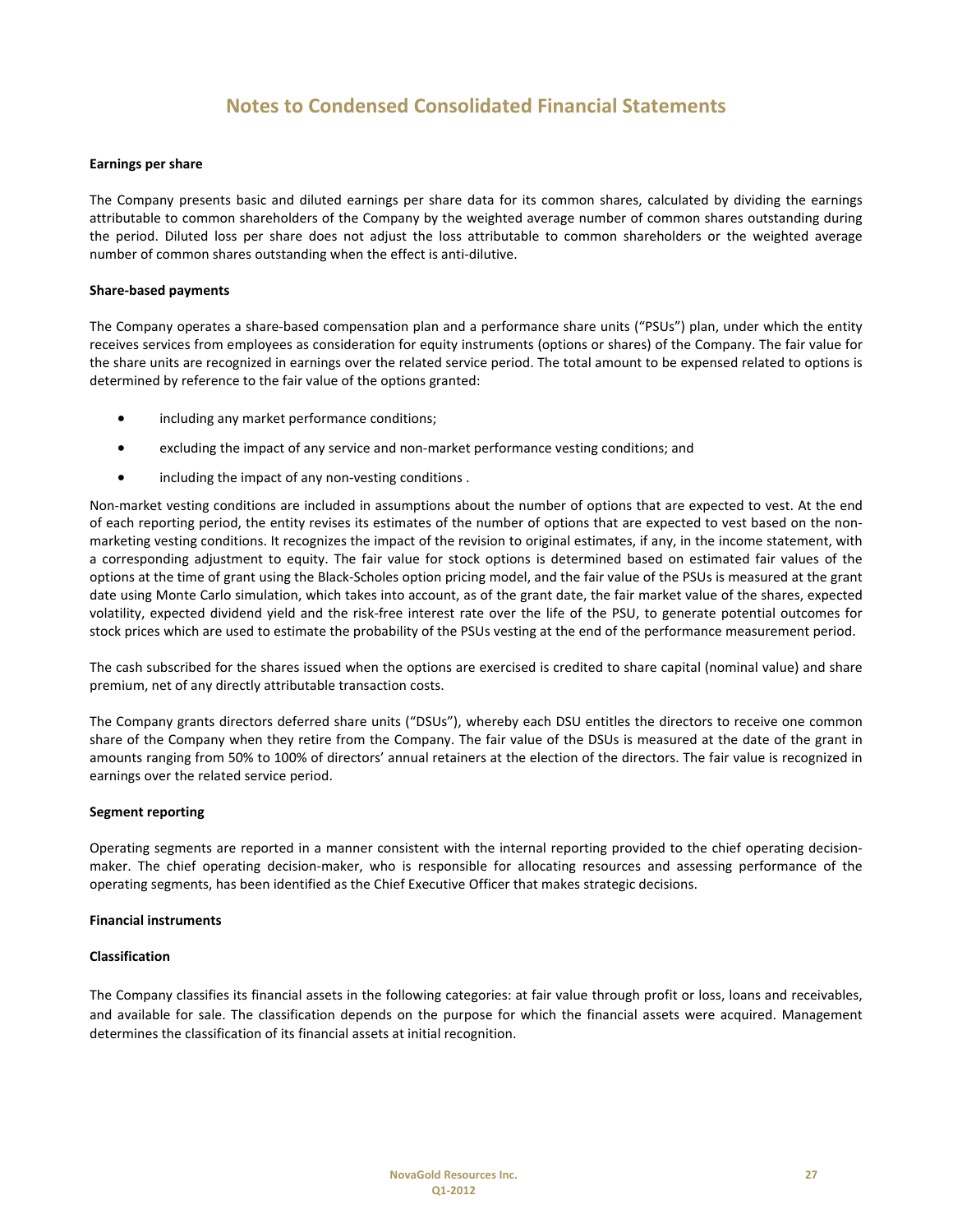### *(a) Financial assets and liabilities at fair value through profit or loss*

Financial assets and liabilities at fair value through profit or loss are financial assets and liabilities held for trading. A financial asset is classified in this category if acquired principally for the purpose of selling in the short-term. Derivatives are also categorized as held for trading. Assets and liabilities in this category include embedded derivatives and derivatives.

## *(b) Loans and receivables*

Loans and receivables are non-derivative financial assets with fixed or determinable payments that are not quoted in an active market. They are included in current assets, except for where maturities are greater than 12 months after the balance sheet date. These are classified as non-current assets. The Company's loans and receivables comprise cash and cash equivalents, trade and other receivables, and reclamation deposits.

## *(c) Available-for-sale financial assets*

Available-for-sale financial assets are non-derivatives that are either designated in this category or not classified in any of the other categories. They are included in non-current assets unless management intends to dispose of the investment within 12 months of the balance sheet date. Available-for-sale financial assets include investments that are held at fair value.

### **Recognition and measurement**

Regular purchases and sales of financial assets are recognized on the trade-date – the date on which the group commits to purchase or sell the asset. Investments are initially recognized at fair value plus transaction costs for all financial assets not carried at fair value through profit or loss. Financial assets carried at fair value through profit or loss are initially recognized at fair value, and transaction costs are expensed in the income statement. Financial assets are derecognized when the rights to receive cash flows from the investments have expired or have been transferred and the group has transferred substantially all risks and rewards of ownership. Available-for-sale financial assets and financial assets at fair value through profit or loss are subsequently carried at fair value. Loans and receivables are carried at amortized cost using the effective interest method. Gains or losses arising from changes in the fair value of the 'financial assets at fair value through profit or loss' category are presented in the income statement in the period in which they arise.

Financial liabilities such as accounts payables and convertible debt is carried at amortized costs; whereas embedded derivatives and derivatives liabilities are carried at fair value through gain or loss recognized in the statement of comprehensive income.

When securities classified as available for sale are sold or impaired, the accumulated fair value adjustments recognized in equity are included in the income statement as gains and losses from investment securities. Interest on available-for-sale securities calculated using the effective interest method is recognized in the income statement as part of the finance expense.

### **Impairment of financial assets**

### *(a) Assets carried at amortised cost*

At the end of each reporting period, the Company assesses whether there is objective evidence that a financial asset or group of financial assets is impaired. A financial asset or a group of financial assets is impaired and impairment losses are incurred only if there is objective evidence of impairment as a result of one or more events that occurred after the initial recognition of the asset (a 'loss event') and that loss event (or events) has an impact on the estimated future cash flows of the financial asset or group of financial assets that can be reliably estimated.

The group first assesses whether objective evidence of impairment exists. Some of the criteria utilized to determine if there is objective evidence of an impairment loss includes financial difficulty of the obligor, default or delinquency of payments,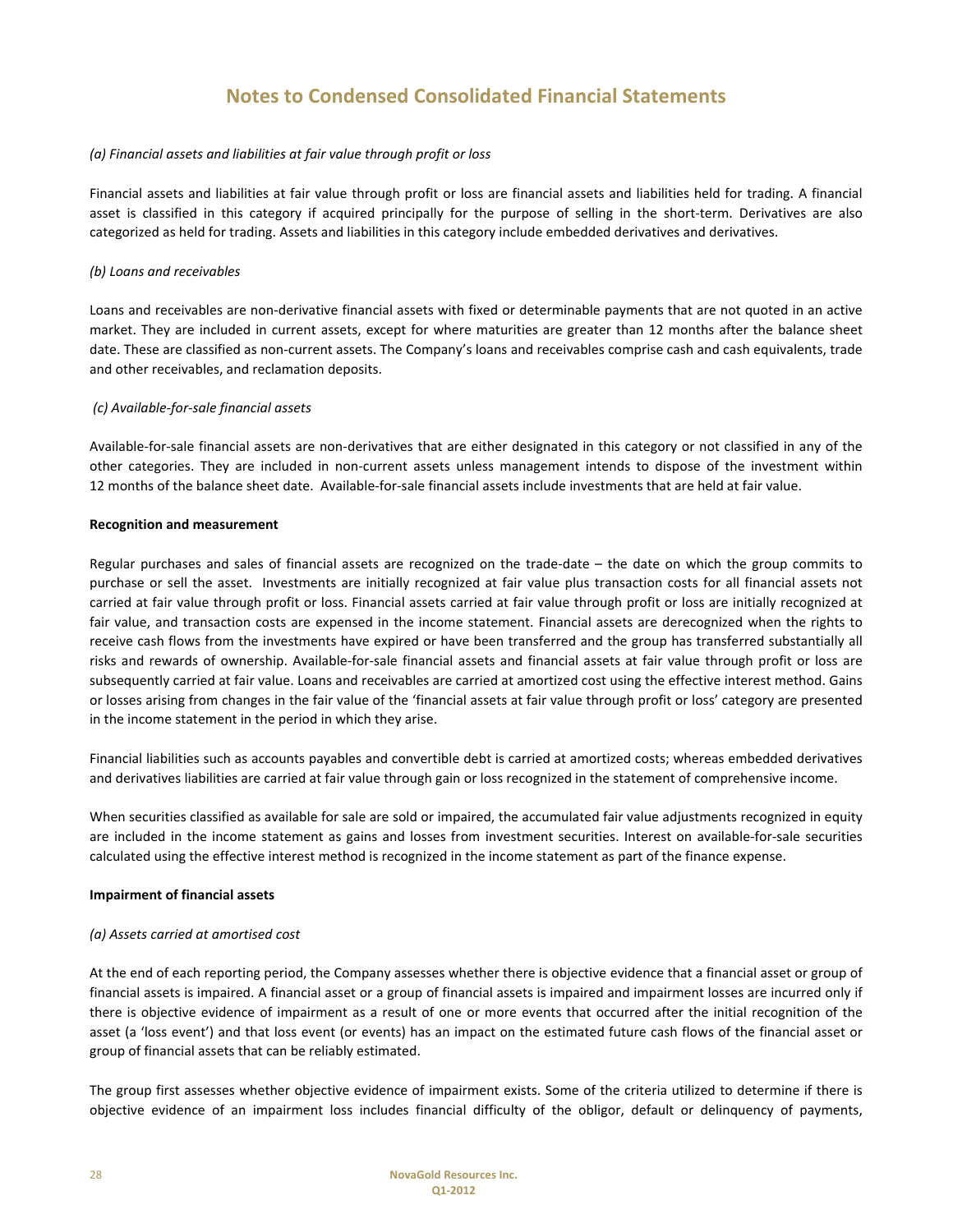bankruptcy or other financial reorganisation, change in the active market for that financial asset, or other observable data indicating a decrease in estimated future cash flows.

The amount of the loss is measured as the difference between the asset's carrying amount and the present value of estimated future cash flows (excluding future credit losses that have not been incurred) discounted at the financial asset's original effective interest rate. The carrying amount is reduced and the amount of the loss is recognised in the consolidated statement of income.

If, in a subsequent period, the amount of the impairment loss decreases and the decrease can be related objectively to an event occurring after the impairment was recognized, the reversal of the previously recognised impairment loss is recognised in the consolidated statement of income.

### (*b) Assets classified as available for sale*

The Company assesses at the end of each reporting period whether there is objective evidence that a financial asset or a group of financial assets are impaired. For equity investments classified as available-for-sale, a significant or prolonged decline in the fair value of the security below its cost is also evidence that the assets are impaired. If any such evidence exists for available-for-sale financial assets, the cumulative loss – measured as the difference between the carrying amount and the current fair value – is removed from equity and recognized in the consolidated statement of income. If, in a subsequent period, the fair value of an instrument classified as available-for-sale increases and the increase can be objectively related to an event occurring after the impairment loss was recognized in profit or loss, the impairment loss is reversed through the consolidated statement of income.

### **New accounting pronouncements**

Unless otherwise noted, the following revised standards and amendments are effective for annual periods beginning on or after December 1, 2013, except IFRS 9 which is after December 1, 2015 and IAS1 which is after December 1, 2012, with earlier application permitted. The Corporation has not yet assessed the impact of these standards and amendments or determined whether it will early adopt them.

- IFRS 9 Financial Instruments was issued in November 2009 and addresses classification and measurement of financial assets. It replaces the multiple category and measurement models in IAS 39 for debt instruments with a new mixed measurement model having only two categories: amortized cost and fair value through profit or loss. IFRS 9 also replaces the models for measuring equity instruments. Such instruments are either recognized at fair value through profit or loss or at fair value through other comprehensive income. Where equity instruments are measured at fair value through other comprehensive income, dividends are recognized in profit or loss to the extent that they do not clearly represent a return of investment; however, other gains and losses (including impairments) associated with such instruments remain in accumulated comprehensive income indefinitely. Requirements for financial liabilities were added to IFRS 9 in October 2010 and they largely carried forward existing requirements in IAS 39, Financial Instruments – Recognition and Measurement, except that fair value changes due to credit risk for liabilities designated at fair value through profit and loss are generally recorded in other comprehensive income.
- IFRS 10 Consolidated Financial Statements requires an entity to consolidate an investee when it has power over the investee, is exposed, or has rights, to variable returns from its involvement with the investee and has the ability to affect those returns through its power over the investee. Under existing IFRS, consolidation is required when an entity has the power to govern the financial and operating policies of an entity so as to obtain benefits from its activities. IFRS 10 replaces SIC-12 Consolidation – Special Purpose Entities and parts of IAS 27 Consolidated and Separate Financial Statements.
- IFRS 11 Joint Arrangements requires a venturer to classify its interest in a joint arrangement as a joint venture or joint operation. Joint ventures will be accounted for using the equity method of accounting whereas for a joint operation the venturer will recognize its share of the assets, liabilities, revenue and expenses of the joint operation. Under existing IFRS, entities have the choice to proportionately consolidate or equity account for interests in joint ventures. IFRS 11 supersedes IAS 31 Interests in Joint Ventures and SIC-13 Jointly Controlled Entities – Nonmonetary Contributions by Venturers.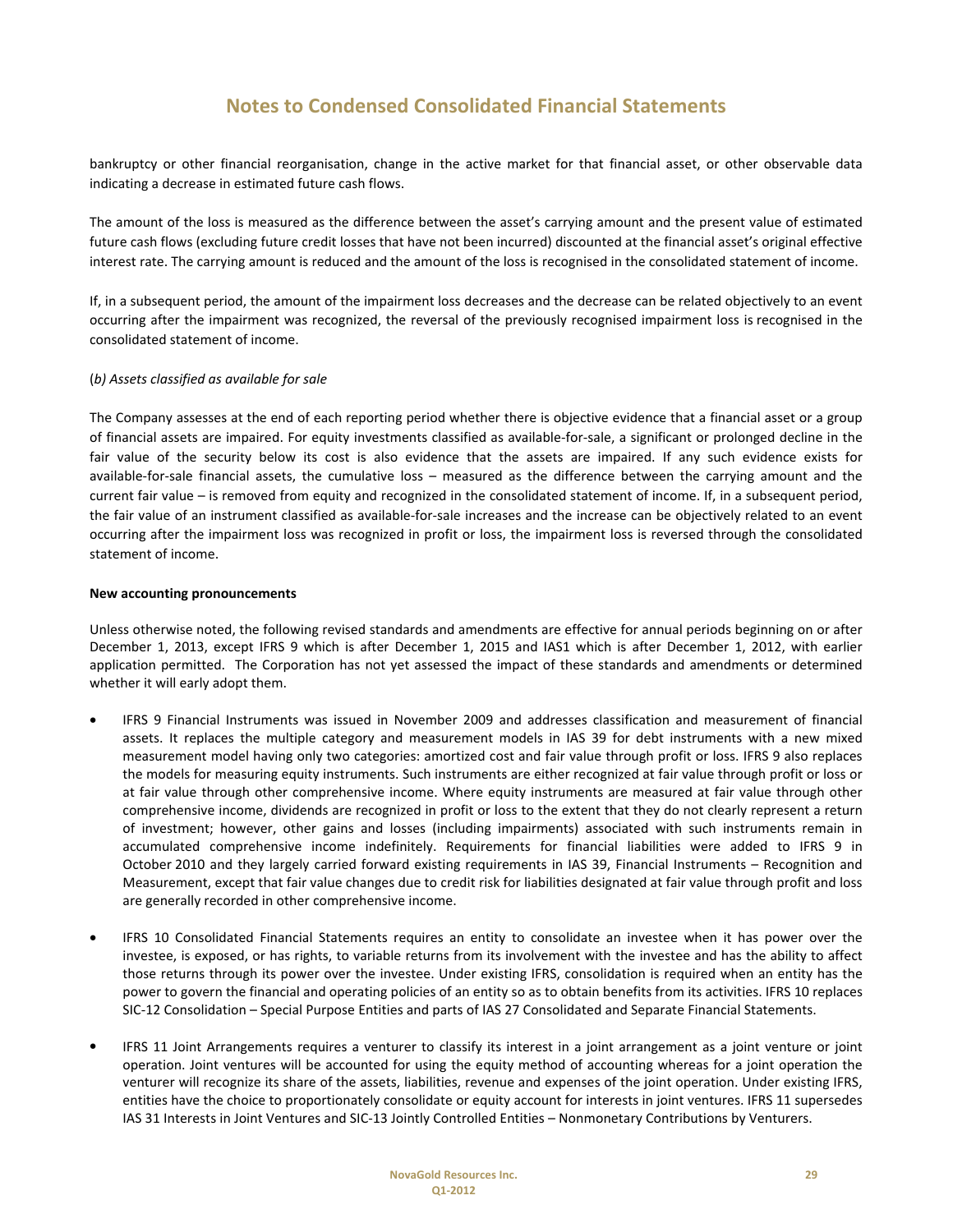- IFRS 12 Disclosure of Interests in Other Entities establishes disclosure requirements for interests in other entities, such as subsidiaries, joint arrangements, associates, and unconsolidated structured entities. The standard carries forward existing disclosures and also introduces significant additional disclosure that address the nature of, and risks associated with, an entity's interests in other entities.
- IFRS 13 Fair Value Measurement is a comprehensive standard for fair value measurement and disclosure for use across all IFRS standards. The new standard clarifies that fair value is the price that would be received to sell an asset, or paid to transfer a liability in an orderly transaction between market participants, at the measurement date. Under existing IFRS, guidance on measuring and disclosing fair value is dispersed among the specific standards requiring fair value measurements and does not always reflect a clear measurement basis or consistent disclosures.
- There have been amendments to existing standards, including IAS 27 Separate Financial Statements and IAS 28 Investments in Associates and Joint Ventures. IAS 27 addresses accounting for subsidiaries, jointly controlled entities and associates in non-consolidated financial statements. IAS 28 has been amended to include joint ventures in its scope and to address the changes in IFRS 10 – 13.
- IAS 1 Presentation of Financial Statements has been amended to require entities to separate items presented in OCI into two groups, based on whether or not items may be recycled in the future. Entities that choose to present OCI items before tax will be required to show the amount of tax related to the two groups separately. The amendment is effective for annual periods beginning on or after July 1, 2012 with earlier application permitted.
- IFRS 7 Financial Instruments: Disclosures, has been amended to include additional disclosure requirements in the reporting of transfer transactions and risk exposures relating to transfers of financial assets and the effect of those risks on an entity's financial position, particularly those involving securitization of financial assets. The amendment is applicable for annual periods beginning on or after July 1, 2011, with earlier application permitted.

## **4 Significant accounting estimates and judgments**

The preparation of these consolidated interim financial statements requires management to make certain estimates, judgments and assumptions that affect the reported amount of assets and liabilities at the date of the financial statements and reported amount of expenses during the reporting period. Actual outcomes could differ from these estimates. These consolidated interim financial statements include estimates which, by their nature, are uncertain. The impacts of such estimates are pervasive throughout the consolidated financial statements, and may require accounting estimates based on future occurrences. Revisions to the accounting estimates are recognized in the period in which the estimates are revised and future periods if the revision affects both current and future periods. These estimates are based on historical experience, current and future economic conditions and other factors, including expectations of future events that are believed to be reasonable under the circumstances.

### *Critical accounting estimates*

Significant assumptions about the future and other sources of estimation uncertainty that management has made at the financial position reporting date, that could result in a material adjustment to the carrying amount of assets and liabilities, in the event that actual results differ from assumptions made, relate to, but are not limited to the following:

- i. the recoverability of carrying amount of investments and mineral properties;
- ii. the inputs used in determining fair value of embedded derivative (note 14) and derivative instruments (note 15);
- iii. the inputs used in accounting for share-based compensation expense in profit or loss (note 17); and
- iv. the inputs in determining the best estimate of decommissioning liability (note 16).

#### *Critical accounting judgments*

The determination of categories of financial assets and financial liabilities has been identified as an accounting policy which involves judgments or assessments made by management.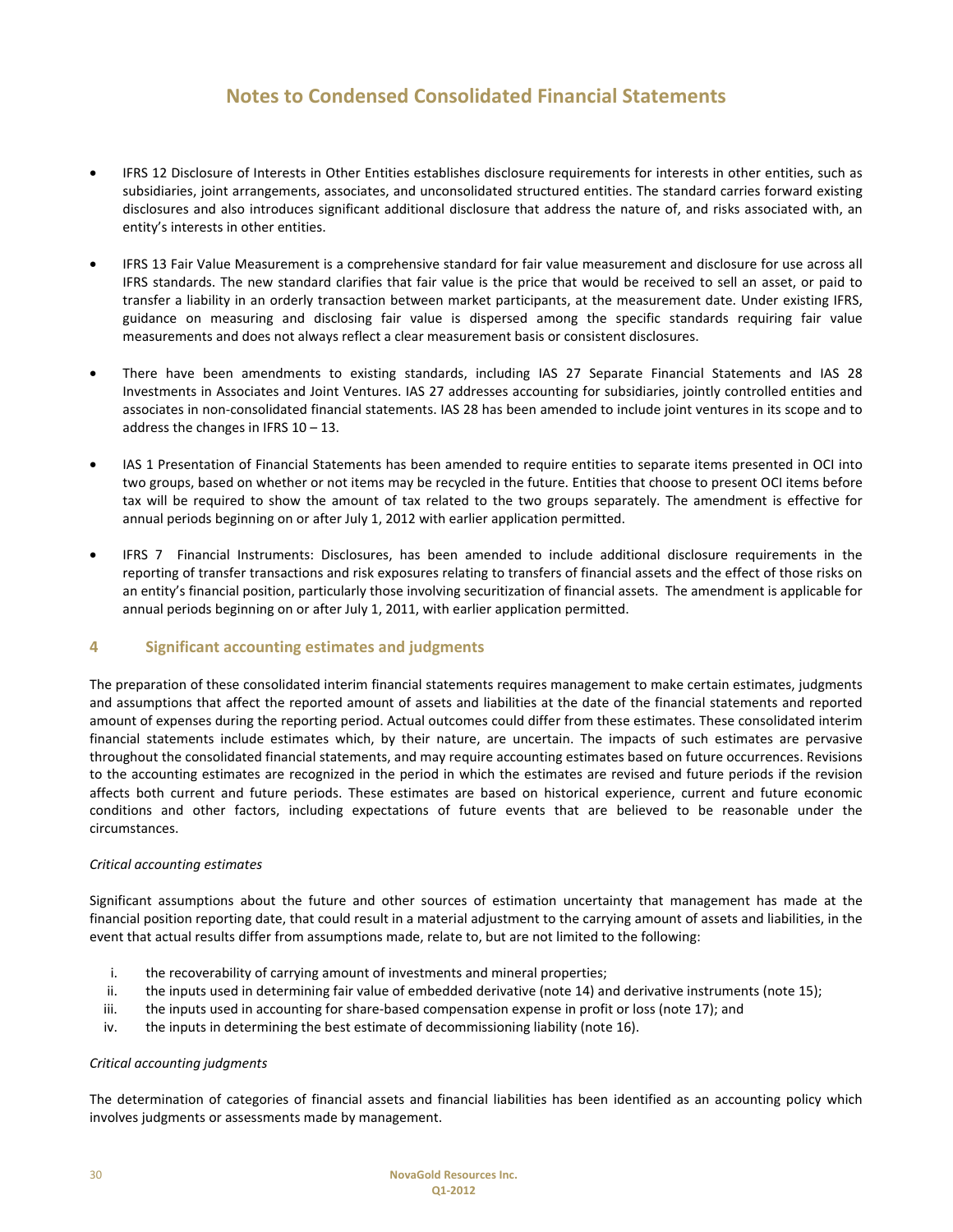## **5 Equity investment - Donlin Gold**

On December 1, 2007, together with Barrick Gold U.S. Inc., the Company formed a limited liability company ("Donlin Gold LLC") to advance the Donlin Gold project in Alaska. Donlin Gold LLC has a board of four directors, with two nominees selected by each company. All significant decisions related to Donlin Gold LLC require the approval of both companies. As part of the Donlin Gold LLC agreement, the Company agreed to reimburse Barrick over time approximately US\$64.3 million, representing 50% of Barrick's expenditures of US\$128.6 million at the Donlin Gold project from April 1, 2006 to November 30, 2007. Reimbursement has been partially made by the Company paying US\$12.7 million of Barrick's share of project development costs during 2008. A promissory note for the remaining US\$51.6 million plus interest at a rate of U.S. prime plus 2% will be paid out of NovaGold's share of future mine production cash flow. The Company has recorded US\$13.9 million in accrued interest since the inception of the promissory note. As of February 29, 2012, the Company recorded \$64.8 million in promissory note with \$0.8 million in interest expense related to this promissory note for the quarter. Interest on this long-term debt is expensed. Both parties are currently sharing development costs on a 50/50 basis.

Under IAS 31, the Company determined that Donlin Gold LLC is a jointly controlled entity and consequently accounts for its investment Donlin Gold LLC using the equity method of accounting. The equity method is a basis of accounting for investments whereby the investment is initially recorded at cost and the carrying value, adjusted thereafter to include the investor's pro rata share of post-acquisition earnings of the investee, is computed by the consolidation method. Profit distributions received or receivable from an investee reduce the carrying value of the investment.

The investment in Donlin Gold LLC is accounted for using the equity method as follows:

| in thousands of Canadian dollars |                          |                          |  |
|----------------------------------|--------------------------|--------------------------|--|
|                                  | <b>February 29, 2012</b> | <b>November 30, 2011</b> |  |
|                                  |                          |                          |  |
| Balance – beginning of period    | 2,596                    | 1,889                    |  |
| Funding                          | 3,421                    | 22,044                   |  |
| Share of losses                  | (3,623)                  | (21, 353)                |  |
| Foreign exchange                 | (93)                     | 16                       |  |
| Balance – end of period          | 2,301                    | 2,596                    |  |

The following amounts represent the Company's 50% share of the assets, liabilities, and results of operations of Donlin Gold LLC:

|                                           |         | in thousands of Canadian dollars |
|-------------------------------------------|---------|----------------------------------|
| <b>February 29, 2012</b>                  |         | <b>November 30, 2011</b>         |
|                                           |         |                                  |
| Cash, prepaid and other receivables       | 3,030   | 3,544                            |
| Property, plant and equipment             | 99,656  | 102,737                          |
| Accounts payables and accrued liabilities | (1,300) | (1,521)                          |
| Net assets                                | 101,386 | 104,760                          |

| <b>Three months ended</b><br><b>February 29, 2012</b> |       | Three months ended<br><b>February 28, 2011</b> |
|-------------------------------------------------------|-------|------------------------------------------------|
|                                                       |       |                                                |
| Depreciation                                          | 38    | 22                                             |
| Mineral property expenditures                         | 3,595 | 4.599                                          |
| <b>Total expenses</b>                                 | 3,634 | 4,621                                          |

The Company's share of commitments contracted by Donlin Gold at February 29, 2012 is \$1.5 million.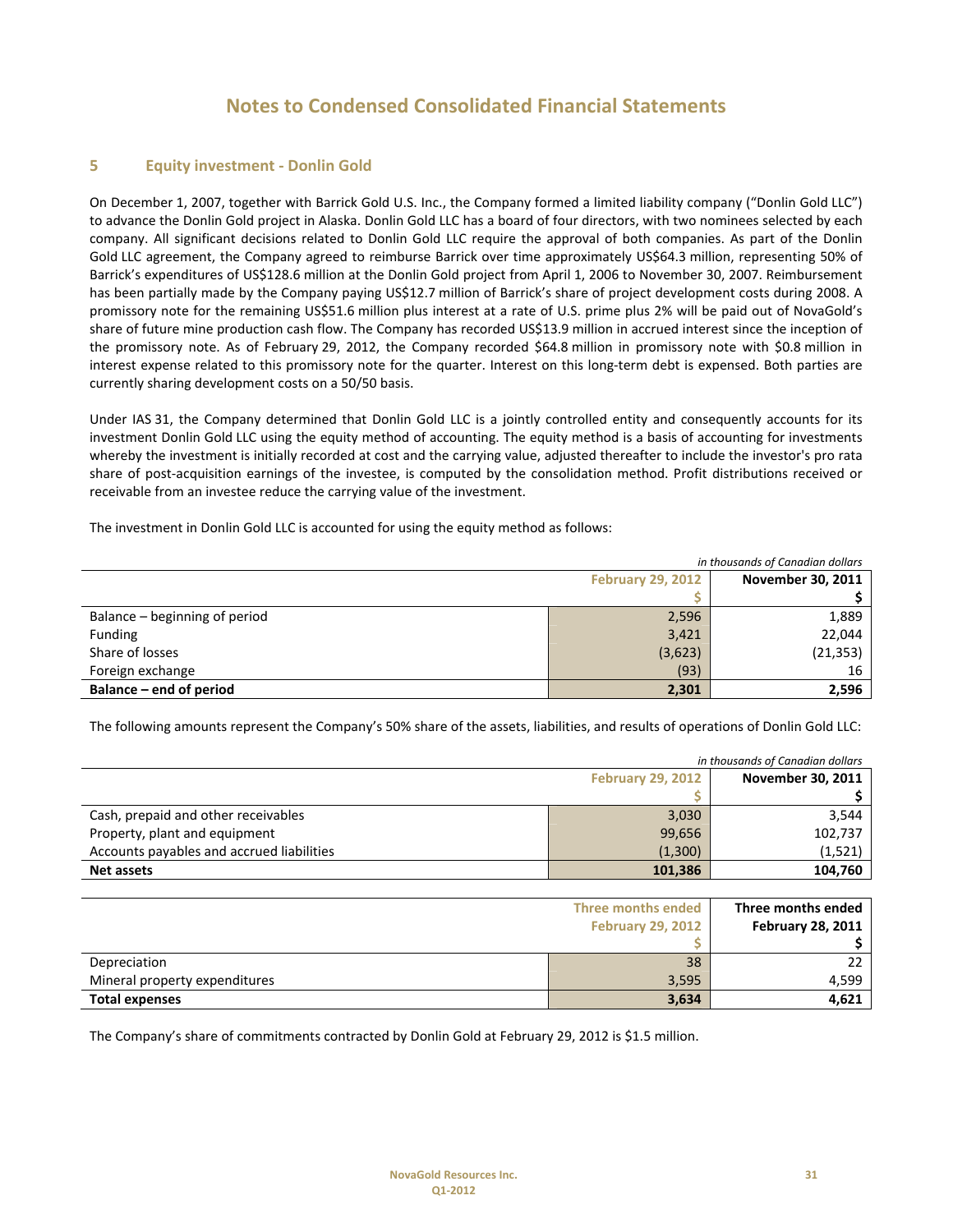## **6 Equity investment – Galore Creek**

The Galore Creek Partnership was formed in May 2007 to advance the Galore Creek project in British Columbia, Canada, with Teck Metals Ltd. Teck Metals Ltd was able to earn a 50% interest in the Galore Creek project by funding approximately \$520.0 million in project development costs. The Galore Creek Partnership funding arrangement was amended following the November 2007 decision to suspend construction activities at the project, and again in February 2009. Under the amended agreement, Teck was responsible for funding all costs for the Galore Creek project up to approximately \$373.3 million, at which point the Company and Teck have equally funded all costs for the Galore Creek project.

For the three months ended February 29, 2012, the Company and Teck each contributed \$1.6 million. The Galore Creek Partnership is a jointly controlled entity under IAS 31 accounted for under the equity method of accounting.

The investment in the Galore Creek project is accounted for using the equity method as follows:

| in thousands of Canadian dollars |                          |                   |
|----------------------------------|--------------------------|-------------------|
|                                  | <b>February 29, 2012</b> | November 30, 2011 |
|                                  |                          |                   |
| Balance – beginning of period    | 386,524                  | 364,839           |
| Purchase of Copper Canyon        |                          | 46,013            |
| <b>Funding</b>                   | 1,591                    | 14,061            |
| Share of losses                  | (4,065)                  | (38, 389)         |
| Balance – end of period          | 384,050                  | 386,524           |

The following amounts represent the Company's 50% share of the assets, liabilities, and results of operations of the Galore Creek Partnership:

|                                                                            |                          | in thousands of Canadian dollars |
|----------------------------------------------------------------------------|--------------------------|----------------------------------|
|                                                                            | <b>February 29, 2012</b> | <b>November 30, 2011</b>         |
|                                                                            |                          |                                  |
| Cash, prepaid and other receivables                                        | 884                      | 3,831                            |
| Property, plant and equipment, mineral properties, and reclamation<br>bond | 342,069                  | 303,043                          |
| Accounts payables and accrued liabilities                                  | (676)                    | (2,671)                          |
| Reclamation bond LT and payable to related party                           | (8,989)                  | (9,079)                          |
| Net assets                                                                 | 333,288                  | 295.124                          |

| Three months ended<br><b>February 29, 2012</b> |       | Three months ended<br><b>February 28, 2011</b> |
|------------------------------------------------|-------|------------------------------------------------|
|                                                |       |                                                |
| Amortization                                   | 1,620 | 1,602                                          |
| Care & maintenance expenses                    | 733   | 1,242                                          |
| Mineral property expenditures                  | 1,712 | 921                                            |
| Impairment of power transmission rights        |       | 13,779                                         |
| <b>Total expenses</b>                          | 4,065 | 17,544                                         |

The Company's share of commitments contracted by the Galore Creek Partnership's operating entity, the Galore Creek Mining Corporation, at February 29, 2012 is \$0.5 million.

# **7 Assets held for distribution to the shareholders**

On November 16, 2011 the Company announced its intention to spin-out the Ambler project by way of a plan of arrangement to distribute 100% of the outstanding common shares of NovaCopper Inc. ("NovaCopper") which holds, through its wholly-owned subsidiary, the Ambler project located in Northwestern Alaska, to shareholders of the Company. Under the arrangement, each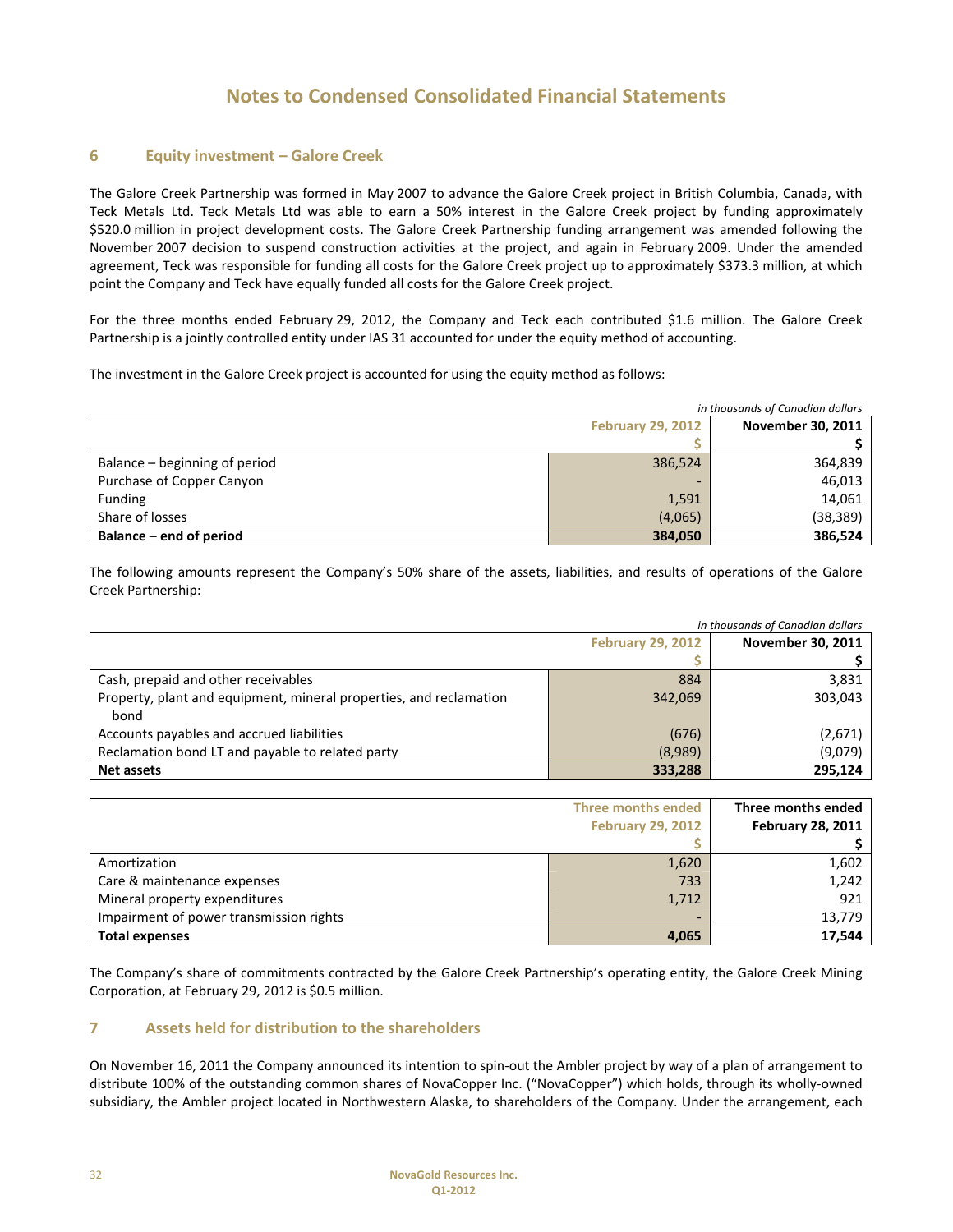shareholder of the Company will receive one share of NovaCopper for every six shares of the Company held on the effective date of the arrangement.

As a result of the intention to spin out NovaCopper, which holds the Ambler project, the Company has accounted for the Ambler project's historical mineral properties acquisition costs as an asset held for sale at February 29, 2012.

The proposed arrangement was approved by the Company's board of directors and, subsequent to the quarter ended February 29, 2012, the favorable vote of NovaGold's securityholders was obtained as a special securityholders' meeting on March 28, 2012. The completion of the arrangement is subject to court approval and the satisfaction of certain other conditions.

## **8 Cash and cash equivalents**

| in thousands of Canadian dollars |                          |                   |                         |
|----------------------------------|--------------------------|-------------------|-------------------------|
|                                  | <b>February 29, 2012</b> | November 30, 2011 | <b>December 1, 2010</b> |
|                                  |                          |                   |                         |
| Cash at bank                     | 342.576                  | 60.572            | 150,167                 |
| Cash and cash equivalents        | 342,576                  | 60,572            | 150.167                 |

The Company's cash is held with a large Canadian bank with an S&P rating of AA-. As of February 29, 2012, the Company had US\$345.0 million in cash, which assuming that all variables remain constant, a 3% depreciation or appreciation of the Canadian dollar against the U.S. dollar would result in an increase/decrease of \$10.4 million in the Company's net profit or loss.

# **9 Trade and other receivables**

|                                                           |                          |                          | in thousands of Canadian dollars |
|-----------------------------------------------------------|--------------------------|--------------------------|----------------------------------|
|                                                           | <b>February 29, 2012</b> | <b>November 30, 2011</b> | December 1,                      |
|                                                           |                          |                          | 2010                             |
|                                                           |                          |                          |                                  |
| Trade receivables                                         | 614                      | 637                      | 440                              |
| Note receivable                                           | 13,109                   | 13,319                   |                                  |
| Receivables from related parties                          | 4,304                    | 4,154                    | 4,347                            |
|                                                           | 18,027                   | 18,110                   | 4,787                            |
| Current portion                                           | 13,891                   | 13,973                   | 525                              |
| Non-current portion: receivables                          | 16                       | 17                       | 142                              |
| Non-current portion: receivables from related parties (a) | 4,120                    | 4,120                    | 4,120                            |
|                                                           | 18,027                   | 18,110                   | 4,787                            |

(a) Funding securing reclamation bond held by the Galore Creek project.

On March 14, 2011, the Company divested its patented alluvial gold mining claims near Nome, Alaska, held by AGC, for a purchase price of US\$21.0 million to be paid in three installments over two years. A total of US\$14.0 million is due in 2012. The Company was to be provided with a letter of credit for US\$4.0 million as an environmental reclamation bond which was revised on July 25, 2011 to a cash payment in lieu to the Company. The Company used a discount rate of 20.0% to discount the 2012 payment. As of November 30, 2011, the Company recorded a discounted value of \$13.3 million in note receivable.

The carrying amount of the Company's note receivable is denominated in the U.S. currency:

|                                               |        | in thousands of US dollars |
|-----------------------------------------------|--------|----------------------------|
| <b>February 29, 2012</b>                      |        | November 30, 2011          |
|                                               | US\$   | US\$                       |
| Beginning balance                             | 13,055 |                            |
| Inception of receivable                       |        | 11,980                     |
| Early payment                                 | (344)  |                            |
| Accretion income of receivable for the period | 537    | 1,075                      |
| <b>USD</b>                                    | 13,248 | 13,055                     |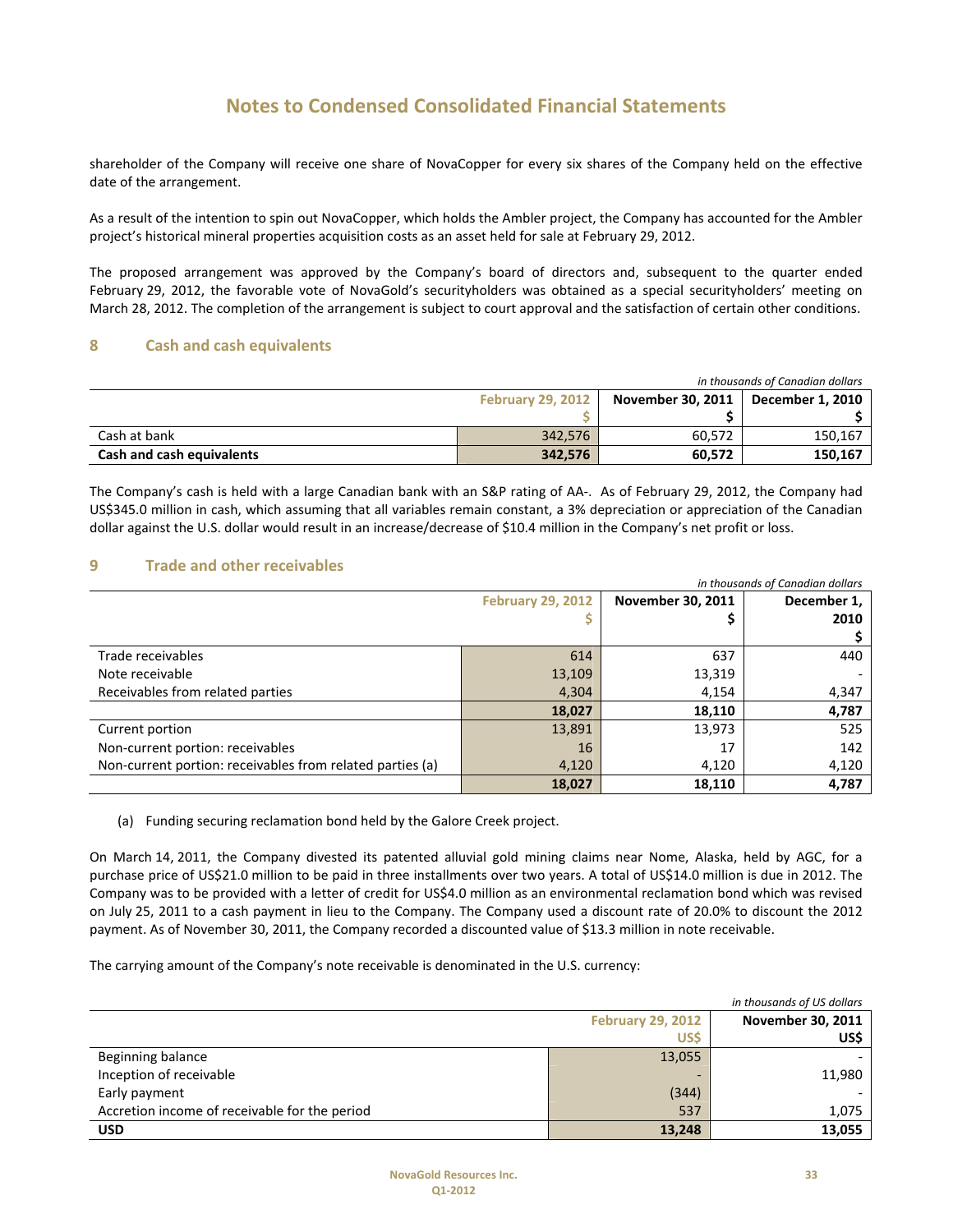The Company has a lien of all the land and other assets related to the Alluvial land sale as collateral security for this receivable.

## **10 Inventories**

|                          |                          |                  | in thousands of Canadian dollars |
|--------------------------|--------------------------|------------------|----------------------------------|
|                          | <b>November 30, 2011</b> | December 1, 2010 |                                  |
|                          |                          |                  |                                  |
| Supplies (a)             |                          |                  | 7,009                            |
| Gold                     | 481                      | 481              | 481                              |
| Foreign exchange         | (5)                      | 10               | 200                              |
| <b>Total inventories</b> | 476                      | 491              | 7,690                            |

(a) During the year ended November 30, 2011, management reviewed the valuation of its supplies inventory and recorded a net write down \$6.9 million to reflect the decrease from cost to net realizable value. This write down is due to the decision to initiate closure of the Rock Creek mine during the year ended November 30, 2011.

# **11 Property, plant and equipment**

| in thousands of Canadian dollars       |         |           |               |              |                              |              |
|----------------------------------------|---------|-----------|---------------|--------------|------------------------------|--------------|
|                                        |         |           | Office        | Leasehold    |                              |              |
|                                        | Land    | Equipment | furniture and | improvements | Vehicle                      | <b>Total</b> |
| Cost:                                  | Ś       | Ś         | equipment     | Ś            |                              | Ś            |
|                                        |         |           |               |              |                              |              |
| Balance as at December 1, 2010         | 1,265   |           | 1,520         | 575          | 79                           | 3,439        |
| <b>Additions</b>                       |         | 1,464     | 121           | 53           |                              | 1,638        |
| <b>Disposals</b>                       | (1,078) |           |               |              | (79)                         | (1, 157)     |
| Cumulative translation adjustment      | (59)    | 47        |               |              |                              | (12)         |
| Balance as at November 30, 2011        | 128     | 1,511     | 1,641         | 628          |                              | 3,908        |
| <b>Additions</b>                       |         |           | 2             |              |                              |              |
| Cumulative translation adjustment      | (4)     | (45)      | 3             |              |                              | (46)         |
| <b>Balance as at February 29, 2012</b> | 124     | 1,466     | 1,646         | 628          | $\qquad \qquad \blacksquare$ | 3,864        |
|                                        |         |           |               |              |                              |              |
| <b>Depreciation:</b>                   |         |           |               |              |                              |              |
| Balance as at December 1, 2010         |         |           | (1, 449)      | (327)        | (56)                         | (1,832)      |
| Current period depreciation            |         | (341)     | (105)         | (65)         |                              | (511)        |
| <b>Disposals</b>                       |         |           |               |              | 56                           | 56           |
| Cumulative translation adjustment      |         | (11)      |               |              |                              | (11)         |
| Balance as at November 30, 2011        |         | (352)     | (1, 554)      | (392)        |                              | (2, 298)     |
| Current period depreciation            |         | (128)     | (13)          | (16)         |                              | (157)        |
| Cumulative translation adjustment      |         | 14        |               |              |                              | 17           |
| <b>Balance as at February 29, 2012</b> |         | (466)     | (1, 564)      | (408)        | $\overline{\phantom{a}}$     | (2, 438)     |
|                                        |         |           |               |              |                              |              |
| Net book value:                        |         |           |               |              |                              |              |
| As at December 1, 2010                 | 1,265   |           | 71            | 248          | 23                           | 1,607        |
| As at November 30, 2011                | 128     | 1,159     | 87            | 236          |                              | 1,610        |
| As at February 29, 2012                | 124     | 1,000     | 82            | 220          | $\overline{\phantom{a}}$     | 1,426        |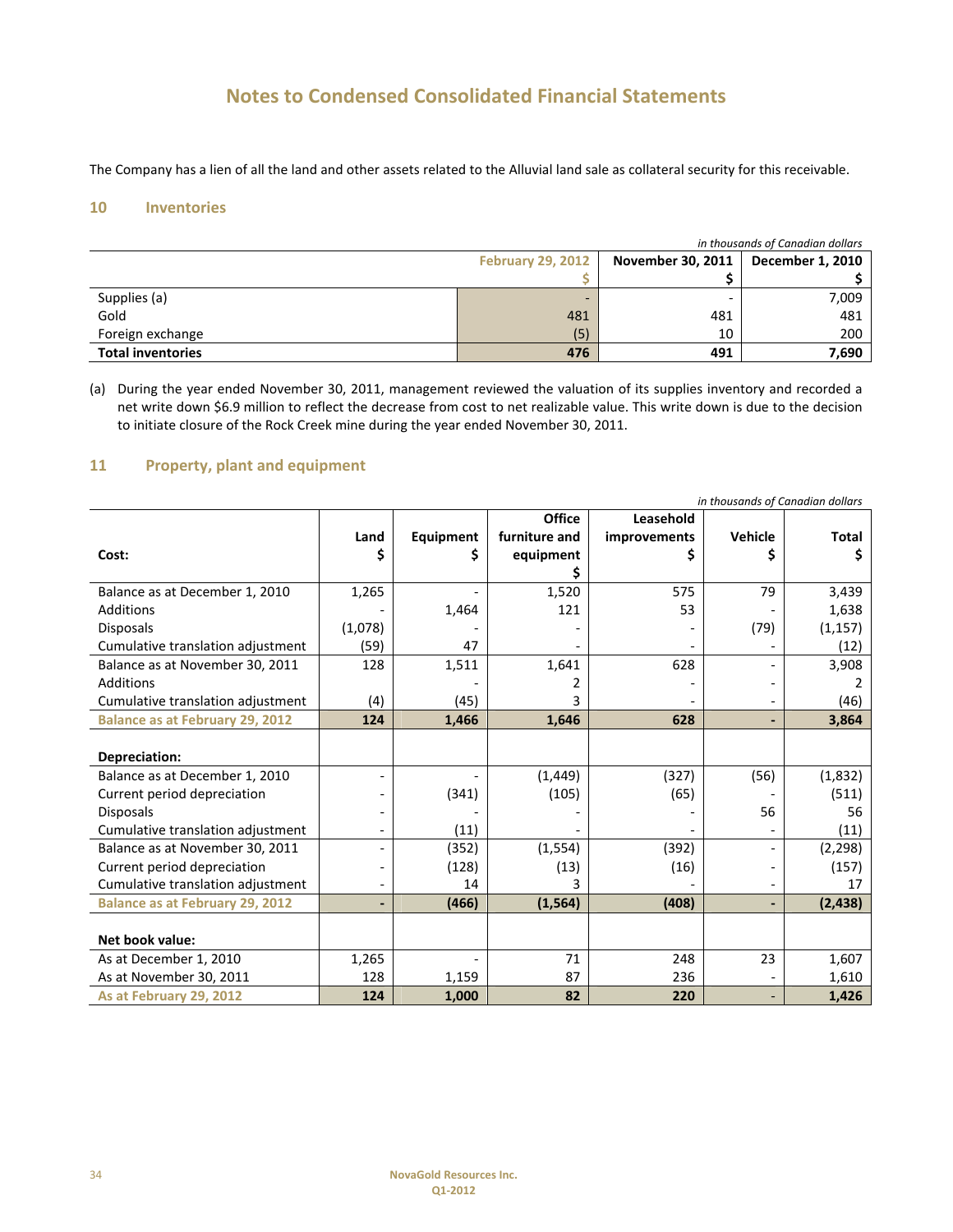## **12 Mineral properties**

|                                                  |                        |                        | in thousands of Canadian dollars |
|--------------------------------------------------|------------------------|------------------------|----------------------------------|
|                                                  | Alaska, USA            | Argentina              |                                  |
|                                                  | <b>Exploration and</b> |                        |                                  |
|                                                  | evaluation $-$         | <b>Exploration and</b> |                                  |
|                                                  | <b>Ambler</b>          | evaluation - San       |                                  |
|                                                  | (a)(b)                 | Roque                  | <b>Total</b>                     |
|                                                  |                        |                        |                                  |
| Balance as at December 1, 2010                   | 27,252                 | 114                    | 27,366                           |
| Additions                                        | 4,076                  | 396                    | 4,472                            |
| Cumulative translation adjustment                | (294)                  |                        | (294)                            |
| Reclassification to asset held for sale (note 7) | (31,034)               |                        | (31,034)                         |
| Balance as at November 30, 2011                  | -                      | 510                    | 510                              |
| <b>Balance as at February 29, 2012</b>           | -                      | 510                    | 510                              |

- (a) On January 11, 2010, the Company purchased 100% of the Ambler property in northern Alaska, which hosts the copper-zinc-silver Arctic and Bornite deposits. As consideration, the Company issued 931,098 shares with a fair value of US\$5 million (Canadian equivalent: \$5.2 million) and has made cash payments totalling US\$24 million to the vendor. The vendor retains a 1% net smelter return royalty that the Company can purchase at any time for a one-time payment of US\$10 million.
- (b) The Company incurred \$0.6 million of mineral properties expenses for the Ambler property in the quarter ended February 29, 2012.

### **13 Investments**

|                                |                          |                   | in thousands of Canadian dollars |
|--------------------------------|--------------------------|-------------------|----------------------------------|
|                                | <b>February 29, 2012</b> | November 30, 2011 | December 1,                      |
|                                |                          |                   | 2010                             |
|                                |                          |                   |                                  |
| Available-for-sale investments | 4,527                    | 4.525             | 5.683                            |
| <b>Total investments</b>       | 4,527                    | 4,525             | 5,683                            |

Investments classified as available-for-sale are recorded at fair value based on quoted market prices, with unrealized gains or losses excluded from earnings and reported as other comprehensive income or loss. The total cost as at February 29, 2012 was \$4.1 million (2011: \$4.1 million) and total unrealized holding gains for the period ended February 29, 2012 was \$0.002 million (2011: \$0.2 million). The balance includes 3,125,000 shares in TintinaGold Resources Inc. (cost: \$1.4 million; fair value at February 29, 2012: \$1.6 million) and 3,125,000 shares in AsiaBaseMetals Inc. (cost: \$0.2 million; fair value at February 29, 2012: \$0.9 million), both companies have a director and a major shareholder in common with NovaGold.

## **14 Convertible notes**

On March 26, 2008, the Company issued US\$95.0 million (\$96.7 million) in 5.5% unsecured senior convertible notes ("Notes") maturing on May 1, 2015, and incurred a 3.0% underwriter's fee and other expenses aggregating US\$2.9 million (\$3.5 million), for net proceeds of US\$ 92.2 million (\$93.2 million). Interest is payable semi-annually in arrears on May 1 and November 1 of each year, beginning November 1, 2008. The Notes are convertible into the Company's common shares at a fixed conversion rate of US\$10.61 per common share. A total of 8,952,971 common shares are issuable upon conversion and additional shares may become issuable following the occurrence of certain corporate acts or events. The conversion rate and accordingly the number of shares issuable will adjust as a result of the NovaCopper spin out in accordance with the terms of the Notes. On conversion, at the Company's election, holders of the Notes will receive cash, if applicable, or a combination of cash and shares. Holders of the Notes have the right to require the Company to repurchase all or part of their Notes on May 1, 2013, or upon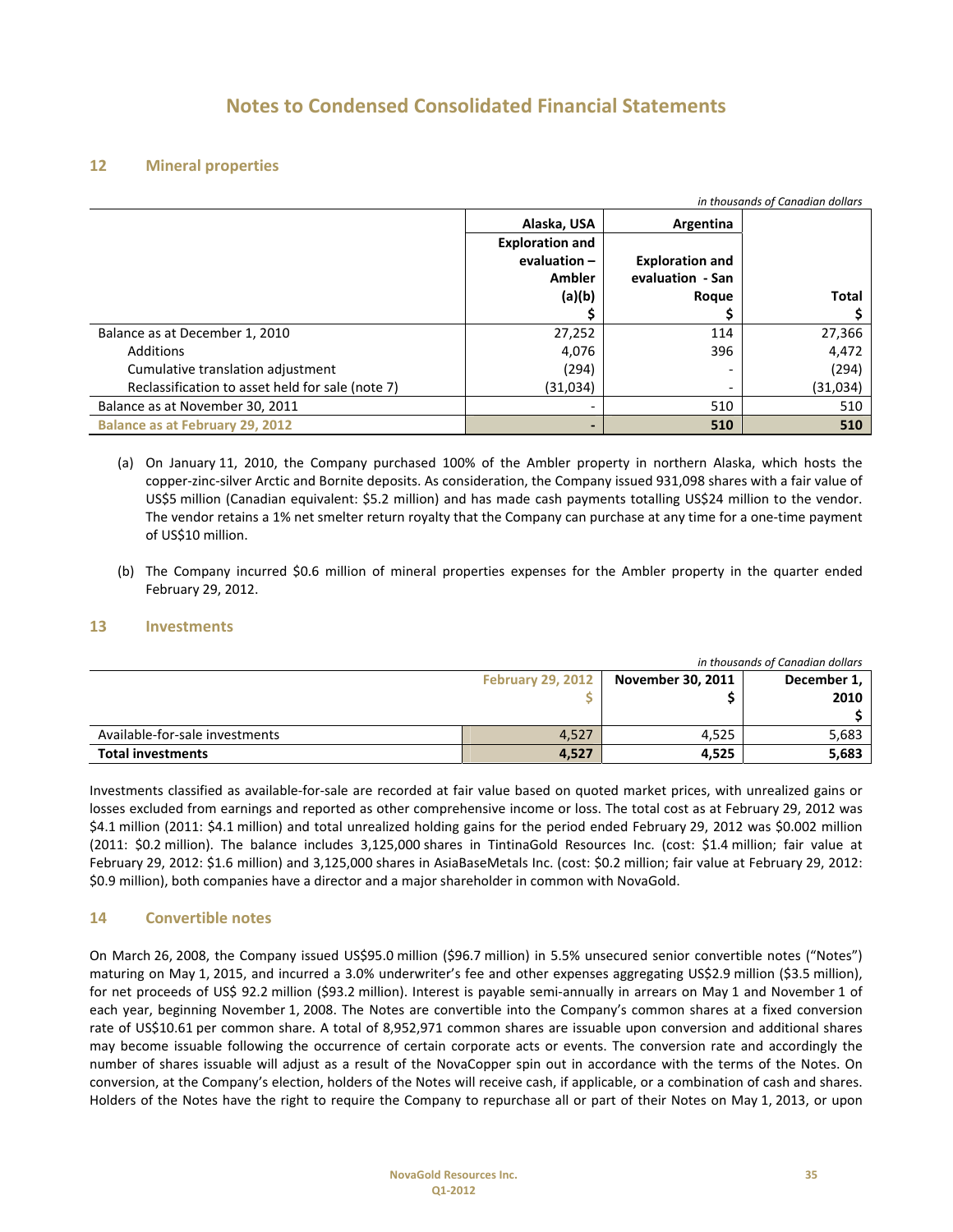certain fundamental corporate changes, at a price equal to 100% of the principal amount of such Notes plus any accrued and unpaid interest.

As the Notes are denominated in US dollars, a currency different from the functional currency of the Company, an embedded derivative is recognized as a liability. The embedded derivative is recorded at fair value and re-measured each period with the movement being charged to the Statement of Operations. The Notes are classified as a liability, less the portion relating to the embedded derivative feature (\$49.5 million). As a result, the recorded liability to repay the Notes is lower than its face value. Using the effective interest rate method and the 17.78% rate implicit in the calculation, the difference of \$43.7 million, characterized as the note discount, is being charged to interest expense and accreted to the liability over the term of the Notes.

The fair value of the embedded derivative has been estimated using the Black-Scholes pricing model as it is considered as a Level 3 financial instrument in the fair value hierarchy with significant unobservable inputs. Assumptions used in the pricing model for each period are provided below.

| in thousands of Canadian dollars |            |                   |                  |  |
|----------------------------------|------------|-------------------|------------------|--|
| <b>February 29, 2012</b>         |            | November 30, 2011 | December 1, 2010 |  |
|                                  |            |                   |                  |  |
| Average risk-free interest rate  | 1.22%      | 1.10%             | 2.53%            |  |
| Expected life                    | 3.17       | 3.42              | 4.42             |  |
| <b>Expected volatility</b>       | 68.80%     | 78.43%            | 81.03%           |  |
| <b>Expected dividends</b>        | <b>Nil</b> | Nil               | Nil              |  |

| in thousands of Canadian dollars                  |         |                          |
|---------------------------------------------------|---------|--------------------------|
| <b>February 29, 2012</b>                          |         | <b>November 30, 2011</b> |
|                                                   |         |                          |
| Beginning balance                                 | 66,880  | 61,313                   |
| Accretion expense of debt discount for the period | 1,647   | 5,745                    |
| Foreign exchange revaluation                      | (2,054) | (178)                    |
| <b>Convertible notes</b>                          | 66,473  | 66,880                   |

| Beginning balance                                 | 58,660    | 90,465    |
|---------------------------------------------------|-----------|-----------|
| Gain on embedded derivative liability             | (27, 778) | (29, 761) |
| Foreign exchange revaluation                      | (1, 172)  | (2,044)   |
| Embedded derivative liability - convertible notes | 29,710    | 58,660    |

### **15 Derivative liability – warrants**

The Company's functional currency is the Canadian dollar and it has issued and outstanding warrants that have an exercise price denominated in U.S. dollars. The Company has determined that such warrants with an exercise price that is different from the entity's functional currency are classified as a derivative liability based on the evaluation of the warrant's settlement provisions, and carried at their fair value. Any changes in the fair value from period to period are recorded as a gain or loss in the Statement of Operations.

In January 2011, an agreement was entered into between the Company and the holder of 37.1 million warrants to amend the currency that the exercise price is denominated in from U.S. dollars to Canadian dollars. The exercise price was amended from US\$1.50 to \$1.479 at the prevailing spot rate on the date of the agreement. The expiry date remains unchanged at January 2013. The terms of the remaining 5.1 million warrants were unchanged. The conversion of the currency denomination on these warrants permanently crystallized the fair value of these warrants, for purposes of determining future transfers to share capital upon exercise of these warrants.

The fair value of the derivative for the warrants has been estimated using the Black-Scholes pricing model as it is considered as Level 3 financial instrument in the fair value hierarchy with significant unobservable inputs. Assumptions used in the pricing model for each period are provided below.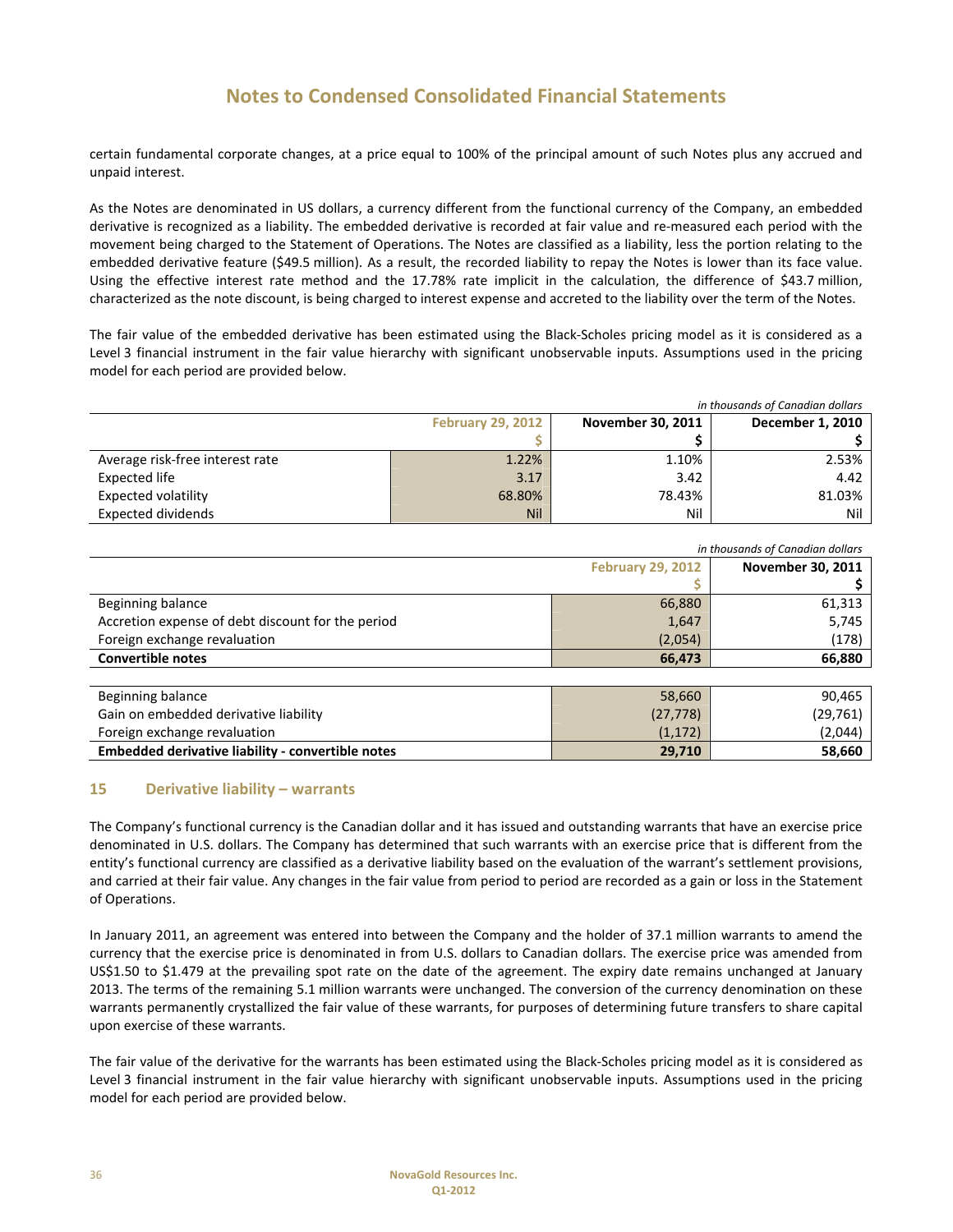| in thousands of Canadian dollars |            |                   |                  |  |
|----------------------------------|------------|-------------------|------------------|--|
| <b>February 29, 2012</b>         |            | November 30, 2011 | December 1, 2010 |  |
|                                  |            |                   |                  |  |
| Average risk-free interest rate  | 1.10%      | 1.01%             | 1.75%            |  |
| Expected life                    | 0.90 years | $1.15$ years      | 2.15 years       |  |
| Expected volatility              | 65.16%     | 59.38%            | 85.21%           |  |
| <b>Expected dividends</b>        | <b>Nil</b> | Nil               | Nil              |  |

| in thousands of Canadian dollars             |           |                          |
|----------------------------------------------|-----------|--------------------------|
| <b>February 29, 2012</b>                     |           | <b>November 30, 2011</b> |
|                                              |           |                          |
| Derivative balance – beginning of the period | 54,819    | 658,841                  |
| Gain on derivative liability for the period  | (18, 543) | (28, 529)                |
| Foreign exchange revaluation                 | (1,255)   | (485, 982)               |
| Conversion of warrants to equity             | -         | (89, 511)                |
| Derivative balance – end of the period       | 35,021    | 54,819                   |

# **16 Decommissioning liabilities**

|                                  |                          | in thousands of Canadian dollars |
|----------------------------------|--------------------------|----------------------------------|
|                                  | <b>February 29, 2012</b> |                                  |
|                                  |                          |                                  |
| Beginning balance                | 29,176                   | 9,192                            |
| Increases to existing provisions | 1,651                    | 20,268                           |
| Used during year                 | (2, 280)                 | (865)                            |
| Exchange differences             | (869)                    | 581                              |
| <b>Total</b>                     | 27,678                   | 29,176                           |

Analysis of total provisions:

| in thousands of Canadian dollars |        |                   |
|----------------------------------|--------|-------------------|
| <b>February 29, 2012</b>         |        | November 30, 2011 |
|                                  |        |                   |
| Non-current                      | 2,523  | 2,602             |
| Current                          | 25,155 | 26,574            |
| <b>Total</b>                     | 27,678 | 29,176            |

The Company's decommissioning liabilities consist of reclamation and closure costs for Rock Creek and Nome Gold projects. Both projects were impaired in previous years, thus all additional estimates to the decommissioning liabilities are expensed directly to the statement of comprehensive income. Significant reclamation and closure activities include land rehabilitation, decommissioning of roads, bridges, buildings and mine facilities, and other costs.

The liability for reclamation and closure cost obligations at February 29, 2012 is \$27.7 million (2011: \$29.2 million).

The Company has commenced its cash outflows for the reclamation and closure cost obligations for the Rock Creek Mine and the Nome Gold projects and expects to substantially complete the reclamation and closure obligation in the next 12 months. The total obligation for the Rock Creek mine is \$26.4 million and for Nome Gold Mine is \$1.3 million.

As required by regulatory authorities, at February 29, 2012, the Company had cash reclamation deposits totaling \$22.0 million (2011: \$8.9 million). These deposits are invested in high interest U.S. dollar bank account and bears interest at rate of 0.05% per annum and are not readily accessible to the Company.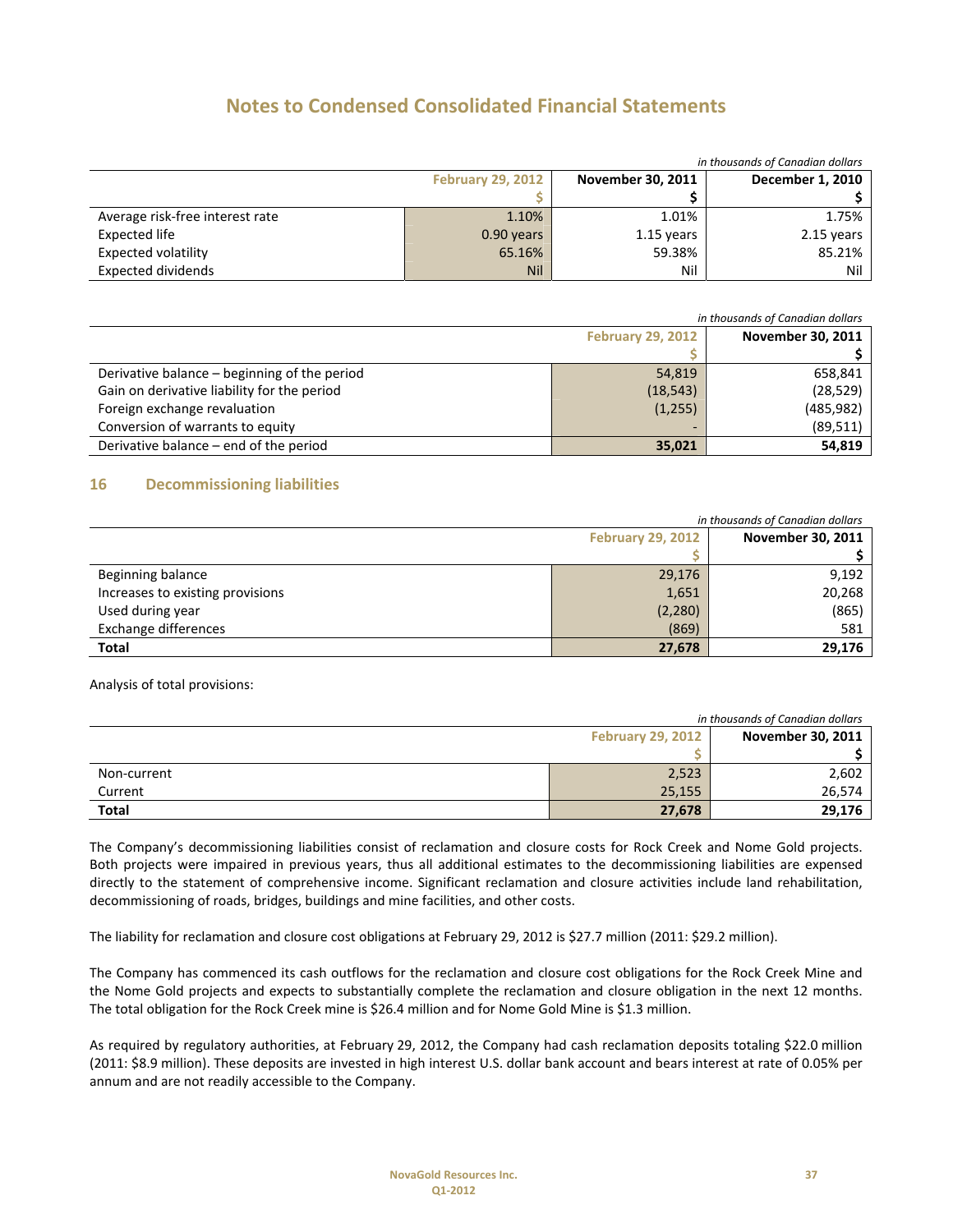## **17 Share capital**

### Authorized

1,000,000,000 common shares, no par value 10,000,000 preferred shares issuable in one or more series

#### (a) Share Capital

In January 2012, the Company issued 313,675 shares to the outgoing and incoming CEOs as part of their employment agreements.

On February 7, 2012, the Company completed an equity financing and issued 35,000,000 common shares at US\$9.50 per common share for gross proceeds of US\$332.5 million. The net proceeds to the Company, after deducting underwriters' fees and issuance expenses of \$14.6 million, were \$316.4 million.

#### (b) Stock options

The Company has a stock option plan providing for the issuance of options at a rolling maximum number that shall not be greater than 10% of the issued and outstanding common shares of the Company at any given time. The Company may grant options to its directors, officers, employees and service providers. The exercise price of each option cannot be lower than the market price of the shares at the date of the option grant. The number of shares optioned to any single optionee may not exceed 5% of the issued and outstanding shares at the date of grant. The options are exercisable for a maximum of five years from the date of grant, and may be subject to vesting provisions. The Company recognizes compensation cost over the tranche's vesting period over the respective vesting period for the stock options.

For the period ended February 29, 2012, the Company granted 2,557,150 (2011: 1,064,700) stock options at a weighted average fair value of \$11.11 (2011: \$14.53) and recognized a share-based payments charge of \$8.4 million (2011: \$3.1 million) for options granted to directors, employees and consultants in accordance with IFRS 2, net of forfeitures. For the period ended February 29, 2012, 268,874 options were exercised at a weighted average exercise price of \$4.10. As of February 29, 2012, there were 1,922,730 non-vested options outstanding with a weighted average exercise price of \$10.48; the non-vested stock option and PSU expense not yet recognized was \$8.5 million (2011: \$9.7 million); and this expense is expected to be recognized over the next two years.

The fair value of the stock options recognized in the period has been estimated using an option pricing model. Assumptions used in the pricing model for the period are as provided below.

| in thousands of Canadian dollars |                          |                          |
|----------------------------------|--------------------------|--------------------------|
| Three months ended               |                          | Three months ended       |
|                                  | <b>February 29, 2012</b> | <b>February 28, 2011</b> |
| Weighted average share price     | \$11.11                  | \$14.53                  |
| Average risk-free interest rate  | 0.99%                    | 2.00%                    |
| Exercise price                   | \$11.11                  | \$14.53                  |
| <b>Expected life</b>             | 3.0 years                | 2.5 years                |
| <b>Expected volatility</b>       | 66.41%                   | 74.66%                   |
| <b>Expected dividends</b>        | Nil                      | Nil                      |

The Black-Scholes and other option pricing models require the input of highly subjective assumptions. The expected life of the options considered such factors as the average length of time similar option grants in the past have remained outstanding prior to exercise and the vesting period of the grants. Volatility was estimated based upon historical price observations over the expected term.

### (c) Warrants

During the period, 2,491,600 share purchase warrants were exercised for total proceeds of \$3.7 million.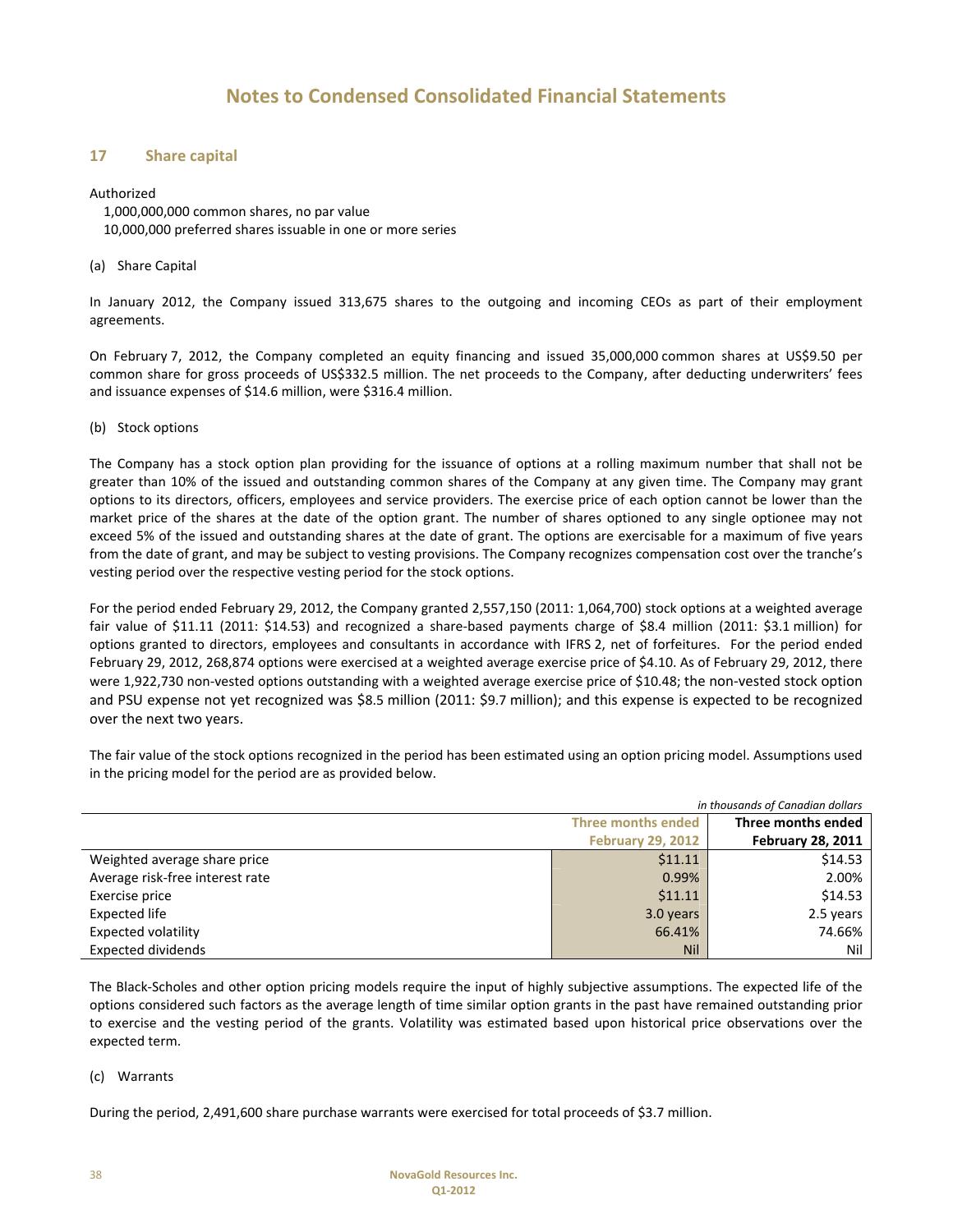### (d) Performance share units

The Company has a Performance Share Unit ("PSU") plan that provides for the issuance of PSUs in amounts as approved by the Company's Compensation Committee. Each PSU entitles the participant to receive that number of common shares of the Company at the end of a specified period set by the Compensation Committee to be determined by the achievement of certain performance and vesting criteria. The performance criteria are based on the Company's performance relative to a representative group of other mining companies and the TSX index. The actual performance against each of these criteria generates a multiplier that varies from 0% to 150%. Thus, the shares that may be issued vary between 0% and 150% of the number of PSUs granted, as reduced by the amounts for recipients no longer at the Company on vesting date.

For the period ended February 29, 2012, the Company recognized a share-based payment charge against income of \$0.5 million (2011: \$0.5 million) for PSUs vested to employees.

#### (e) Deferred share units

The Company has a deferred share unit ("DSU") plan that provides for the issuance of DSUs in amounts ranging from 50% to 100% of directors' annual retainers at the election of the directors. Each DSU entitles the directors to receive one common share when they retire from the Company.

For the period ended February 29, 2012, the Company recognized a share-based payment charge against income of \$0.04 million (2011: \$0.03 million) for the DSUs granted to directors during the period.

### **18 Related party transactions**

#### *Services rendered*

During the quarter ended February 29, 2012, the Company provided exploration and management services to the following companies: \$3,000 (2011: \$20,000) to Alexco, a related party having two common directors; \$1,000 (2011: \$30,000) to TintinaGold, a related party having one director and a major shareholder in common; US\$50,000 (2011: \$400,000) to Donlin Gold LLC; and office rental and services totaling \$250,000 (2011: \$131,000) to GCMC. At February 29, 2012, the Company had \$4.3 million receivable from related parties.

#### *Key management compensation*

Key management includes the executive officers of the Company which includes the Chief Executive Officer, the Chief Financial Officer and the Chief Operating Officer. The compensation paid or payable to key management for employee services is shown below:

|                                                 | in thousands of Canadian dollars |       |
|-------------------------------------------------|----------------------------------|-------|
|                                                 | <b>February 29, 2012</b>         |       |
|                                                 |                                  |       |
| Salaries and other short term employee benefits | 1,162                            | 382   |
| Share-based payment (a)                         | 3,500                            | 1,689 |
| <b>Total</b>                                    | 4,662                            | 2.071 |

(a) The share-based payment for the quarter ended February 29, 2012 includes 116,599 shares granted to the Company's new CEO.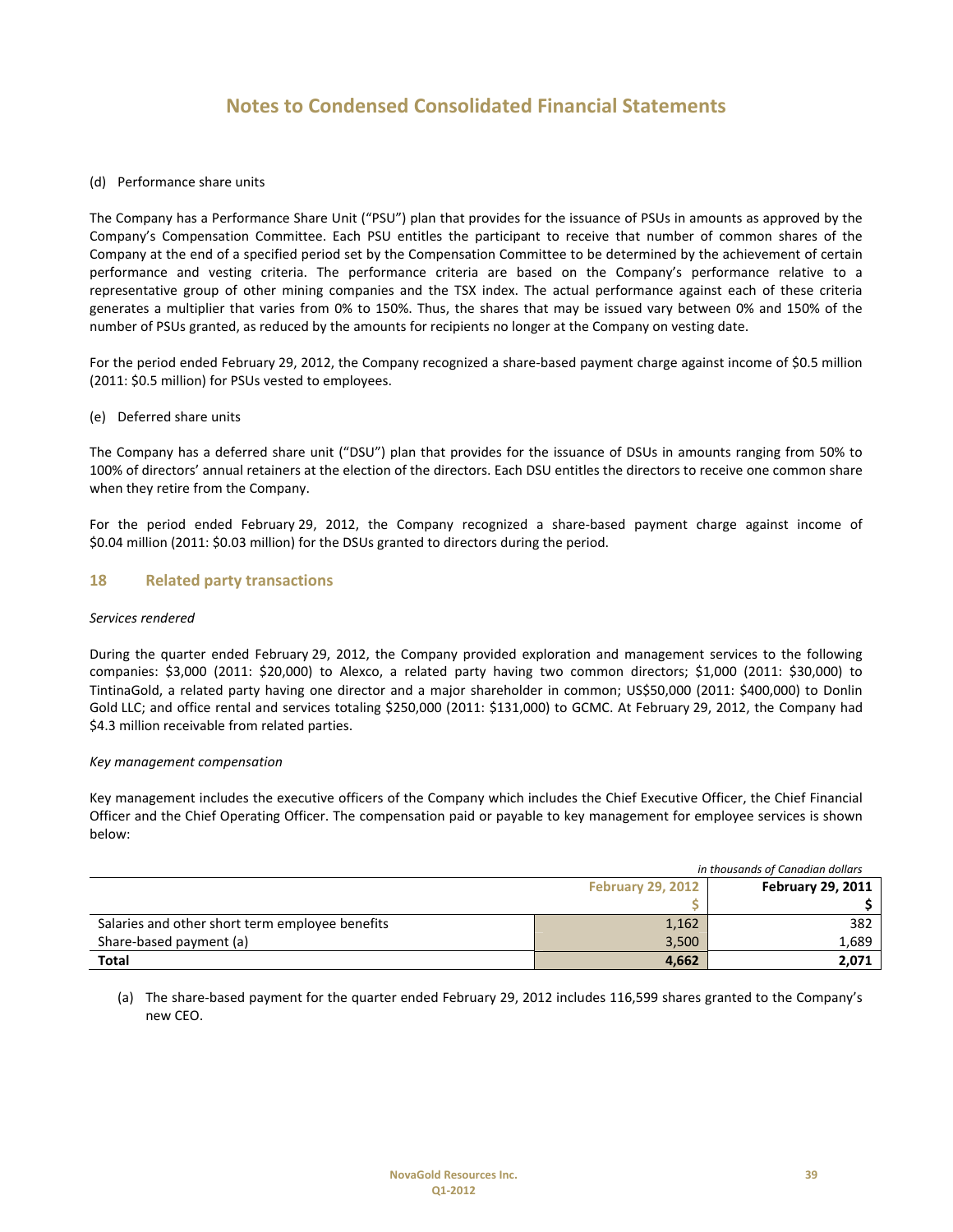## **19 Commitments**

#### Lease commitments

The Company is party to certain operating leases. These operating leases include the Company's leased head office location and certain office equipment with commitments ranging from one to ten years. The future minimum lease payments as at February 29, 2012 are approximately as follows.

| in thousands of Canadian dollars |                          |
|----------------------------------|--------------------------|
|                                  | <b>February 29, 2012</b> |
|                                  |                          |
| 2012                             | 463                      |
| 2013                             | 576                      |
| 2014                             | 580                      |
| 2015                             | 662                      |
| 2016                             | 776                      |
| Thereafter                       | 581                      |

## **20 Segmented information**

The Company has one operating segment in exploration development of mineral properties. The Chief Executive Officer considers the business from a geographic perspective considering the performance of our business units. Segment information is provided on each of the material projects individually in notes 5, 6 and 7.

## **21 Net finance costs**

| in thousands of Canadian dollars       |                          |                          |
|----------------------------------------|--------------------------|--------------------------|
|                                        | <b>February 29, 2012</b> | <b>February 28, 2011</b> |
|                                        |                          |                          |
| Interest received from bank account    | (86)                     | (134)                    |
| Accretion income from note receivable  | (543)                    |                          |
|                                        | (629)                    | (134)                    |
| Interest on promissory note (note 5)   | 855                      | 800                      |
| Interest on convertible debt (note 14) | 2,950                    | 2,909                    |
| Total                                  | 3,176                    | 3,575                    |

## **22 Transition to International Financial Reporting Standards**

These are the Company's first consolidated financial statements prepared in accordance with IFRS. The IFRS accounting policies are presented in note 2 and have been applied in preparing the financial statements for the period ended February 29, 2012, the comparative information and the opening balance sheet at the date of transition of December 1, 2010.

The Company has applied IFRS 1 *First-time Adoption of International Financial Reporting Standards* in preparing these first IFRS condensed consolidated financial statements.

### *(a) First-time adoption exemptions applied*

IFRS 1, which governs the first time adoption of IFRS, in general requires accounting policies to be applied retrospectively to determine the opening balance sheet at the Company's transition date, and allows certain exemptions on the transition to IFRS. The elections we have elected to apply and are considered significant to the Company include: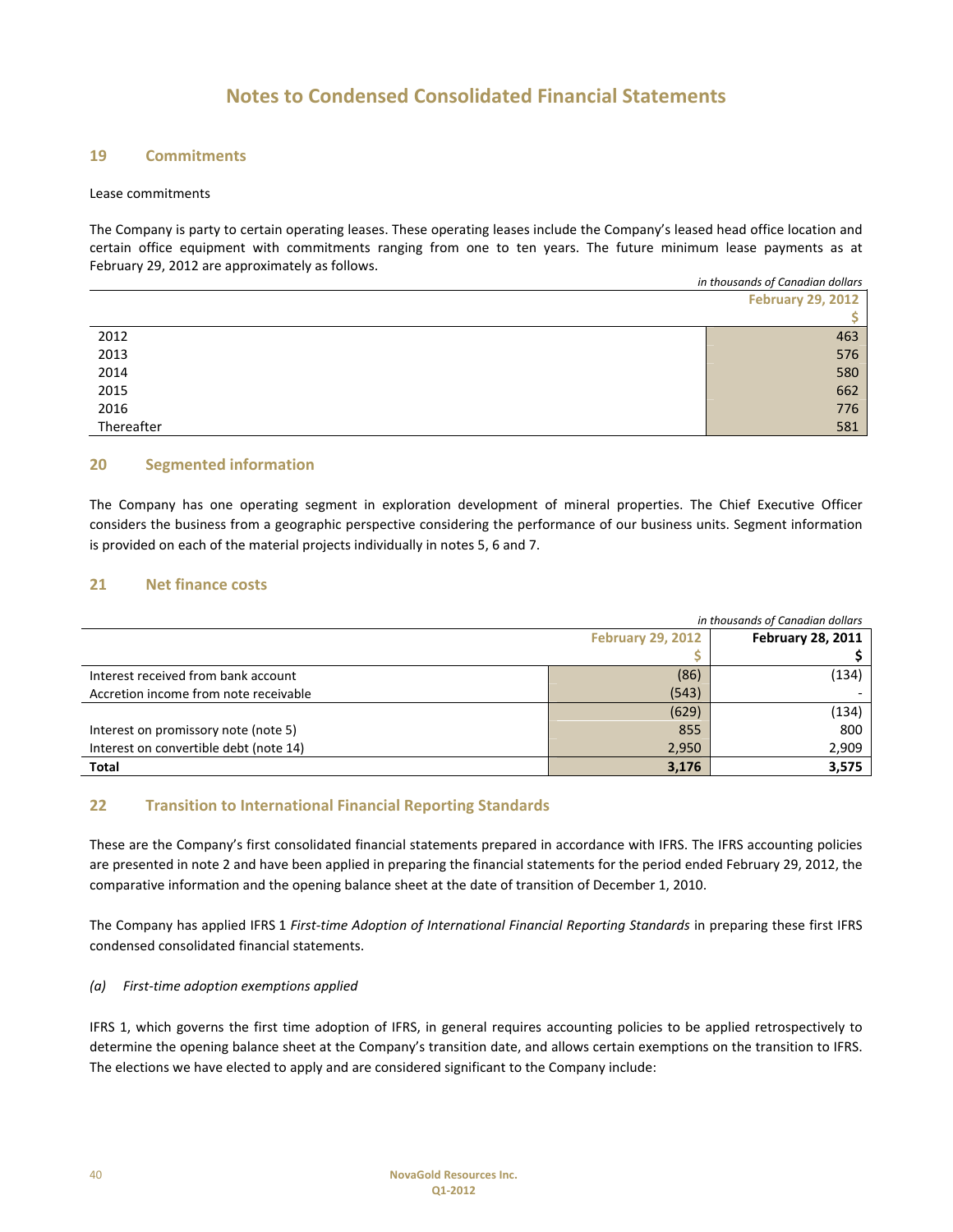**Foreign currency:** IFRS 1 allows the Company to exempt themselves from the retrospective application of IAS 21 *The Effects of Changes in Foreign Exchange Rates*. Cumulative translation differences that existed at the date of transition are recorded to opening retained earnings.

• **Deemed cost**: IFRS 1 allows the Company to individually measure items of property, plant and equipment, land, and mineral properties at fair value at transition or an event-driven valuation under prior GAAP. The Company has elected to apply this exemption to its Rock Creek property, as under Canadian GAAP the value has previously been impaired.

• **Share-based payment transactions**: IFRS 1 allows the Company to exempt themselves from the retrospective application of IFRS 2 for all options vested at the transition date. Adjustments were made for all options unvested at transition to comply with the requirements of IFRS 2.

*(b) Reconciliations of shareholders' equity* 

Reconciliations between the previous Canadian GAAP and IFRS Consolidated Balance Sheet at December 1, 2010, February 28, 2011 and November 30, 2011 are provided below: *in thousands of Canadian dollars*

| <u>m thousands of Candalan dollars</u><br>December 1, 2010<br><b>February 28, 2011</b> |       |           | <b>November 30, 2011</b> |            |
|----------------------------------------------------------------------------------------|-------|-----------|--------------------------|------------|
|                                                                                        | Note  |           |                          |            |
| Total shareholders' equity under previous                                              |       |           |                          |            |
| <b>Canadian GAAP</b>                                                                   |       | 611,214   | 563,781                  | 510,780    |
| Galore Creek Partnership                                                               | (i)   | (198,666) | (170, 792)               | (172, 217) |
| Derivative liability - warrants                                                        | (i)   | (658,841) | (61, 767)                | (54, 819)  |
| Convertible notes                                                                      | (iii) | (89, 896) | (78, 329)                | (58, 138)  |
| Future income tax                                                                      | (iv)  | (16, 752) | (12, 366)                | (6,952)    |
| Changes related to functional currency                                                 | (v)   | (317)     | (1,929)                  | (310)      |
| Total shareholders' equity under IFRS                                                  |       | (353,258) | 238,598                  | 218,344    |

*Notes to the reconciliations of equity at December 1, 2010, February 28, 2011 and November 30, 2011* 

i. Galore Creek Partnership

Under previous Canadian GAAP, the Company's 50% interest in the Galore Creek Partnership was accounted for as a Variable Interest Entity in which the Company was the primary beneficiary resulting in consolidation of Galore Creek. Under IFRS, it has been determined that the Galore Creek Partnership is a jointly controlled entity and is accounted for under the equity method in accordance with the Company's policy. The Company has adjusted, through opening deficit, the difference in accounting as if the Partnership was accounted for under the equity method since its formation in 2007.

At December 1, 2010, total assets decreased by \$221.4 million, liabilities decreased by \$24.1 million, and equity decreased by \$198.7 million as a result of the change in method of accounting. The impact to opening deficit was \$98.6 million on transition date. The significant changes to the presentation of the balance sheet are a reduction in property, plant and equipment of \$346.4 million, a reduction in mineral properties of \$238.9 million, and the recognition of an equity investment in Galore Creek of \$364.8 million as at December 1, 2010.

At February 28, 2011, as a result of Galore Creek being accounted for under the equity method, total assets decreased by \$187.3 million, liabilities decreased by \$16.5 million, and equity decreased by \$170.8 million from the amounts previously disclosed under previous Canadian GAAP. For the period ended February 28, 2011, an equity loss of \$17.5 million was recognized for Galore Creek. Due to the change in accounting, exploration and development, project care and maintenance, and general and administrative expenses decreased by \$4.2 million for the same period. An asset impairment of \$52.7 million, as well as a corresponding impact to deferred income tax recovery of \$7.2 million was reversed relating to the impairment of the Galore Creek power transmission rights.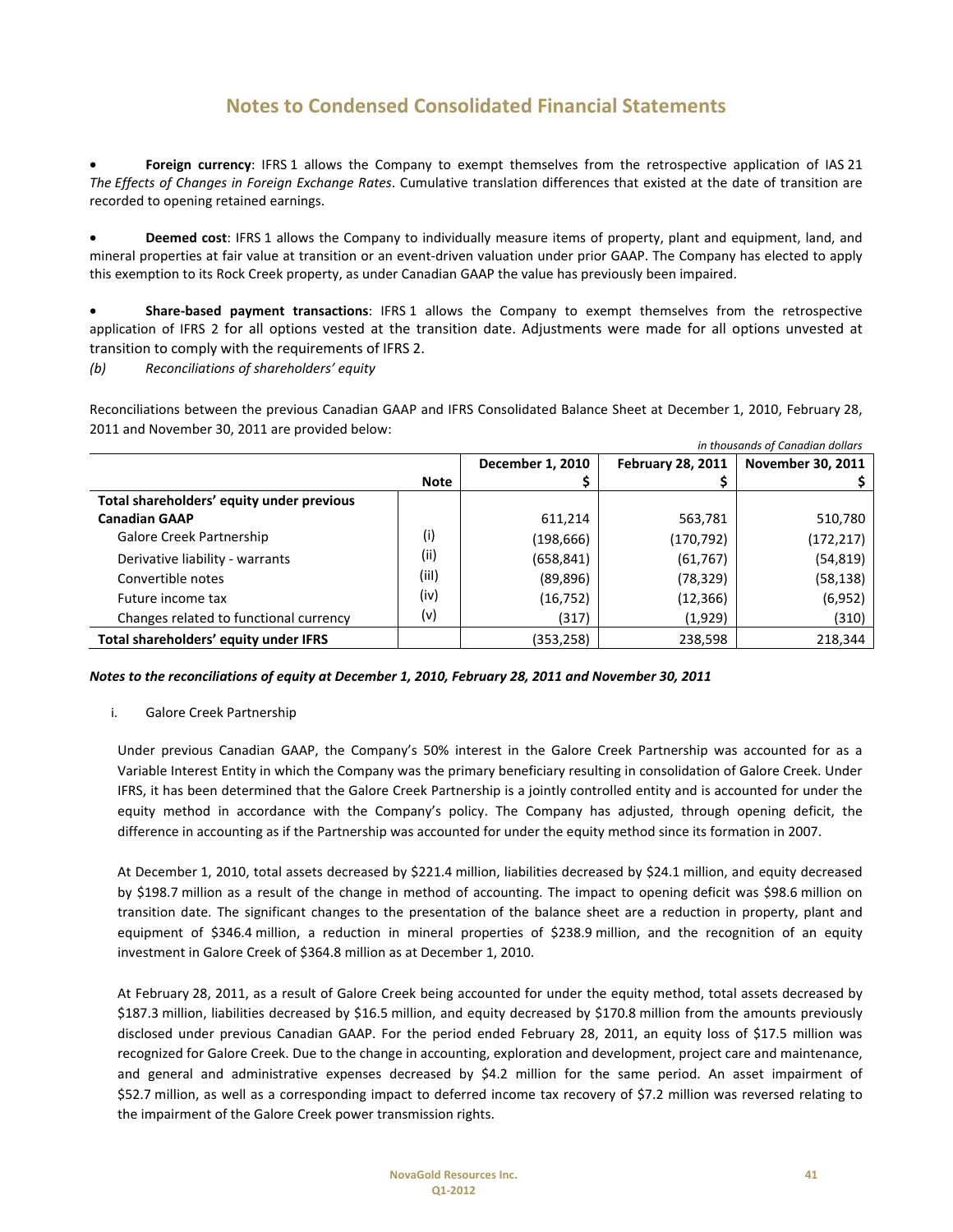The loss for the period attributable to non-controlling interest of \$15.9 million under previous Canadian GAAP was also removed.

At November 30, 2011, total assets decreased by \$191.2 million, liabilities decreased by \$19.0 million, and equity decreased by \$172.2 million. For the year ended November 30, 2011, an equity loss of \$38.4 million was recognized for Galore Creek. Due to the change in accounting, exploration and development, project care and maintenance, and general and administrative expenses decreased by \$38.4 million for the same period. An asset impairment of \$61.0 million, as well as a corresponding impact to deferred income tax recovery of \$7.3 million, was reversed relating to the impairment of the Galore Creek power transmission rights and equipment recognized under Canadian GAAP.

The loss for the year attributable to non-controlling interest of \$37.1 million under previous Canadian GAAP was also removed.

### ii. Derivative liability – warrants

The Company has outstanding warrants which are denominated in U.S. dollars. Under the previous Canadian GAAP, the Company's outstanding warrants were accounted for as an equity instrument at a historical value determined at the time of issuance. Under IFRS, as the warrants are denominated in a currency other than the functional currency of the Company, the warrants are a derivative liability, recorded at fair value and marked-to-market through the statement of loss.

At December 1, 2010, a derivative liability of \$658.8 million was recognized under IFRS with an increase to opening deficit on transition of \$666.7 million. Share capital increased by \$36.4 million to account for previously exercised warrants prior to transition, and warrants decreased by \$28.5 million upon the recognition of the liability.

As discussed in note 15, during the first quarter of 2011, 37.1 million warrants were amended to change the currency that the exercise price is denominated in from U.S. dollars to Canadian dollars. At the transaction date, the fair value of the warrants converted of \$463.0 million was transferred from the derivative liability to equity.

At February 28, 2011, the derivative liability under IFRS was \$61.8 million. The change from previous Canadian GAAP to IFRS resulted in an increase to share capital of \$121.8 million and an increase to warrants (equity) of \$438.6 million. For the three months ended February 28, 2011, a gain on derivative liability of \$19.3 million and a foreign exchange gain of \$25.2 million were recognized under IFRS.

At November 30, 2011, the derivative liability was \$54.8 million, and the change resulted in an increase to share capital of \$143.6 million and an increase to warrants (equity) of \$416.9 million. For the year ended November 30, 2011, a gain on derivative liability of \$28.5 million and a foreign exchange gain of \$23.0 million were recognized.

## iii. Convertible notes

The Company has convertible notes outstanding which are denominated in U.S. dollars. As the Company's functional currency is Canadian dollars, under IFRS, the convertible notes host an embedded derivative liability which is recorded at fair value each period with changes recognized through the statement of loss. Under previous Canadian GAAP, the instrument was accounted for as a compound instrument with equity and liability components.

On transition, the impact to opening deficit was an increase of \$46.5 million along with the recognition of the embedded derivative liability of \$90.5 million, a reduction to the liability component of \$0.6 million, and a reduction to the equity component of \$43.4 million.

At February 28, 2011, the embedded derivative liability was \$78.8 million, the liability component decreased by \$0.5 million and the equity component of \$43.4 million was removed. For the three months ended February 28, 2011, a gain on the embedded derivative of \$6.9 million and a gain on foreign exchange of \$4.7 million were recognized under IFRS.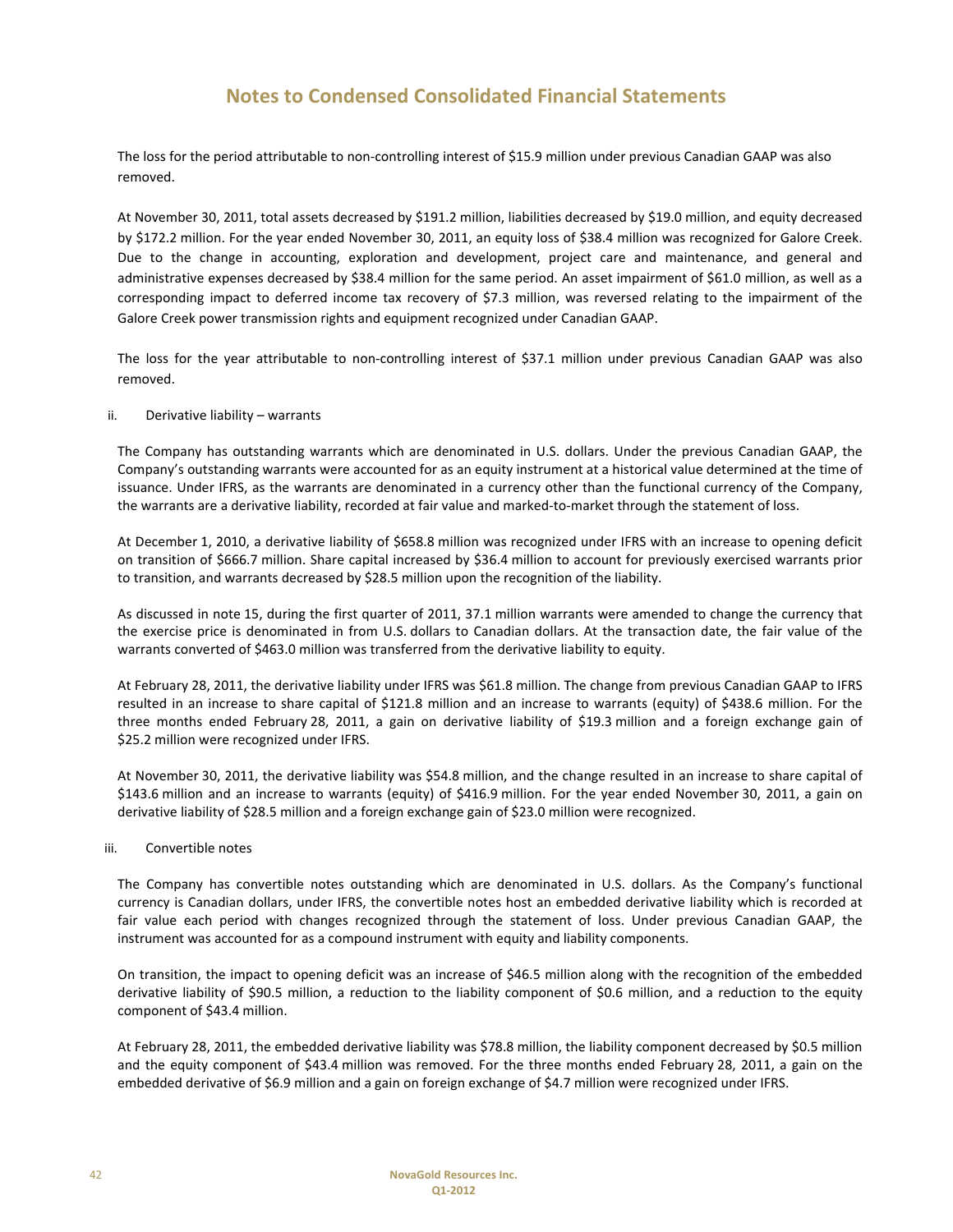At November 30, 2011, the embedded derivative liability was \$58.7 million, the liability component decreased by \$0.5 million, and the equity component of \$43.4 million was removed. For the year ended November 30, 2011, a gain on the embedded derivative of \$29.8 million and a gain on foreign exchange of \$2.0 million were recognized under IFRS.

#### iv. Deferred income tax

Under previous Canadian GAAP, the Company recognized a future income tax liability on asset acquisitions where the accounting basis was greater than the tax basis. Under IFRS, the initial recognition exemption does not allow for the recognition of a deferred income tax liability on asset acquisitions.

In the second quarter of 2011, the Company acquired Copper Canyon Resources which resulted in the recognition of a future income tax liability under previous Canadian GAAP. Under IFRS, the deferred income tax liabilities and the corresponding asset of \$14.4 million were eliminated in the period ended November 30, 2011.

As discussed above under (a), the Galore Creek Partnership is accounted for as an equity investment under IFRS. Previously, under previous Canadian GAAP, the Partnership was accounted for using the inside basis method of accounting for deferred income tax. Under IFRS, as an equity investment, the Partnership is accounted for under the outside basis method.

Under IFRS, deferred income tax liabilities of \$16.8 million, \$12.4 million, and \$6.9 million were recognized for the Galore Creek Partnership as at December 1, 2010, February 28, 2011 and November 30, 2011, respectively. For the three months ended February 28, 2011, a deferred income tax recovery of \$4.4 million was recognized and for the year ended November 30, 2011, a deferred income tax recovery of \$9.9 million was recognized.

#### v. Changes in functional currency

Under previous Canadian GAAP, subsidiaries that were not self-sustaining were translated under the temporal method. Under IFRS, it was determined that the Company had several entities with a U.S. dollar functional currency. As a result of the change in functional currency, the impact to equity was \$0.3 million, \$1.9 million and \$0.3 million at December 1, 2010, February 28, 2011 and November 30, 2011, respectively.

### vi. Flow-through shares

Under previous Canadian GAAP, the future income tax expense for the losses renounced to investors and the premium received on the equity offering of flow-through shares is recorded to share capital. Under IFRS, the deferred income tax expense and premium are recognized through the statement of loss. At December 1, 2010, a reclassification of \$4.2 million was recognized increasing share capital and decreasing opening retained earnings for historical flow-through share offerings.

### vii. Share-based payments

Under IFRS, the Company's recognition of share-based payments has been accounted for under the graded vesting method. At transition, there is no impact to equity. For the three months ended February 28, 2011 and for the year ended November 30, 2011, share-based payments expense increased by \$0.3 million and \$ 1.2 million, respectively.

### *(c) Reconciliation of total comprehensive income*

A reconciliation between the previous Canadian GAAP and IFRS total comprehensive income for the period ended February 28, 2011 and the year ended November 30, 2011 is provided below.